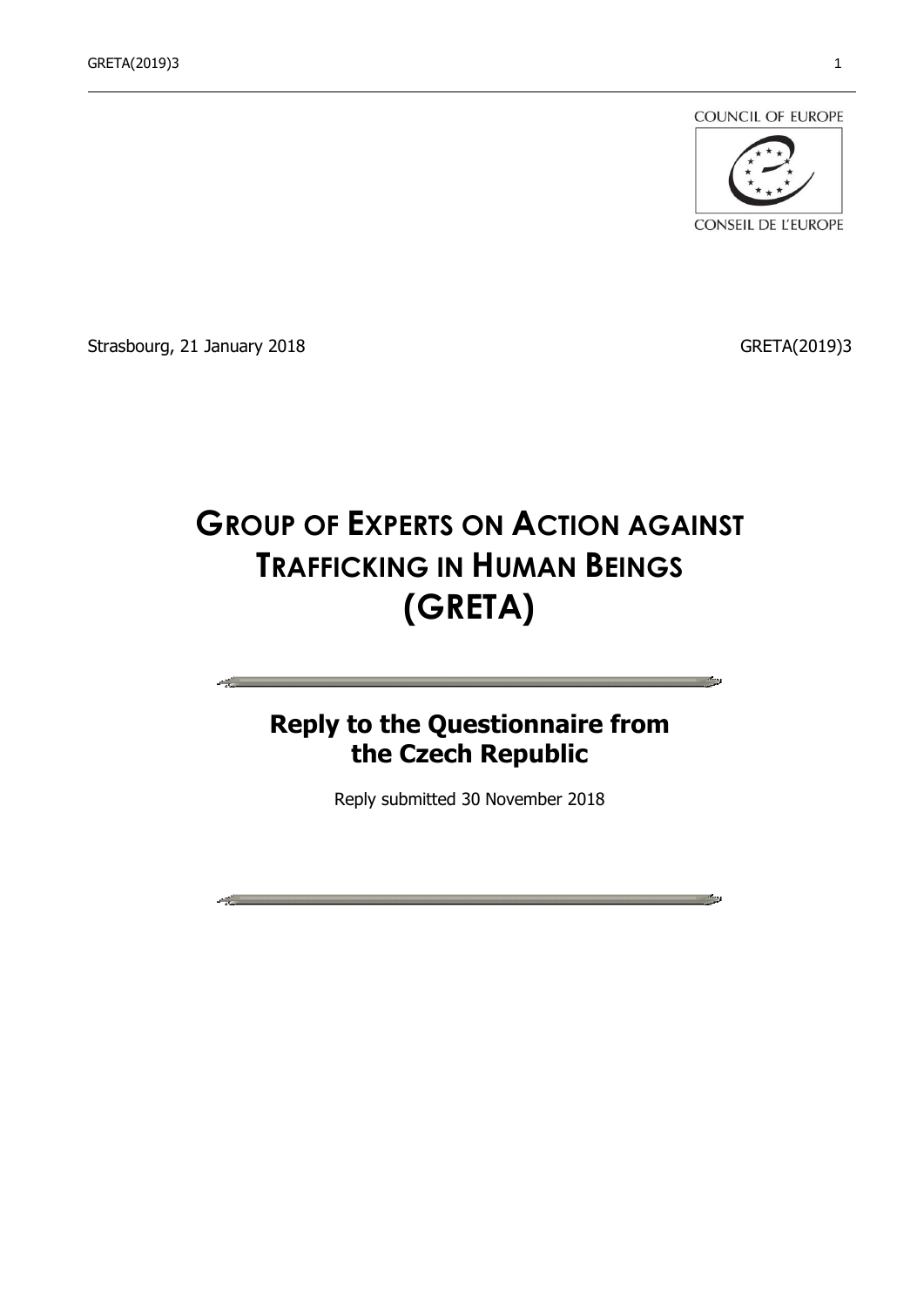# **Council of Europe Convention on Action against Trafficking in Human Beings**

The Council of Europe Convention on Action against Trafficking in Human Beings [CETS No. 197] was opened for signature in Warsaw on 16 May 2005, on the occasion of the Third Summit of Heads of State and Government of the Council of Europe member states and entered into force on 1 February 2008.

 $\_$  , and the set of the set of the set of the set of the set of the set of the set of the set of the set of the set of the set of the set of the set of the set of the set of the set of the set of the set of the set of th

This Convention is considered to be one of the Council of Europe's most important achievements and the most important human rights treaty of the last decade. The first European treaty in this field, it is a comprehensive instrument focusing mainly on the protection of victims of trafficking and the safeguarding of their rights. It also aims to prevent trafficking and to prosecute traffickers. In addition, it provides for the setting up of an effective and independent monitoring mechanism capable of controlling the implementation of the obligations contained in the Convention.

# **Monitoring mechanism of the Convention**

The monitoring mechanism of the Convention consists of two pillars: the *Group of Experts on Action* against Trafficking in Human Beings (GRETA), a technical body, composed of independent and highly qualified experts, and the *Committee of the Parties*, a more political body, composed of the representatives in the Committee of Ministers of the Parties to the Convention and of representatives of parties non-members of the Council of Europe.

GRETA is responsible for monitoring implementation of the Convention by the Parties. GRETA will regularly publish reports evaluating the measures taken by the parties and those Parties which do not fully respect the measures contained in the Convention will be required to step up their action.

The Committee of the Parties may also, on the basis of GRETA's report and conclusions, make recommendations to a Party concerning the measures to be taken to follow up GRETA's conclusions.

For further information please consult our website: [www.coe.int/trafficking](http://www.coe.int/trafficking)

Secretariat of the Council of Europe Convention on Action against Trafficking in Human Beings (GRETA and Committee of the Parties) Council of Europe 67075 Strasbourg Cedex France

e-mail: [Trafficking@coe.int](mailto:Trafficking@coe.int)

January 2018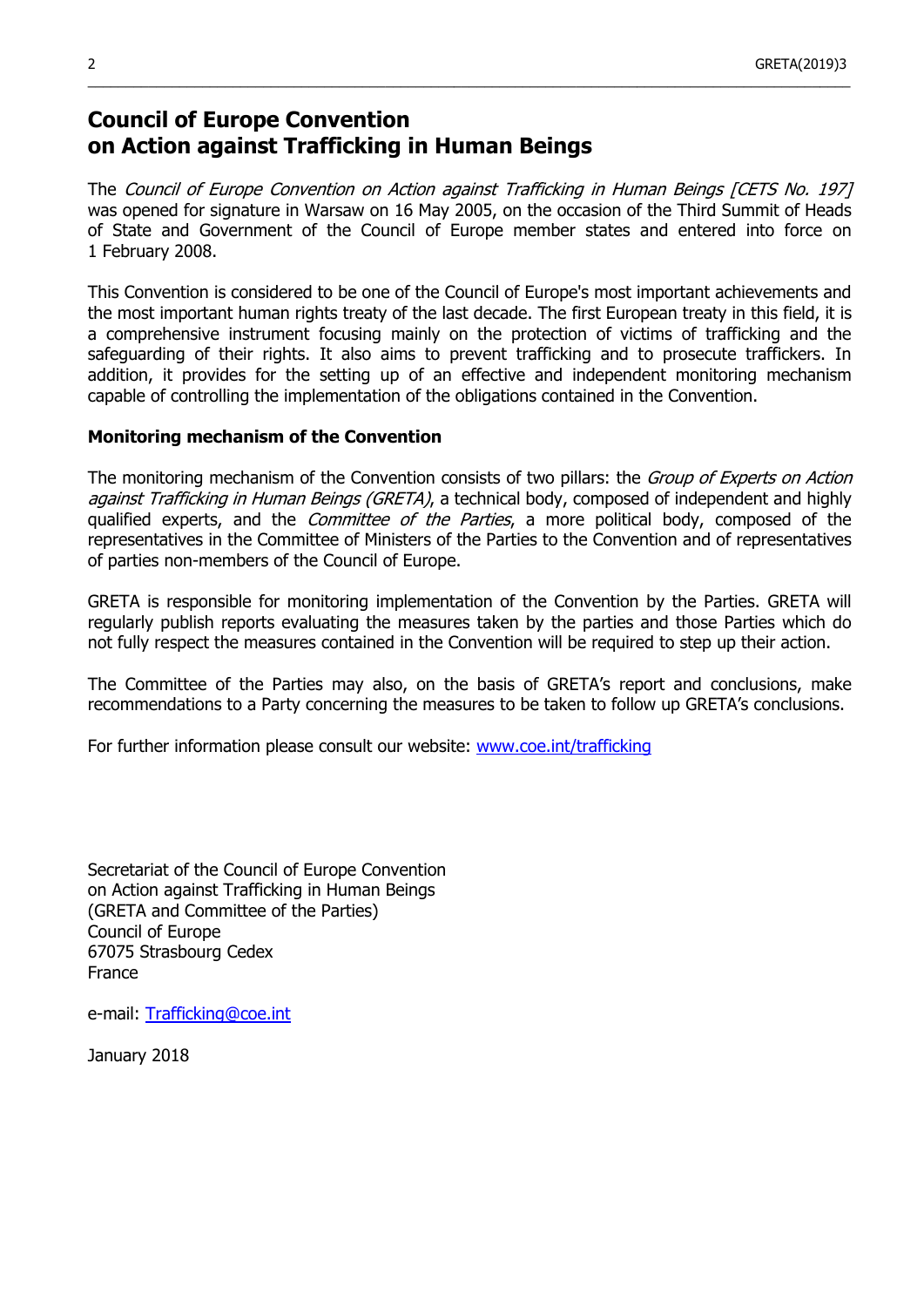#### **Introduction**

In accordance with Article 36, paragraph 1, of the Council of Europe Convention on Action against Trafficking in Human Beings (hereinafter "the Convention"), the Group of Experts on Action against Trafficking in Human Beings (GRETA) "shall monitor the implementation of this Convention by the Parties".

Pursuant to Article 38, paragraph 1, of the Convention and Rules 1 and 2 of the Rules of procedure for evaluating implementation of the Council of Europe Convention on Action against Trafficking in Human Beings by the Parties (hereinafter "the Rules on the Evaluation Procedure"), GRETA will evaluate the implementation of the Convention following a procedure divided in rounds.

The first evaluation round with regard to a Party is initiated by sending the questionnaire the earliest one year and at the latest two years following the entry into force of the Convention for the Party concerned (Rule 3 of the Rules on the Evaluation Procedure).

For the first evaluation round, GRETA has selected the provisions of the Convention which will provide an overview of the implementation of the Convention by each Party (Rule 4, second paragraph, of the Rules on the Evaluation Procedure).

For each evaluation round, GRETA will prepare a questionnaire on the implementation by the Parties of the specific provisions of the Convention on which the evaluation is based. The questionnaire will be public (Rule 5, first paragraph, of the Rules on the Evaluation Procedure).

In conformity with Rule 11 of the Rules on the Evaluation Procedure, replies to the questionnaire should be submitted in one of the official languages of the Council of Europe, which are English and French. Replies in other languages will not be taken into consideration. Replies should be detailed, answer all questions and reference texts should be attached when requested by GRETA.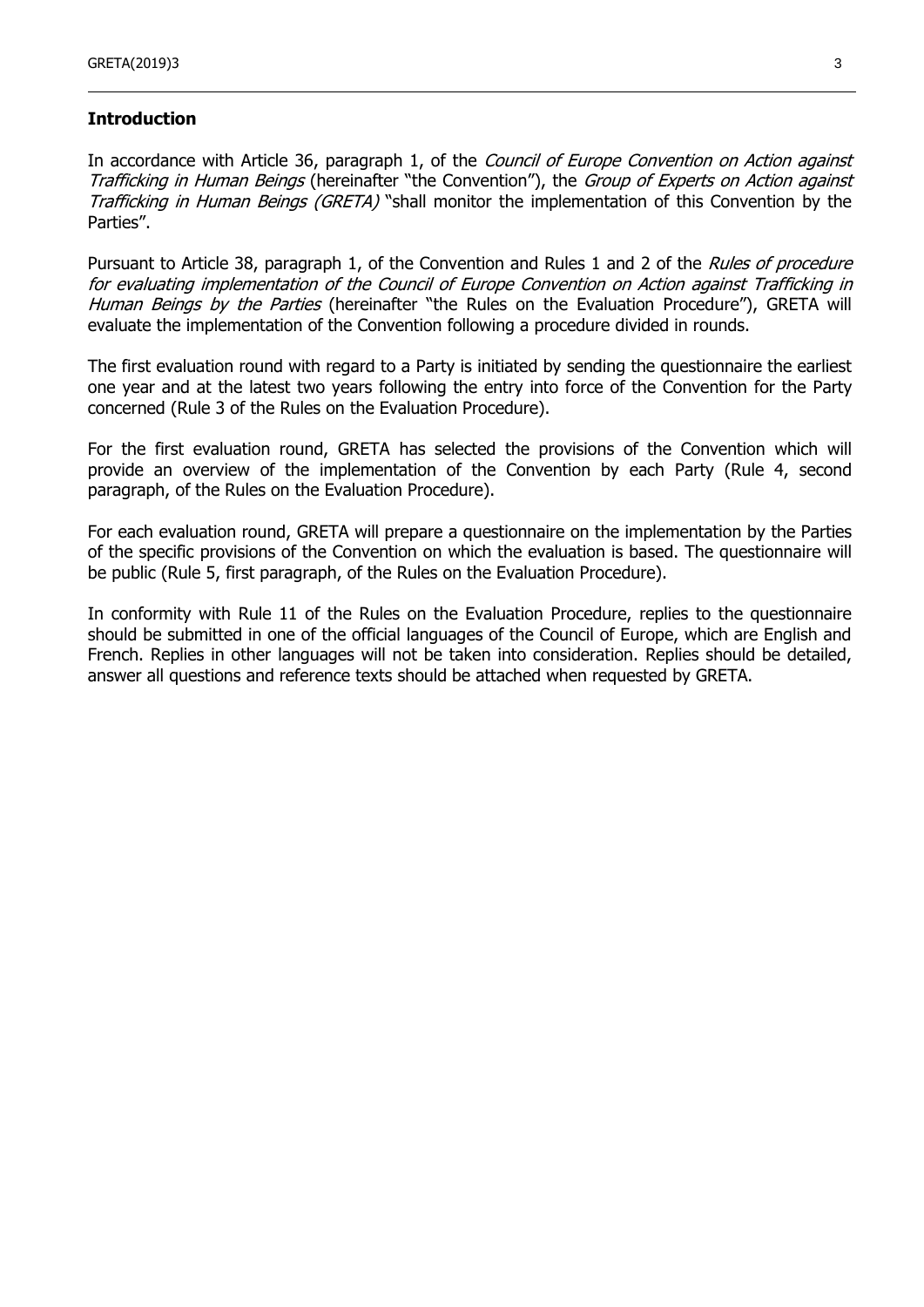# **Preliminary Questions**

 **Question 1: Please specify which State body/agency was responsible for coordinating and collecting the replies to this questionnaire. Please specify the name and professional title of the person heading this State body/agency. Please indicate if this person is the "contact person" appointed by your country to liaise with GRETA or a different person.**

 $\_$  , and the set of the set of the set of the set of the set of the set of the set of the set of the set of the set of the set of the set of the set of the set of the set of the set of the set of the set of the set of th

The Ministry of Justice of the Czech Republic as the main entity responsible for GRETA matters coordinated the replies to this questionnare. The Head of the Ministry is Mr. Jan Kněžínek, the Minister of Justice. The contact person is Mrs. Jiřina Jůzlová, International Cooperation Department [\(jjuzlova@msp.justice.cz,](mailto:jjuzlova@msp.justice.cz) phone: +420 221 997 944)

 **Question 2: Which State bodies/agencies contributed to responding to this questionnaire? Please indicate the main responsibilities and/or fields of competence of each of these bodies/agencies.**

The Ministry of Justice is responsible for legislation in this area and accredits institutions providing help for victims.

The Ministry of the Interior is responsible for the implementation of the Strategy for Combating Trafficking in Human Beings.

The Police is responsible for criminal investigation.

The Supreme Public Prosecutor's Office has a designated national correspondent for combatting human trafficking. Lower authorities of the Public Prosecutor's System are responsible for prosecuting crimes of THB (the Supreme Public Prosecutor's Office supervises their activities).

The Probation and Mediation Service (PMS) provides victims with legal information as well as with psychological support, and offers restorative programmes, such as mediation.

The Ministry of Labour and Social Affairs, in particular its Child Protection Department, plays an important role in the protection of child victims. Furthermore, the State Labour Inspection Office supervises the employment conditions and helps to detect possible cases of THB.

 **Question 3: Did any non-governmental organisations (NGOs) or other entities of civil society contribute to responding to this questionnaire? If so, please indicate the main activities of each of the NGOs and/or other entities of civil society which contributed.**

We have consulted La Strada which is one of the NGO's registered within the Czech Republic. La Strada tackles the problems of human trafficking and exploitation, being a part of the La Strada International network, which comprises of eight organizations based in various European countries. They offer assistance to individuals who have been trafficked and / or exploited and help them to have their voice heard in discussions focusing on their rights.

# **I. Integration of the core concepts and definitions contained in the Convention in the internal law of the parties**

# **Section I.1. Integration of the Human Rights approach to action against trafficking in human beings**

As stipulated in the Convention, trafficking in human beings (hereinafter "THB") "constitutes a violation of human rights and an offence to the dignity and the integrity of the human being" (third paragraph of the Preamble of the Convention). Therefore in the letter and in the spirit of the Convention, THB is a violation of human rights and not just a criminal offence.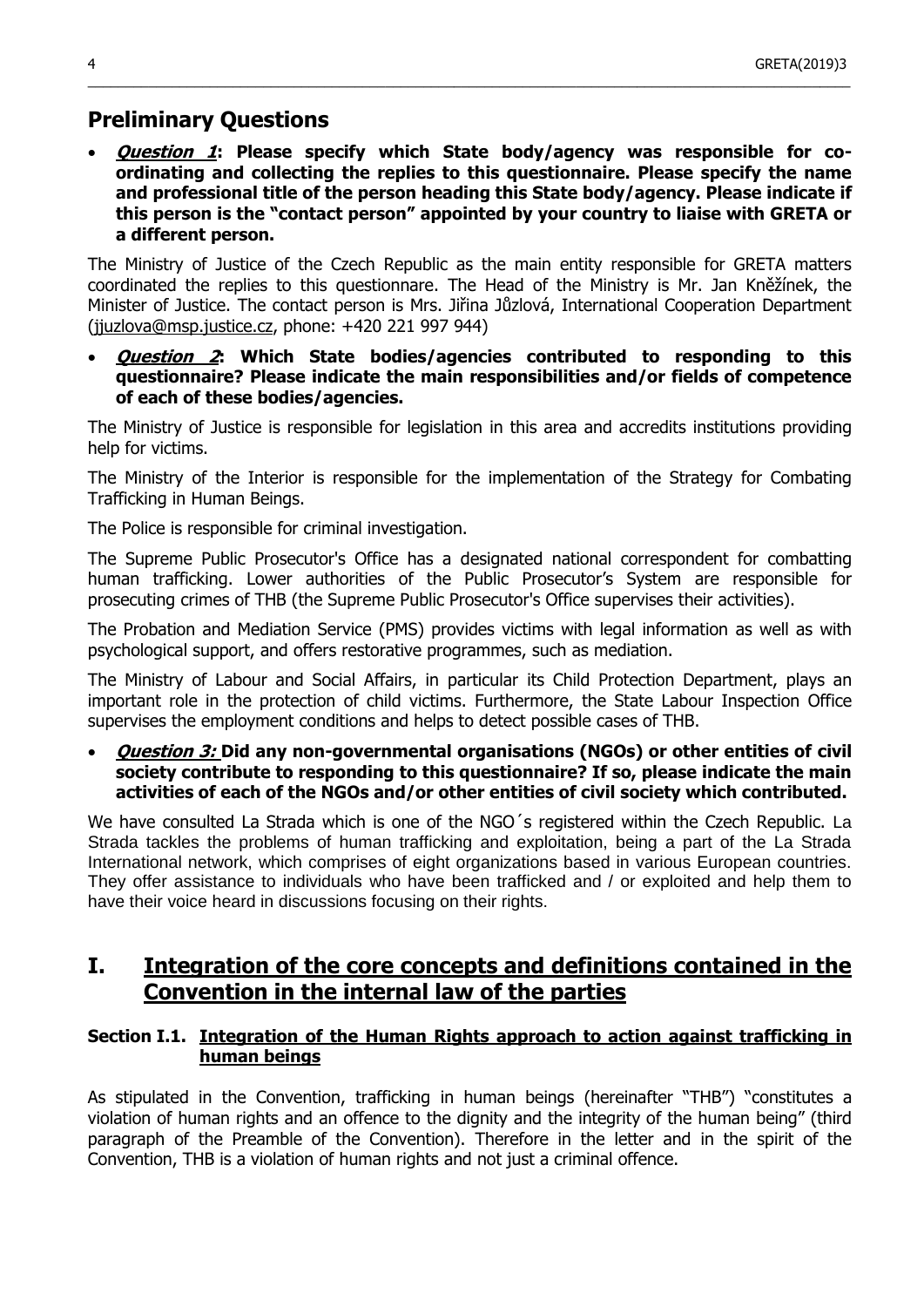#### **Question 4: Please indicate if, in your internal law, THB is considered as a human rights violation (or only a criminal offence, see Section II.3. below).**

Personal freedom and freedom of decisions are rights which are guaranteed by the Charter of Fundamental Rights and Freedoms of the Czech Republic. Particularly, the article 9 provides for the prohibition of forced labour. With this being said, the Act no. 40/2009 Coll. (the Criminal Code) reflects the human rights stipulated in the Charter and protects them under criminal law. This act divides criminal offences into different categories based on the main protected sphere of interest (eg. life, property, etc.). THB is considered as a criminal offence against freedom. The interest protected by law is therefore personal freedom of individuals – their capability to decide in virtually all spheres of life. For this reason, trafficking in human beings, as multiple other criminal offences, is a criminal offence which stems from a violation of basic human rights.

#### **Question 5: Please indicate what special legal protection exists under your internal law (including case law, if any) in cases of violations of human rights, which would apply in cases of THB (for example, constitutional protection, positive obligation of the state, priority examination, etc.).**

THB victims, including alleged victims if not proved otherwise, are considered by law as particularly vulnerable. As such they enjoy all victim support services, including legal aid free of charge, and may use special measures in order to protect themselves from secondary victimisation during the criminal proceedings. Relevant provisions are included mostly in the Act no. 137/2001 Coll. (on Special Protection of Witnesses and Other Persons in Relation to Criminal Proceedings), Act no. 45/2013 Coll. (on Victims of Crime and on Amendment to Some Acts) and Act no. 141/1961 Coll. (the Criminal Procedure Code) Furthermore, personal freedom and freedom of decisions are rights which are guaranteed by the Charter of Fundamental Rights and Freedoms of the Czech Republic. As such rights, they are under the protection of the Constitutional Court (the right to bring an action against a decision or another interference of the state agencies or institutions).

#### **Section I.2. Comprehensive approach to THB, co-ordination of all actors and actions to prevent and combat THB and to protect its victims, and international cooperation**

Questions in this section aim to obtain information concerning the comprehensive nature of the legal framework and policies on action against THB established by the parties to the Convention covering measures on prevention, protection and prosecution (Article 1) as well as on partnerships (Articles 29, 32 and 35).

These partnerships should comprise:

- national co-ordination and co-operation among all national actors involved in action against THB (Article 29-2). Any national action to combat THB must be comprehensive and multisectorial, and take on board the required multidisciplinary expertise. This comprehensive national action must be co-ordinated through a specific governmental body or entity. These are the "co-ordinating bodies" referred to in Article 29 of the Convention which are distinct from "National Rapporteurs". In accordance with the Convention it is compulsory to ensure co-ordination of the national policies and actions ("shall"), whereas the appointment of National Rapporteurs is optional ("shall consider appointing …").
- international co-operation among all actors from different parties (Chapter VI of the Convention). Article 32 sets out the general principles which are to govern international cooperation. Firstly the parties must co-operate with one another "to the widest extent possible". This principle requires them to provide extensive co-operation to one another and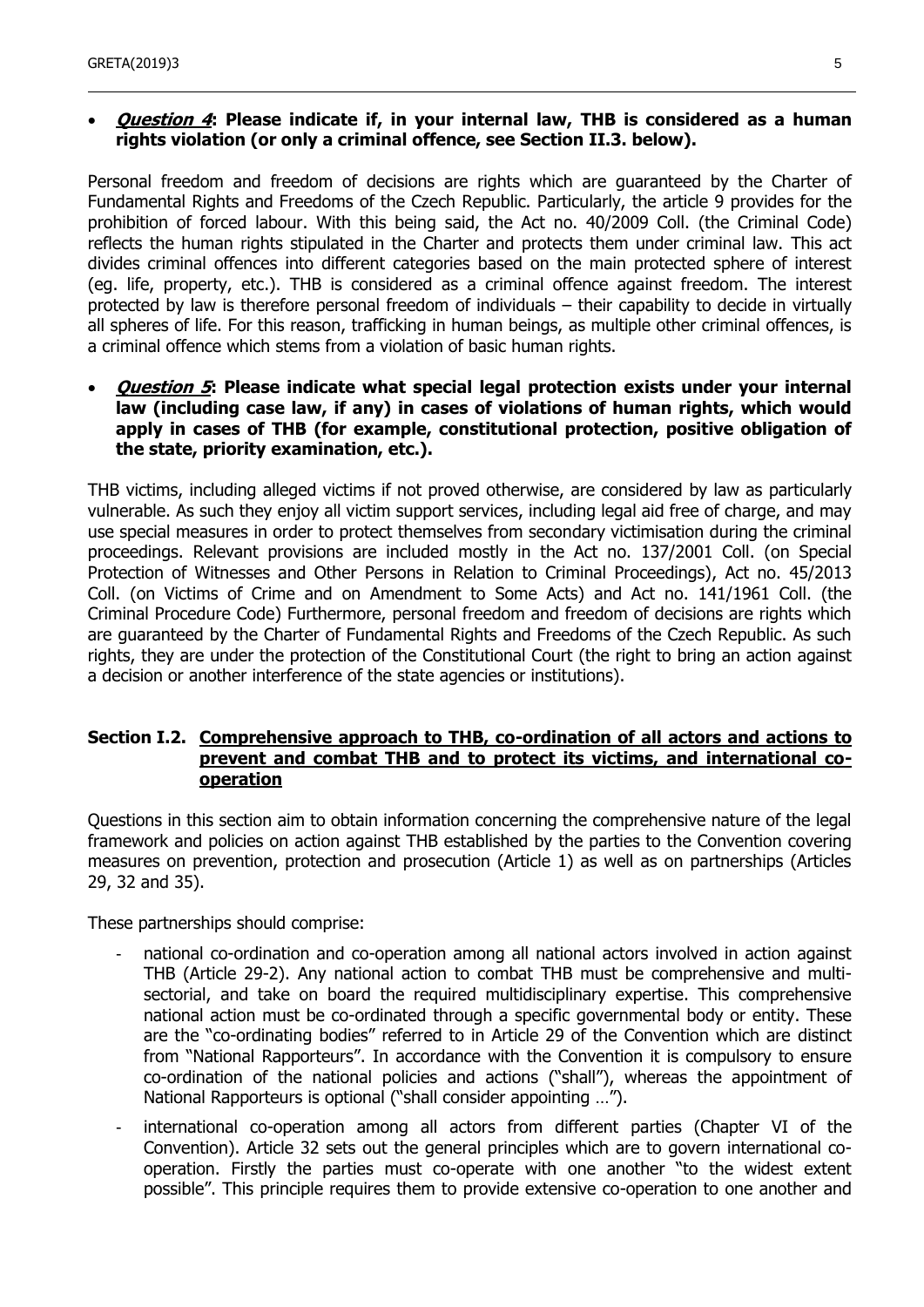to minimise impediments to the smooth and rapid flow of information and evidence internationally. Article 32 contains the general part of the obligation to co-operate: cooperation must include the prevention of and combat against THB (first indent), the protection of and assistance to victims (second indent) and to investigations or proceedings concerning criminal offences established in accordance with the Convention (third indent), i.e. the offences established in conformity with Articles 18, 20 and 21.

 $\_$  , and the set of the set of the set of the set of the set of the set of the set of the set of the set of the set of the set of the set of the set of the set of the set of the set of the set of the set of the set of th

- co-operation and partnership with civil society (Article 35). The strategic partnership referred to in Article 35 between State authorities and public officials and civil society means the setting-up of co-operative frameworks through which state actors fulfil their obligations under the Convention, by co-ordinating their efforts with civil society. Co-operation with international non-governmental organisations active in the field of prevention and protection of the victims of THB is also needed.

Questions concerning the comprehensive approach to THB (Article 1):

#### **Question 6: Please indicate the titles of the main internal legal provisions and/or regulations containing measures to prevent THB, to protect and assist its victims, and to criminalise THB and prosecute traffickers.**

- $\triangleright$  Act no. 40/2009 Coll., the Criminal Code (section 168)
- $\triangleright$  Act no. 418/2011 Coll., on Criminal Liability of Legal Persons and Proceedings against them
- $\triangleright$  Act No. 141/1961 Coll., the Criminal Procedure Code, Act no. 218/2003 Coll., concerning Youth Responsibility for Unlawful Acts and Judiciary in Suits of Youth and Amendments to Some Acts
- Act no. 45/2013 Coll., on Victims of Crime and on Amendment to Some Acts
- $\triangleright$  Act no. 108/2006 Coll., on Social Services
- $\triangleright$  Act n. 359/1999 Coll. on Child Care

Act no. 40/2009 Coll. (the Criminal Code) contains a comprehensive criminal offence of trafficking in human beings in its Section 168 which reads as follows:

#### Section 168 Trafficking in Human Beings

(1) Whoever forces, procures, hires, incites, entices, transports, conceals, detains, accepts or hands over a child to be used by another for

a) sexual intercourse or other forms of sexual abuse or harassment, or for production of pornographic works,

b) extraction of tissue, cell, or organs from his body,

c) service in the armed forces,

d) slavery or servitude, or

e) forced labour or other forms of exploitation, or

who profits on such a conduct,

will be sentenced to imprisonment for two to ten years.

(2) The same sentence will be imposed to anyone who forces, procures, hires, incites, entices, transports, hides, detains, accepts or hands over a person other than referred to in sub-section (1) by using violence, threat of violence or other grievous harm or deceit, or by abusing his error, distress, or addiction in order to use him for

a) sexual intercourse or other forms of sexual abuse or harassment, or for the production of pornographic works,

b) extraction of tissue, cell, or organs from their body,

c) service in the armed forces,

d) slavery or servitude, or

e) forced labour or other forms of exploitation, or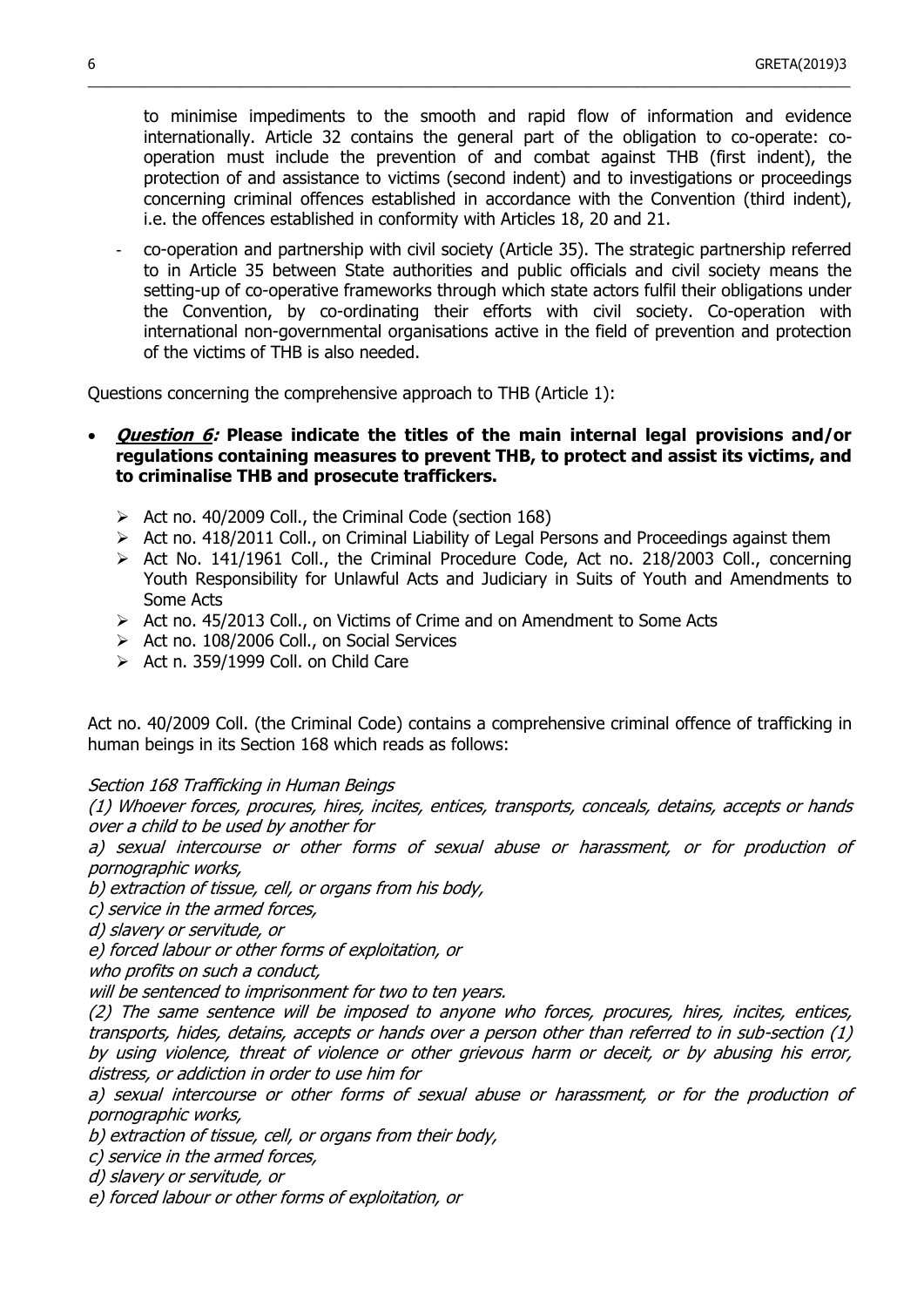who profits on such conduct.

(3) An offender will be sentenced to imprisonment for five to twelve years or to confiscation of assets if he

a) commits then act referred to in sub-section (1) or (2) as a member of an organized group,

b) exposes another person to a risk of grievous bodily harm or death by such an act,

c) commits such an act with the intention to gain a substantial profit for himself or for another, or d) commits such an act with the intention to use another person for prostitution.

(4) An offender will be sentenced to imprisonment for eight to fifteen years or to confiscation of assets if he

a) causes grievous bodily harm by the act referred to in sub-section (1) or (2),

b) commits such an act with the intention to gain extensive profit for himself or for another, or

c) commits such an act in connection to an organized group operating in several states.

(5) An offender will be sentenced to imprisonment for ten to eighteen years or to confiscation of assets, if he causes death by the act referred to in sub-section (1) or (2).

(6) Preparation is criminal.

In line with Act no. 418/2011 Coll., (on Criminal Liability of Legal Persons and Proceedings against them), particularly its Section 7, also legal persons may be held criminally liable for trafficking in human beings.

#### Section 7 Criminal Acts

Criminal acts for the purpose of this Act are to be understood as misdemeanours or felonies stipulated in the Criminal Code, with the exception of Manslaughter (Section 141 of the Criminal Code), Murder of a Newborn Child by its Mother (Section 142 of the Criminal Code), Accessory to Suicide (Section 144 of the Criminal Code), Brawling (Section 158 of the Criminal Code), Intercourse among Relatives (Section 188 of the Criminal Code), Abandoning a Child or Entrusted Person (Section 195 of the Criminal Code), Negligence of Mandatory Support (Section 196 of the Criminal Code), Maltreatment of a Person Living in Common Residence (Section 199 of the Criminal Code), Breach of Regulations on Rules of Economic Competition (Section 248 (2) of the Criminal Code), High Treason (Section 309 of the Criminal Code), Abusing Representation of State or International Organization (Section 315 of the Criminal Code), Collaboration with Enemy (Section 319 of the Criminal Code), War Treason (Section 320 of the Criminal Code), Service in Foreign Armed Forces (Section 321 of the Criminal Code), Liberation of Prisoners (Section 338 of the Criminal Code), Violent Crossing of State Borders (Section 339 of the Criminal Code), Mutiny of Prisoners (Section 344 of the Criminal Code), Dangerous pursuing (Section 354 of the Criminal Code), Insobriety (Section 360 of the Criminal Code), criminal offenses against conscription stipulated in Chapter XI of the Criminal Code, Military criminal offenses stipulated in Chapter XII of the Criminal Code and Use of Forbidden Means and Methods of Combat (Section 411 of the Criminal Code).

The prosecution of traffickers, as well as the prosecution of other offenders, is regulated by the Act No. 141/1961 Coll., (the Criminal Procedure Code). Relevant deviations from general rules of the code as regards the prosecution of juveniles may be found in the Act no. 218/2003 Coll., (Concerning Youth Responsibility for Unlawful Acts and Judiciary in Suits of Youth and Amendments to Some Acts).

The measures of assistance to and support for the victims of trafficking in human beings are contained particularly in the Act no. 45/2013 Coll., (on Victims of Crime). The Section 2 para 4 lit. c) thereof stipulates that all victims of trafficking in human beings are considered particularly vulnerable. The particularly vulnerable victims enjoy all victim support services, including legal aid free of charge,, and may take use of special measures in order to be protected from secondary victimisation during the criminal proceedings.

#### Section 2 Definition of Terms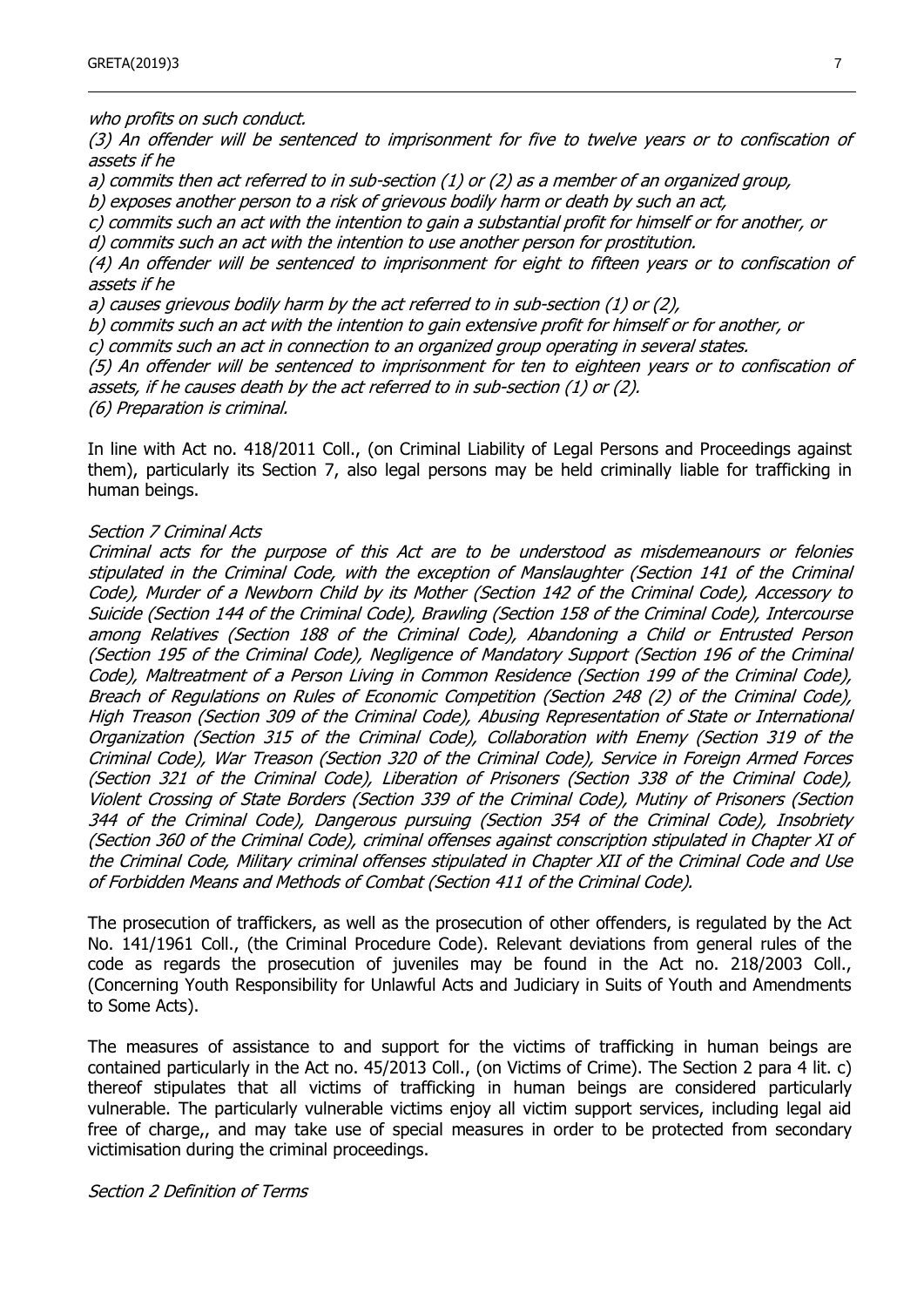(4) A particularly vulnerable victim for the purposes of this Act upon fulfilment of conditions listed in paragraph 2 or 3 is understood as

 $\_$  , and the set of the set of the set of the set of the set of the set of the set of the set of the set of the set of the set of the set of the set of the set of the set of the set of the set of the set of the set of th

c) a victim of the crime of trafficking in human beings (Sec 168 of the Criminal Code) or the crime of terrorist attack (Sec 311 of the Criminal Code),

…

 $\mathcal{L}$ 

#### Section 5 Free professional assistance

(1) Entities filed in the register of providers of assistance to crime victims are obliged to provide professional assistance without delay free of charge based on request of a particularly vulnerable victim needing this assistance. This does not apply if it concerns a victim of the crime of failure to provide alimony payments (Sec 196 of the Criminal Code), if the danger of an emergency or a permanently unfavourable consequence did not occur.

…

#### Section 51a

(2) An aggrieved person under the age of 18 and a particularly vulnerable victim according to the Act on Victims of Crime is entitled to legal assistance provided by the agent free of charge even in case the conditions referred to in sub-section (1) are not met, unless a criminal offence of negligence of mandatory support is concerned (Section 196 of the Criminal Code). …

With this being said, additional measures concerning assistance to and support for the victims can be also found in other legislation (e.g. Act no. 108/2006 Coll., on Social Services; Act no. 359/1999 Coll., on Child Care).

#### **Question 7: Does your country have a comprehensive national policy and/or a National Action Plan to combat THB? If so, please indicate its title, date of adoption and duration, main fields of action and the body/bodies responsible for its implementation.**

The Czech Republic summarizes its current national policy in the area of THB in the National Strategy for Combating Trafficking in Human Beings. The current strategy is prepared for the period of 2016- 2019 (hereinafter referred to as "Strategy", please see attached). This is already the fifth strategic document in this area. The first strategy was adopted in 2003 (at that time, it mostly focused on sexual exploitation). The first comprehensive strategy that considered all aspects of THB was prepared for the period of 2005-2007. While drafting a new strategy, an evaluation of the previous strategy is carried out by the Ministry of the Interior to identify possible weaknesses (e.g. please see annex 2 of the Strategy).

The Strategy creates a coordination frame for the state bodies concerning prevention as well as repression of this kind of crime. The goal of the Strategy is to reduce the scope for committing this crime with regard to its current trends, dynamics and development through a system of interrelated measures. For the following period, an emphasis is placed on stepping up the offensive and coordinated approach of the relevant state authorities, particularly in the area of detection, due diligence, as well as assistance to victims especially in cases of trafficking in human beings for the purposes of labour exploitation and trafficking in children. The individual goals and measures, including the basic foundations of this strategic document, were prepared in co-operation with stakeholders from both governmental and non-governmental sectors. The body responsible for implementation is the Ministry of the Interior.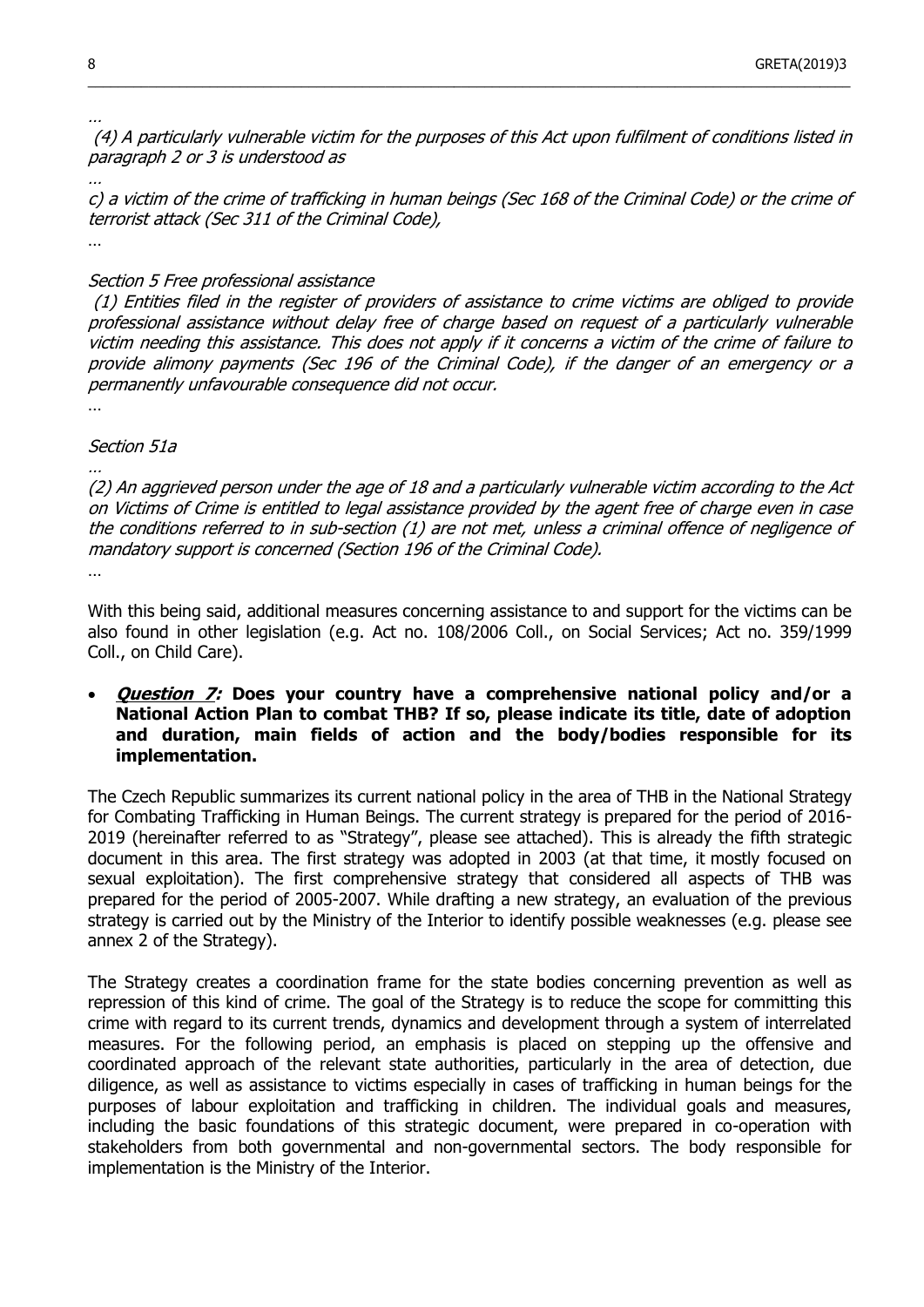There is also an Interdepartmental Coordination Group for Combatting Trafficking in Human Beings. The Chairman of this Group is the Minister of the Interior who is responsible for the coordination of combatting trafficking in human beings on the national level. The Group was established in 2008 and its members are representatives of individual governmental departments as well as representatives of relevant NGOs (La Strada, Diakonie). The Group meets at least twice a year and is responsible for coordinating activities in the field of combatting trafficking in human beings as well as for fulfilling other tasks. The Group also serves as a platform for exchanging information on the current situation and ongoing activities in the discussed field as well as it is used for submitting proposals and recommendations for taking particular measures. A public prosecutor of the Supreme Public Prosecutor's Office is also a member of this group.

Questions concerning specialised authorities, co-ordination of actors and actions against THB and international co-operation (Articles 29, 32 to 35):

#### **Question 8: In your country are there persons or entities specialised in the fight against THB and the protection of victims? If so, please describe the type and the periodicity of the training provided for these persons or the staff of these entities? Please specify the financial resources (in euros) allocated to this training.**

The body responsible for the implementation of the Strategy for Combating Trafficking in Human Beings is the Ministry of the Interior. Furthermore, all relevant stakeholders meet at least twice a year at the meeting of the Interdepartmental Coordination Group for Combatting Trafficking in Human Beings. Each stakeholder has a specific group of specialists who focus on the issue of trafficking in human beings from their point of view (THB being one of the topics on their agenda).

#### Entities specializing in THB

Police - Within Criminal Police and Investigation Service of the Police, there are assigned specialists on the issue of THB. These specialists are in both, general crimes departments of the regional police directorates as well as in relevant departments of the Unit for Combating Organized Crime (including its regional offices). These police officers are trained through special instructive and methodical seminaries. Furthermore, the officers from the above-mentioned departments regularly share their knowledge and experience with other colleagues from different departments, particularly with the National Drug Unit, Foreign Police officers, etc.

The Supreme Public Prosecutor's Office – The Supreme Public Prosecutor's Office has a designated national correspondent for combatting human trafficking, exploitation of women and children, illegal migration and employment. The work of this correspondent comprises of collecting relevant information from the legislation and the case law, of his/her participation in seminars dedicated to this issue and of an exchange of experience among public prosecutors – specialists on the field of THB. Furthermore, in the structure of the public prosecution service, there are obligatorily appointed specialised public prosecutors for the THB issue. The specialisation is set at the Regional, High and Supreme Public Prosecutor's Offices.

The Probation and Mediation Service (PMS) – The PMS is a state authority that provides victims with legal information as well as psychological support, and offers restorative programmes, such as mediation. There are 74 centres of the Probation and Mediation Service; they can be found in all parts of the Czech Republic and provide their services free of charge. The staff is regularly trained.

Furthermore, there is also a number of NGO´s. The entities are specified in the Register of Providers of Assistance to Crime Victims. The Register is available on the website of the Ministry of the Interior at [http://portal.justice.cz/Justice2/MS/ms.aspx?o=23&j=33&k=6115&d=330753.](http://portal.justice.cz/Justice2/MS/ms.aspx?o=23&j=33&k=6115&d=330753)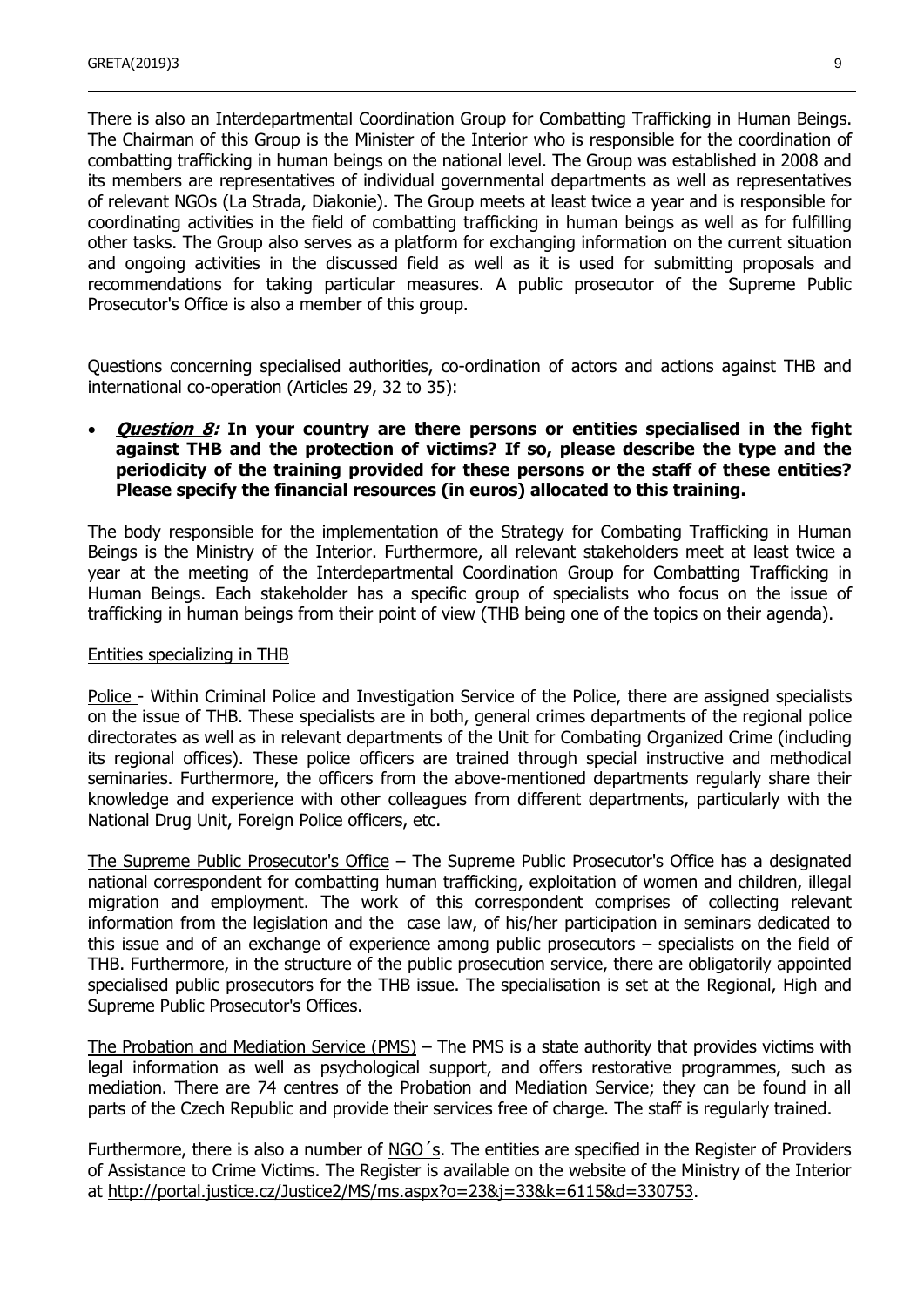The Register has 4 sections that contain information on all types of victim assistance providers (providers of social services; accredited providers of legal information or restorative programmes; lawyers; centres of the PMS).

 $\_$  , and the set of the set of the set of the set of the set of the set of the set of the set of the set of the set of the set of the set of the set of the set of the set of the set of the set of the set of the set of th

The Child Protection Department – The Child Protection Department plays an important role in the protection of child victims. Each officer must undergo regular trainings focusing on different aspects of law, including the issue of THB.

In the period under review, the Czech Republic was training personnel who may come into contact with the THB victims. These training courses were also attended by specialists on the issue of human trafficking from the Unit for Combating Organised Crime of the Police of the Czech Republic. Furthermore, there is continuous educational training underway of the individual units of the Police, consular officials travelling to the Czech representative offices abroad, non-profit non-governmental organisations, etc. Beyond this framework, there is a training course in progress from 2014 for the Immigration Police Service, which focuses on the legal aspects of human trafficking, assistance to THB victims and also the methods of interrogation of victims and indicators for identifying cases THB. Furthermore, the Ministry of the Interior prepared a comprehensive material focusing on the issue of THB. This material was distributed to all stakeholders.

Apart from the training mentioned, each Ministry, agency or another body also arranges a number of seminars and workshops that focus on exchanging best practices and knowledge. Most of these seminars are organized within the public sector (e.g. an interdepartmental exchange of experience, guest lecturers from different Ministries,etc.). There is also a possibility to attend seminars and workshop organized by private accredited entities as a part of professional development.

The training of judges and prosecutors generally takes place in the framework of the Judicial Academy, where courses are regularly offered on the subject of THB and related topics. The Judicial Academy is a central institution of the justice sector for the training of judges, state prosecutors and other target groups. During the year 2017 and 2018, the Judicial Academy organized for example the following seminars and workshops.

- Human trafficking and Criminal Code
- Compensation in the criminal proceedings
- Human trafficking international seminar (UK) with a focus on forced labour
- Interrogation of vulnerable victims

Furthermore, there were a number of other seminars that partially focused on the issue of investigation of the human trafficking or procedural issues.

Moreover, the National Strategy for Combating Trafficking in Human Beings is also focused on educational activities in relation to judicial probationers. In recent years, seminars were organised, for example, on the topics of Human Trafficking for the Purpose of Sexual Exploitation, Trafficking in Human Beings with a Focus on Migration to Germany and Asylum Procedures.

Furthermore, the Czech Republic continuously responds to current trends, building on cooperation with the major countries of origin and countries of destination for human trafficking. An example of good practice is the project entitled Innovations to Prevent Labour Exploitation of EU Citizens. Moreover, the Czech Republic is also participating in international workshops (e.g. International workshop at the Embassy of United Kingdom in Vienna, project meetings at EMPACT, expert workshop in Romania and United Kingdom).

Unfortunately, the Czech Republic has no detail financial statistics of expenses related solely to education in the field of THB. The Judicial Academy is an institution set up in order to provide training to the judiciary as well as tto the governmental officers, therefore, training is provided for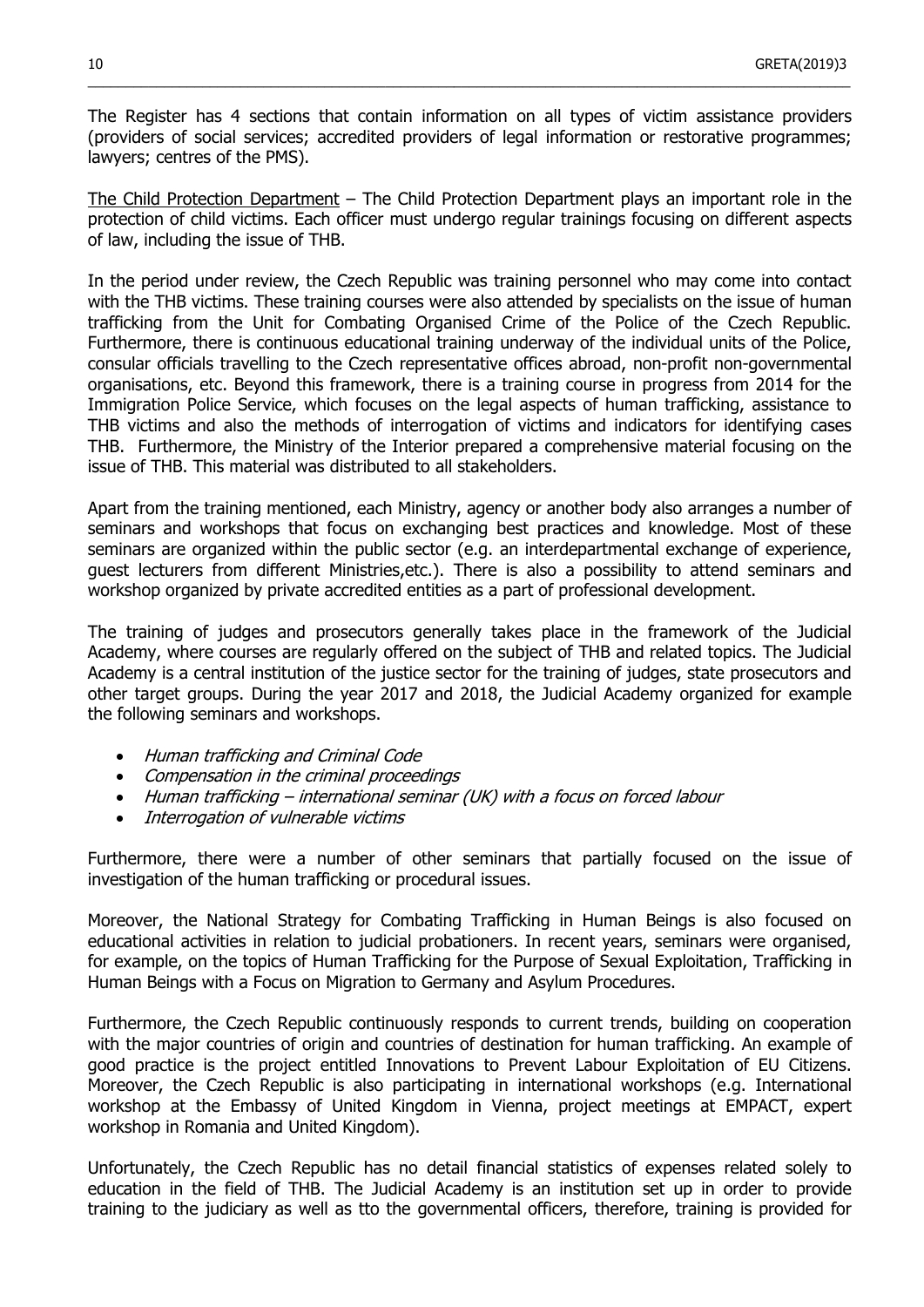free (or for an administrative fee). Furthermore, in-house ministerial trainings with guest lecturers from different institutions are also mostly free of charge.

 **Question 9: Is there, within your governmental structure, a national body responsible for co-ordinating all national actors and actions against THB (regardless of the denomination and whether it was set up for this specific purpose or whether this responsibility was assigned to an already existing governmental body)? If so, please specify its name, administrative status, annual budget (in euros), human resources, composition and competences. If there is currently no such co-ordinating body, are there any plans to set one up in the near future? If so, please give details.**

In the Czech Republic, there is the Inter-Ministerial Coordination Group which brings together the Minister of the Interior (Chair), the Deputy Minister of the Interior for Internal Security (Vice- Chair), the Director of the Crime Prevention Department (Secretary and national rapporteur) and representatives from all other competent Ministries, Government councils and non-governmental organisations. The status of the Inter-Ministerial Coordination Group was approved by the Governmental Resolution No. 1006 of 20 August 2008.

The Group is responsible for coordinating activities in the area of combating THB and meeting tasks arising from relevant documents, in particular from the Government Resolution No. 67 of 23 January 2008 concerning the National Strategy to Combat Trafficking in Human Beings (2008-2011) and its updated versions. The Group serves as a platform for mutual exchange of information regarding the current situation and activities concerning THB and for an active submission of proposals and recommendations for measures to be adopted. It is also responsible for submitting proposals for activities to be used at the inter-ministerial level in the fight against THB and it collates, analyses and evaluates data. Its members prepare supporting documents for an Annual Report which is drawn up and submitted by the secretary of the group to the Minister of the Interior as an initial document setting out priorities and relating tasks for the Inter-Ministerial Coordination Group for the upcoming period.

 **Question 10: Is this co-ordinating body also responsible for the co-ordination of the collection of administrative data or population survey data on THB? If not, please specify which body/entity has this responsibility.**

Yes.

 **Question 11: Do NGOs have full membership status in your national co-ordinating body? If so, how many? Please describe the criteria for NGO membership.**

Yes. The members of the Inter-Ministerial Coordination Group include all NGO's involved in helping THB victims. Currently, 5 NGO's have a full membership.

#### **Question 12: Are there any other national or international entities or bodies participating in your national co-ordinating body? If so, please specify.**

The members of the Inter-Ministerial Coordination Group include the representatives of the Ministry of the Interior, the Ministry of Labour and Social Affairs, the Ministry of Health, the Ministry of Justice, the Ministry of Regional Development, the Ministry of Foreign Affairs. The members also include the representatives of the International Organization for Migration, the Unit for Combating Organized Crime and the Municipal Police.

 **Question 13: Please describe the legal basis for international co-operation between your country and other countries in the fight against THB:**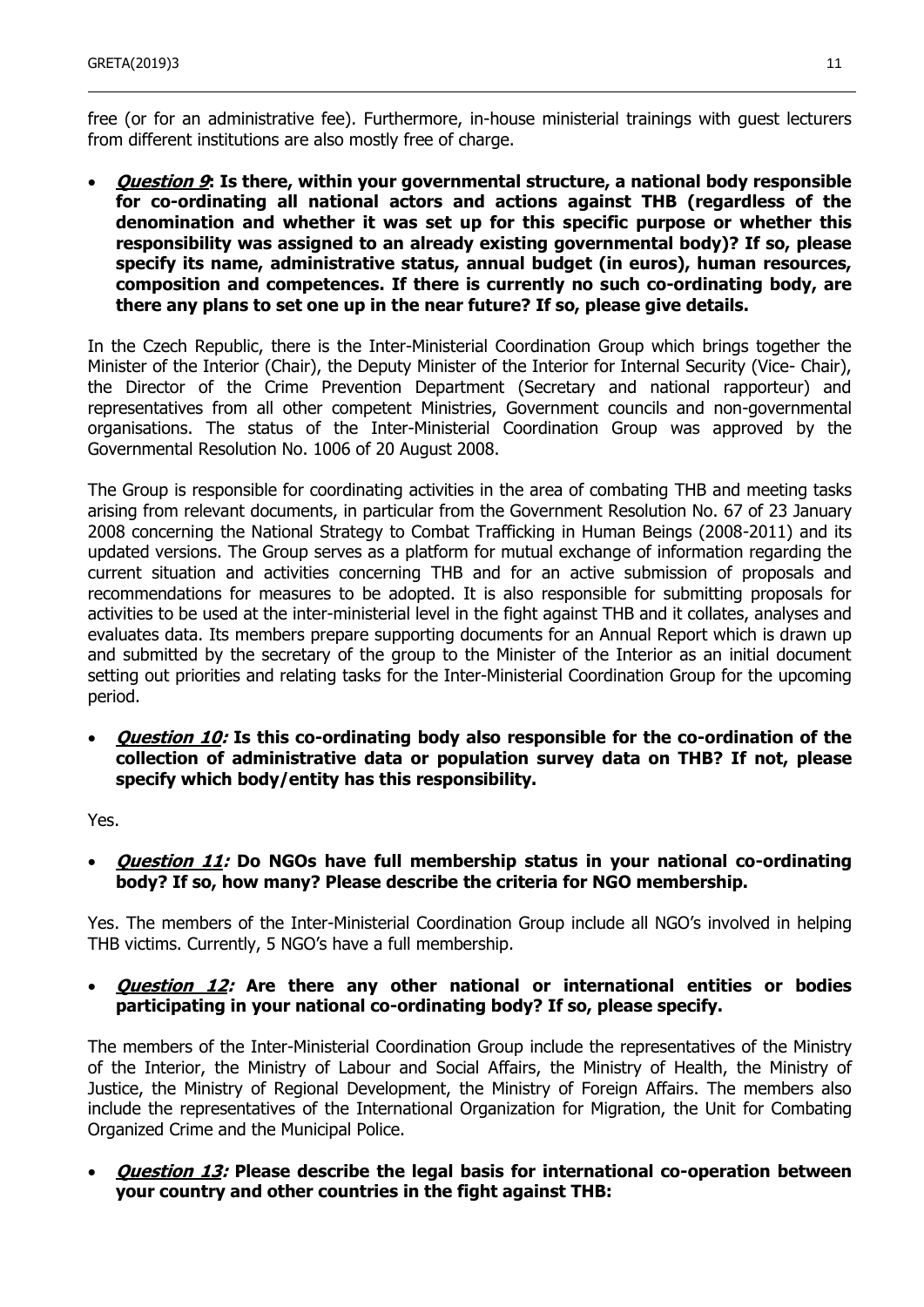# **national legislation;**

**international instruments/agreements (bilateral and/or multilateral).**

# **Please indicate the title of the legal instruments.**

A basic legal instrument providing for the international judicial cooperation in criminal matters is the Act no. 104/2013 Coll., (on International Judicial Cooperation in Criminal Matters). This Act provides for various forms of judicial co-operation in criminal matters, such as mutual legal assistance, extradition, transfer of criminal proceedings and the enforcement of criminal judgments and decisions. A special part of the Act is focused on mutual co-operation between the Czech Republic and the other Member States of the European Union and thus transposes a uniform EU legislation in the field of judicial co-operation in criminal matters, such as, for example, the European Evidence Order, European Arrest Warrant, the recognition and execution of the decision imposing the penalty of imprisonment, the recognition and execution of financial penalties, the Confiscation Order, etc.. There are also specific provisions enabling the co-operation of the Czech Republic with the International Criminal Courts and Tribunals, such as the ICC.

 $\_$  , and the set of the set of the set of the set of the set of the set of the set of the set of the set of the set of the set of the set of the set of the set of the set of the set of the set of the set of the set of th

The Czech Republic is also a contracting party to many bilateral and multilateral treaties and conventions in the field of judicial co-operation in criminal matters. The most significant international instruments are the following.

#### Council of Europe**:**

- European Convention on Mutual Assistance in Criminal Matters, Strasbourg, 20/04/1959
- Additional Protocol to the European Convention on Mutual Assistance in Criminal Matters, Strasbourg, 17/03/1978
- Second Additional Protocol to the European Convention on Mutual Assistance in Criminal Matters, Strasbourg, 08/11/2001
- Council of Europe Convention on Action against Trafficking in Human Beings, Warsaw, 16/05/2005

# European Union:

- Convention, established by the Council in accordance with Article 34 of the Treaty on European Union, on Mutual Assistance in Criminal Matters between the Member States of the European Union, 29/05/2000, Brussels
- Protocol, established by the Council in accordance with Article 34 of the Treaty on European Union, to the Convention on Mutual Assistance in Criminal Matters between the Member States of the European Union, 16/10/2001, Luxembourg

#### United Nations:

- Protocol signed at Lake Success, New York, on 12 November 1947, to amend the Convention for the Suppression of the Traffic in Women and Children, concluded at Geneva on 30 September 1921, and the Convention for the Suppression of the Traffic in Women of Full Age, concluded at Geneva on 11 October 1933
- International Convention for the Suppression of the Traffic in Women and Children, concluded at Geneva on 30 September 1921, as amended by the Protocol signed at Lake Success, New York, on 12 November 1947
- International Convention for the Suppression of the Traffic in Women and Children
- International Convention for the Suppression of the Traffic in Women of Full Age, concluded at Geneva on 11 October 1933, as amended by the Protocol signed at Lake Success, New York, on 12 November 1947
- International Convention for the Suppression of the Traffic in Women of Full Age
- Protocol amending the International Agreement for the Suppression of the White Slave Traffic, signed at Paris on 18 May 1904, and the International Convention for the Suppression of the White Slave Traffic, signed at Paris on 4 May 1910
- International Agreement for the Suppression of the White Slave Traffic, signed at Paris on 18 May 1904, amended by the Protocol signed at Lake Success, New York, 4 May 1949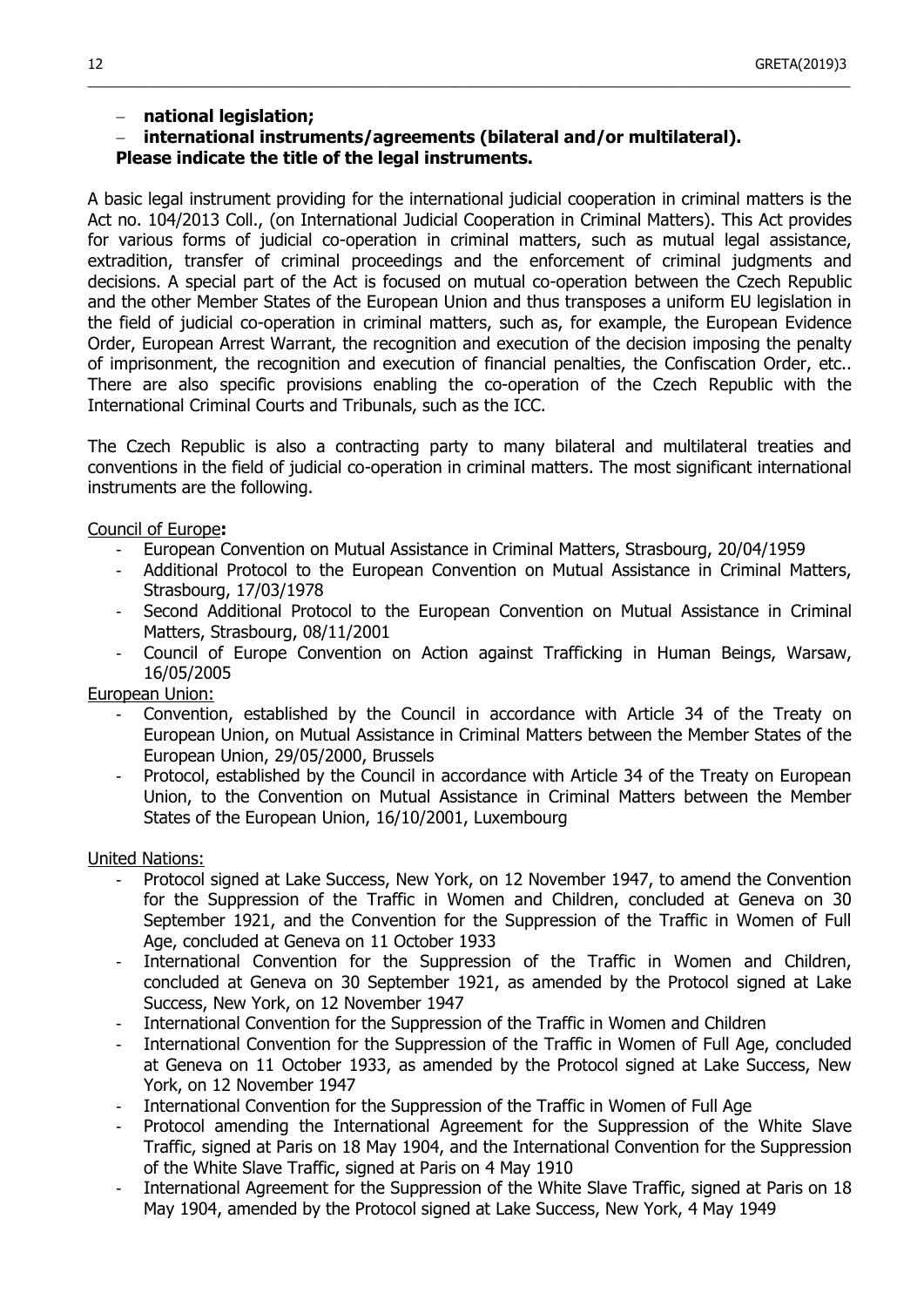- International Convention for the Suppression of the White Slave Traffic, signed at Paris on 4 May 1910, amended by the Protocol signed at Lake Success, New York, 4 May 1949
- International Agreement for the suppression of the "White Slave Traffic"
- Convention for the Suppression of the Traffic in Persons and of the Exploitation of the Prostitution of Others
- Final Protocol to the Convention for the Suppression of the Traffic in Persons and of the Exploitation of the Prostitution of Others
- Slavery Convention, Geneva, 25 September 1926
- Supplementary Convention on the Abolition of Slavery, the Slave Trade, and Institutions and Practices Similar to Slavery, Geneva, 7 September 1956
- Protocol to Prevent, Suppress and Punish Trafficking in Persons, Especially Women and Children, supplementing the United Nations Convention against Transnational Organized Crime, New York, 15 November 2000

The respective Czech police authorities participate in the implementation of the THB priorities within the EU Policy Cycle. The priorities are implemented through the EMPACT project which is based on activities carried out in line with operational actions aimed at different areas of criminality related to the THB. Those operational actions are proposed and agreed upon by the Member States which decide about their participation considering the current national security situation. The provisions on cooperation in the area of THB form a standard part of bilateral treaties on police cooperation (recently, for example, with Israel No. 41/2014, with Bosnia and Herzegovina No. 40/2014).

#### **Question 14: What steps have been taken by your country to ensure that the requesting party is promptly informed of the final results of action taken in the framework of international co-operation on action against THB, as provided for in Article 34 of the Convention?**

The Act no. 104/2013 Coll. (on International Judicial Cooperation in Criminal Matters) provides for the Central Authorities to accept the incoming requests for judicial co-operation in criminal matters. Furthermore, a direct contact between the Public Prosecutor's Offices and courts can be established by an international treaty or convention. The judicial authority (a Public Prosecutor's Office or a court) is obliged to execute the request for judicial co-operation in criminal matters without delay as well as seek additional information from the requesting authority if it is needed for the execution of the request.

With respect to mutual assistance in criminal matters (providing evidence for the purposes of criminal proceedings), the Act provides for a possibility to concentrate the execution of the in-coming mutual legal assistance request(s) at one Public Prosecutor's Office (pre-trial stage) or court (trial stage) and a possibility to ask the foreign requesting authority to supplement the mutual legal assistance request if it is not complete. Furthermore, the Act also includes an obligation to consult with the counterparts before the execution of the mutual legal assistance request is to be executed, postponed or refused, and seek their position or supplementation of the request.

As a general rule, the execution of the incoming requests for judicial co-operation in criminal matters (mutual legal assistance, extradition and execution of criminal judgments and decisions) is concentrated on a regional level in order to have well-experienced prosecutors and judges dealing with the requests. The Czech Republic has a four-trier court system comprised of District Courts (86), Regional Courts (8), High Courts (2), the Supreme Court and the Supreme Administrative Court. The Public Prosecutor's Offices follow the same structure under the umbrella of the Supreme Public Prosecutor's Office.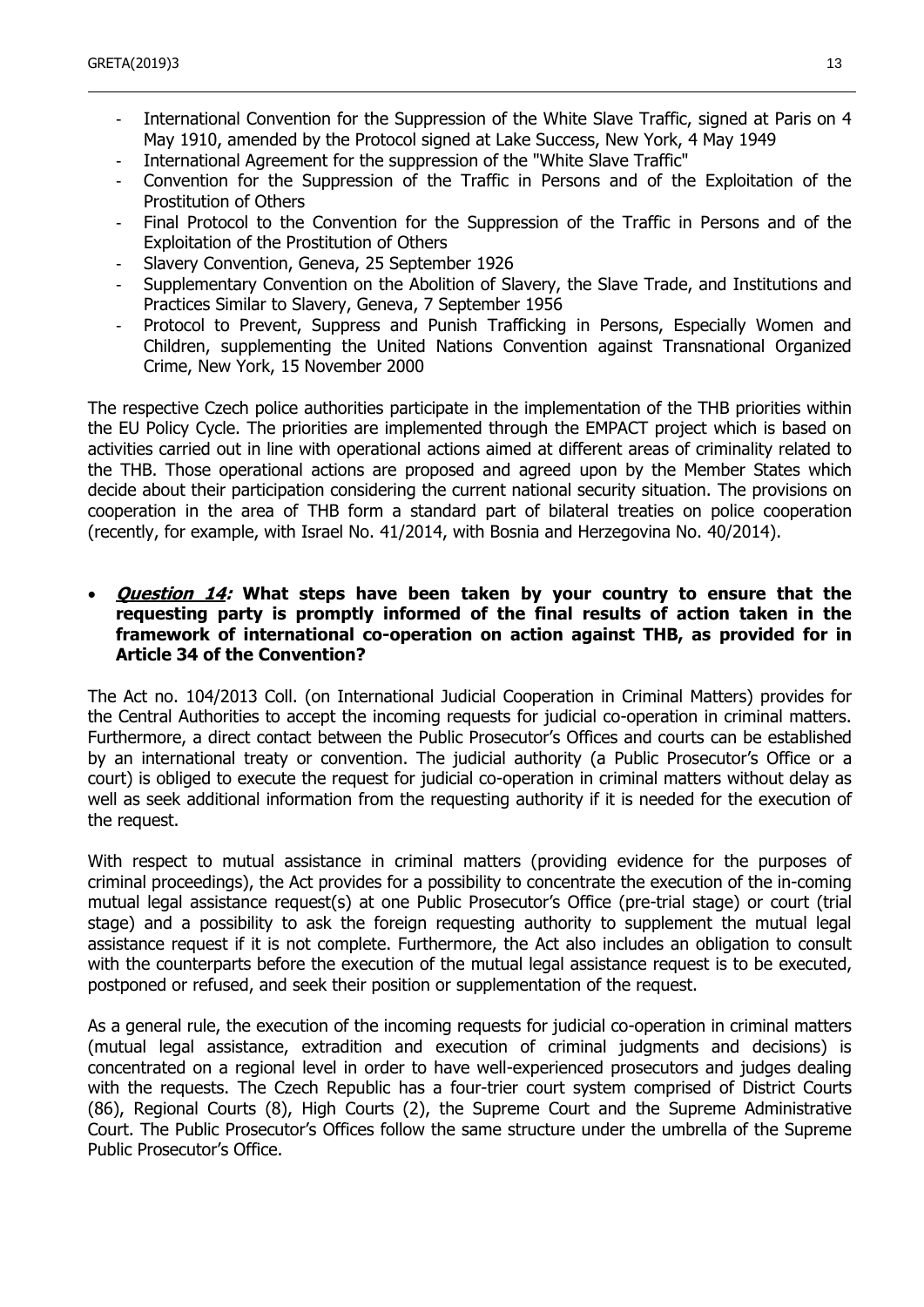Moreover, the International Police Cooperation Division of the Police Presidium of the Czech Republic keeps all communication towards the requested and requesting parties (Interpol, Europol and SIRENE) with maximum speed, as the current operating situation of the workplace allows (the documents are usually communicated in a matter of hours or days), thus without unnecessary delays.

 $\_$  , and the set of the set of the set of the set of the set of the set of the set of the set of the set of the set of the set of the set of the set of the set of the set of the set of the set of the set of the set of th

 **Question 15: Do the relevant authorities of your country have the possibility to spontaneously provide information, without prior request, to authorities of another country if the disclosure of such information might assist the receiving country in initiating or carrying out investigations or proceedings concerning criminal offences established in accordance with the Convention? If so, please indicate how such information is transmitted and which authorities are involved.**

Any judicial authority may provide spontaneous information to a foreign authority through the same channels as are generally used for mutual legal assistance requests. This is a standard procedure (Section 56 of the Act no. 104/2013 Coll., on International Judicial Cooperation in Criminal Matters). Moreover, in justified cases, spontaneous information may be also exchanged through informal channels, such as the EJN network or by the means of Police cooperation, e.g. via Europol.

Furthermore, the Police can also provide spontaneous information according to the Act no. 273/2008 Coll. (on the Police of Czech Republic) or according to specific bilateral or multilateral international agreements.

The State Labour Inspection Office (SLIO) can share information via the European Internal Market Information System (IMI). Even though the IMI system is not primarily intended for issues of THB for the purposes of labour exploitation, the information of this sort may also be shared with the registered European authorities.

The SLIO representative, together with the officers from the National Organized Crime Agency, also participate in the meetings of the Europol initiative, the so-called EMPACT (specialized Police forces focusing on organized crime). Furthermore, the Member States' representatives meet regularly in order to plan the so-called European "Joint Action Days" aimed at combating THB for the purposes of labour exploitation.

 **Question 16: Do your police forces carry out joint actions, on a bilateral and/or a multilateral legal basis, with the police forces from other parties to fight THB? If so, please describe the action taken and provide an assessment of its impact. If not, please describe any plans for joint action or obstacles to joint action.**

The Member States are invited to participate in the action days of the EMPACT project or in the Joint Actions Days which have to integrate at least two different EMPACT projects. The respective Czech Police Authority regularly participates mostly in the activities related to sexual and labour exploitation. In addition, the Unit for Combating Organized Crime undertakes bilateral joint actions with Germany and Austria. The joint actions help to establish a close professional relationship that enhances the overall cooperation.

#### **Section I.3. Definition of "THB" and of "victim" in the internal law of the parties**

In accordance with Article 4a of the Convention, trafficking in human beings consists of a combination of three basic components, each to be found in a list given in the definition:

the action of: "recruitment, transportation, transfer, harbouring or receipt of persons";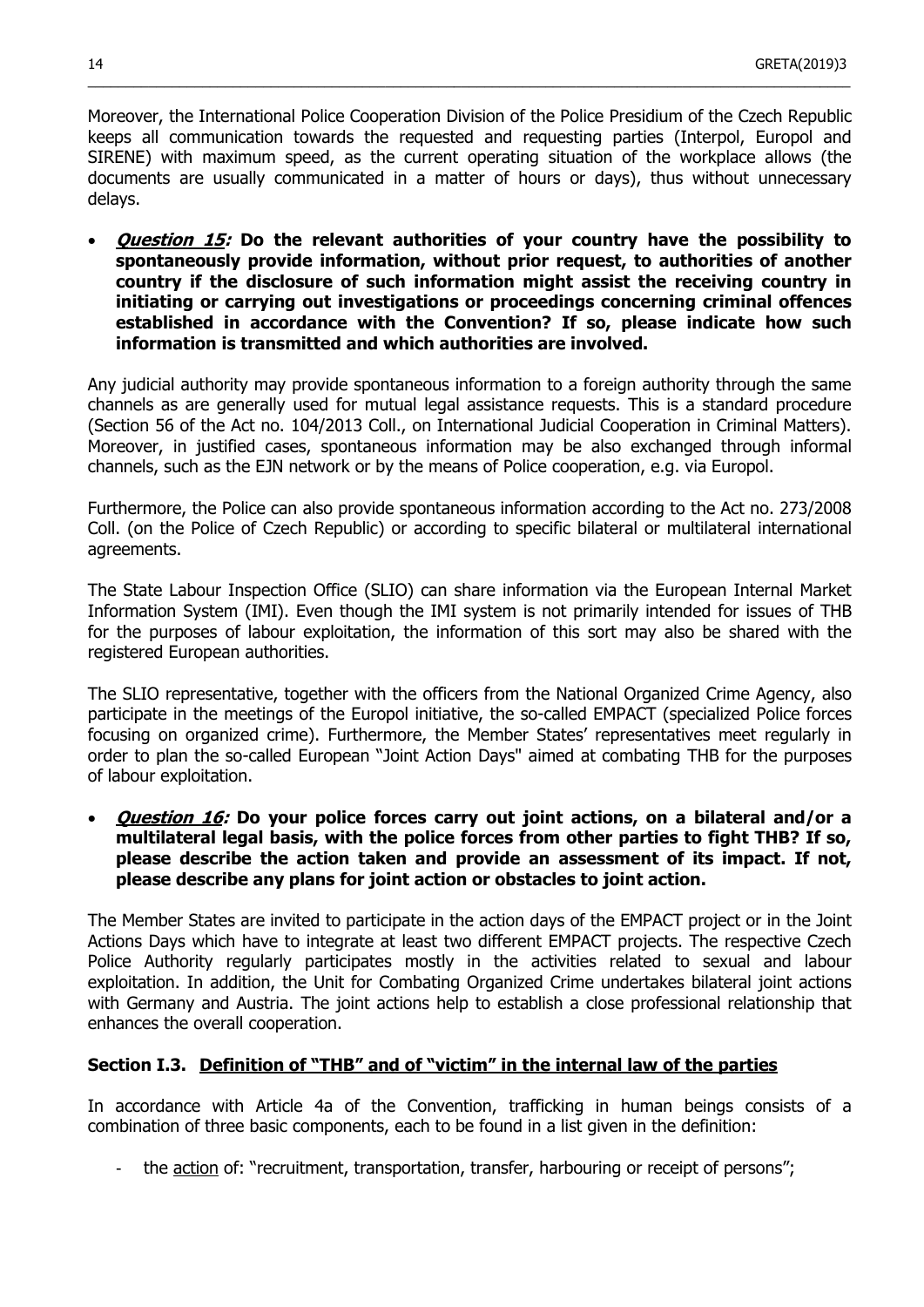- by means of: "the threat or use of force or other forms of coercion, of abduction, of fraud, of deception, of the abuse of power or of a position of vulnerability or of the giving or receiving of payments or benefits to achieve the consent of a person having control over another person";
- for the purpose of exploitation, which includes "at a minimum, the exploitation of the prostitution of others or other forms of sexual exploitation, forced labour or services, slavery or practices similar to slavery, servitude or the removal or organs".

Article 4b of the Convention follows European Court of Human Rights case-law in that it states that the consent of a victim of THB to a form of exploitation listed in Article 4a is irrelevant if any of the means referred to in Article 4a has been used.

Under Article 4c recruitment, transportation, transfer, harbouring or receipt of a child for the purpose of exploitation is to be regarded as trafficking in human beings even if it does not involve any of the means listed in Article 4a. It is also immaterial whether or not the child consents to be exploited. Under Article 4d the word "child" means any person under 18 years of age.

Article 4e defines "victim" as "any natural person who is subject to trafficking in human beings as defined in this article". A victim is anyone subjected to a combination of components (action – means – purpose) specified in Article 4a of the Convention.

Questions:

 **Question 17: Are all the elements of the three components (action, means and purpose) contained in Article 4a of the Convention included in the legal definition of THB established by your internal law? Please describe how they have been integrated in your internal law.**

Yes, all elements are integrated into the basic criminal offences of trafficking in human beings in the Section 168 para 1 and 2 of the Act no. 40/2009 Coll., (the Criminal Code).

Section 168 Trafficking in Human Beings

(1) Whoever forces, procures, hires, incites, entices, transports, conceals, detains, accepts or hands over a child to be used by another for

a) sexual intercourse or other forms of sexual abuse or harassment, or for production of pornographic works,

b) extraction of tissue, cell, or organs from his body,

c) service in the armed forces,

d) slavery or servitude, or

e) forced labor or other forms of exploitation, or

who profits on such a conduct,

will be sentenced to imprisonment for two to ten years.

(2) The same sentence will be imposed to anyone who forces, procures, hires, incites, entices, transports, hides, detains, accepts or hands over a person other than referred to in sub-section (1) by using violence, threat of violence or other grievous harm or deceit, or by abusing his error, distress, or addiction in order to use him for

a) sexual intercourse or other forms of sexual abuse or harassment, or for the production of pornographic works,

b) extraction of tissue, cell, or organs from their body,

c) service in the armed forces,

d) slavery or servitude, or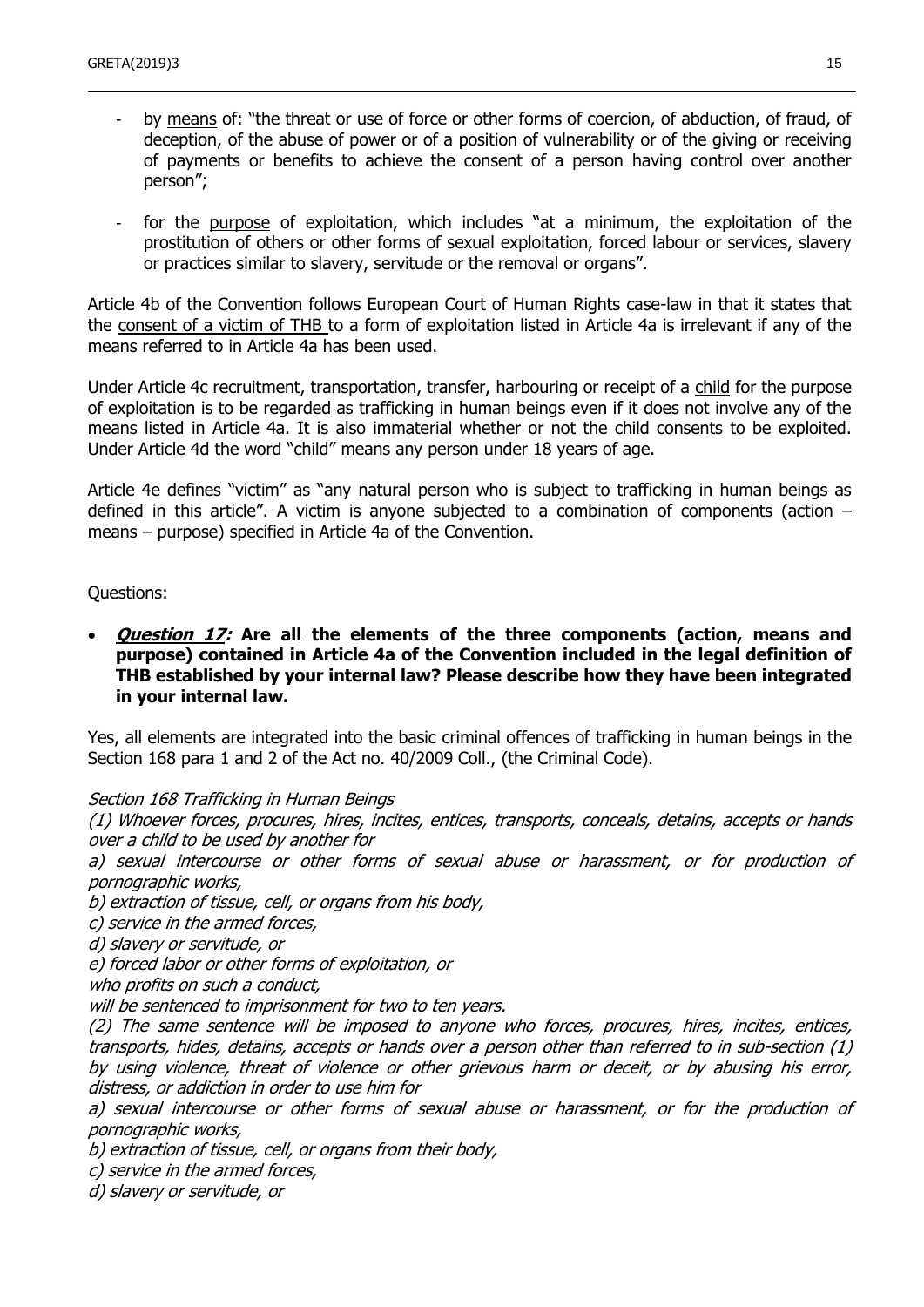e) forced labour or other forms of exploitation, or who profits on such conduct.

…

As for the actions, they comprise of forcing, procuring, hiring, inciting, enticing, transporting, concealing, detaining, accepting and handing over. Criminally punishable is also a person profiting from such conduct.

 $\_$  , and the set of the set of the set of the set of the set of the set of the set of the set of the set of the set of the set of the set of the set of the set of the set of the set of the set of the set of the set of th

Means required only as regards adult victims in para 2, contain using violence, a threat of violence or of other grievous harm, deceit, and abusing error, distress, or addiction.

The possible purposes according to the Czech law include a sexual intercourse, other forms of sexual abuse or harassment, or production of pornographic works, an extraction of tissue, cell, or organs from the body, s service in the armed forces, a slavery or servitude, a forced labour and other forms of exploitation.

The consent of any victim of THB is irrelevant, regardless of whether the victim is a man, a woman or a child. Trafficking is criminally punishable even where the consent of the victim is given, although as regards adults only where some of the coercive "means" are used, which actually precludes a free decision of the victim.

- **Question 18: Please indicate which of the following forms of THB are recognised under your internal law:**
	- **national;**
	- **transnational;**
	- **linked to organised crime;**
	- **not linked to organised crime.**

All listed forms are recognised as criminal offence pursuant to the Section 168 of the Act no. 40/2009 Coll., the Criminal Code. The fact whether or not trafficking was transnational is irrelevant. Committing such offence as a member of an organised group constitutes a special aggravating circumstance justifying the imposition of a prison penalty for up to 12 years, in cases where the organised group is transnational for up to 15 years.

 **Question 19: Under your internal law, is a "victim of THB" any natural person who is subject to THB as defined in Article 4e of the Convention? Please provide the definition of a "victim of THB" under your internal law. Please provide (a translation of) the legal text(s) in English or in French.**

A victim of a crime is defined by the Section 2 para 2 of the Act no. 45/2013 Coll. (on Victims of Crime) as follows:

#### Section 2 Definition of Terms

(2) A victim is understood as a natural person who as the result of a crime has or may have received bodily injury, suffered property or non-pecuniary damage or at whose expense the offender gained from the crime.

…

…

A victim of THB is therefore any natural person who as the result of THB has or may have received bodily injury, suffered property or non-pecuniary damage or at whose expense the offender gained from the crime. The THB victims include also alleged victims unless proved otherwise. All THB victims are considered as particularly vulnerable victims.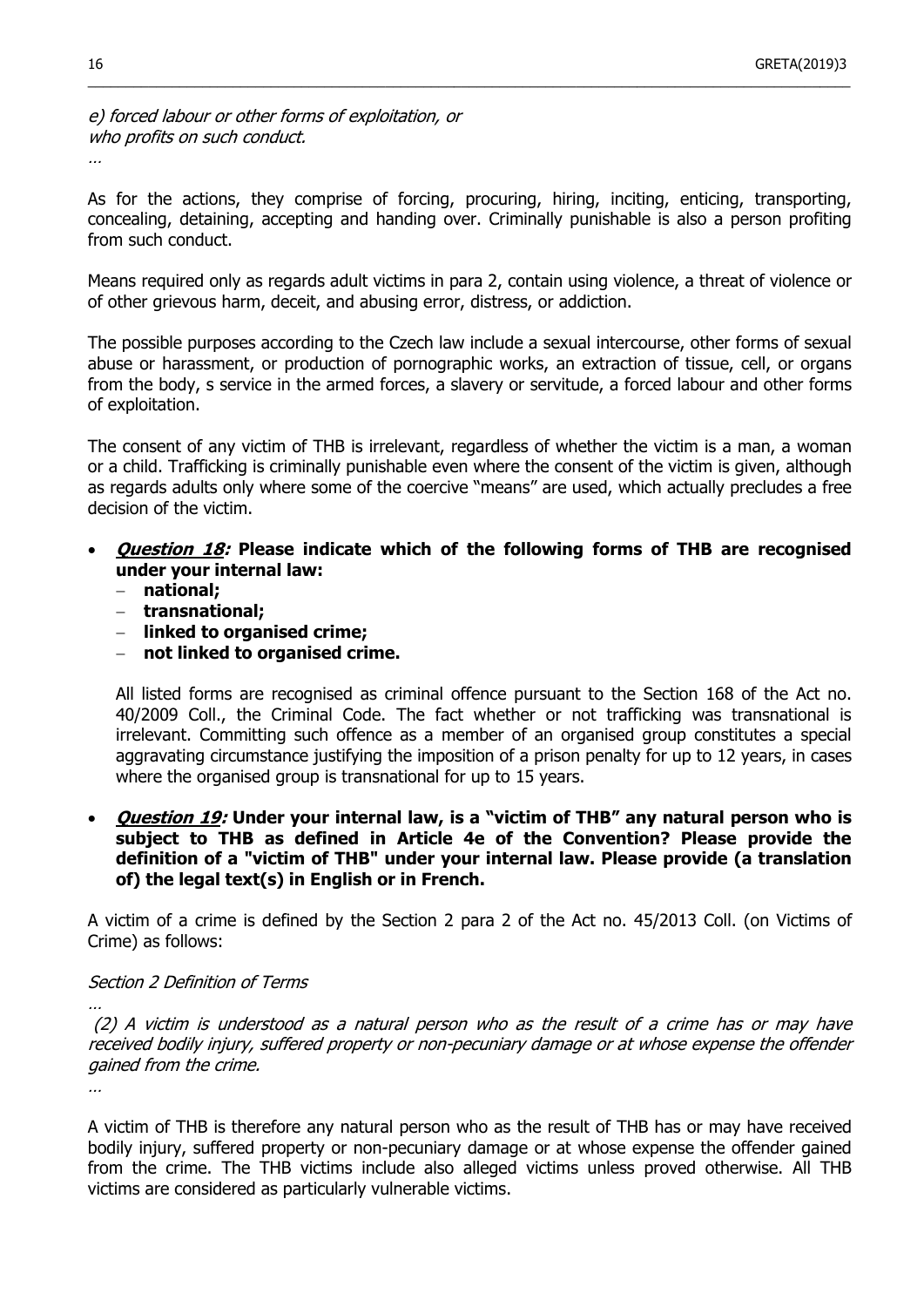- **Question 20: Does your internal law recognise as victims of THB: women;**
	- **men;**
	- **children?**

Generally, the Act no. 40/2009 Coll. (the Criminal Code) doesn't distinguish between men and women. As regards children, the coercive means are not required in order for the conduct to be criminally punishable and the child to be a victim of THB (please see section 168 of the Act no. 40/2009 Coll., the Criminal Code).

 **Question 21: To what extent does the consent of a person to intended or actual exploitation determine if that person will be recognised as a victim of THB under your internal law? Please specify if your internal law contemplates the consent of the three categories of victims: women, men, children. Please provide examples.** 

The consent of any victim of THB is irrelevant, regardless of whether the victim is a man, a woman or a child. Trafficking is criminally punishable even where the consent of the victim is given, although as regards adults only where some of the coercive "means" are used, which actually precludes a free decision of the victim (e.g. a threat or use of force or other forms of coercion).

# **II. Implementation by the parties of measures aimed to prevent THB, protect and promote the rights of victims of THB and prosecute traffickers**

#### **Section II.1. Implementation of measures to prevent THB**

Questions in this section aim to obtain information on the implementation by the parties of the preventive measures contained in Chapter II of the Convention (Articles 5 to 9). Implementation of preventive measures concerns all countries: countries of origin, transit and destination. Preventive measures to be implemented can vary depending on the type of country, but all countries should implement measures to prevent THB.

Questions:

 **Question 22: Has a national/regional/local campaign or programme to alert the potential victims of THB to the various forms of exploitation been carried out in your country during the last two years? If so, was it based on research for determining effective prevention methods? Was it addressed to a particular group of potential victims? Which bodies, governmental or non-governmental, were in charge of implementing it? Please describe the material used for the campaign/programme and its dissemination. If possible, please provide an assessment of the impact of the campaign/programme. If more than one campaign or programme was carried out please provide the details for each of them. If there are currently plans for launching a new campaign or programme, please provide details.**

Every year, extensive preventive and informative activities on human trafficking are carried out by different stakeholders, mostly by NGOs. Most of these activities are financially supported by the Ministry of the Interior, the Ministry of Labour and Social Affairs, the Norwegian funds and the EU funds. Such campaigns are prepared after a careful consideration and they focus on human trafficking from different angles. Each campaign is tailored to specific needs of a target group and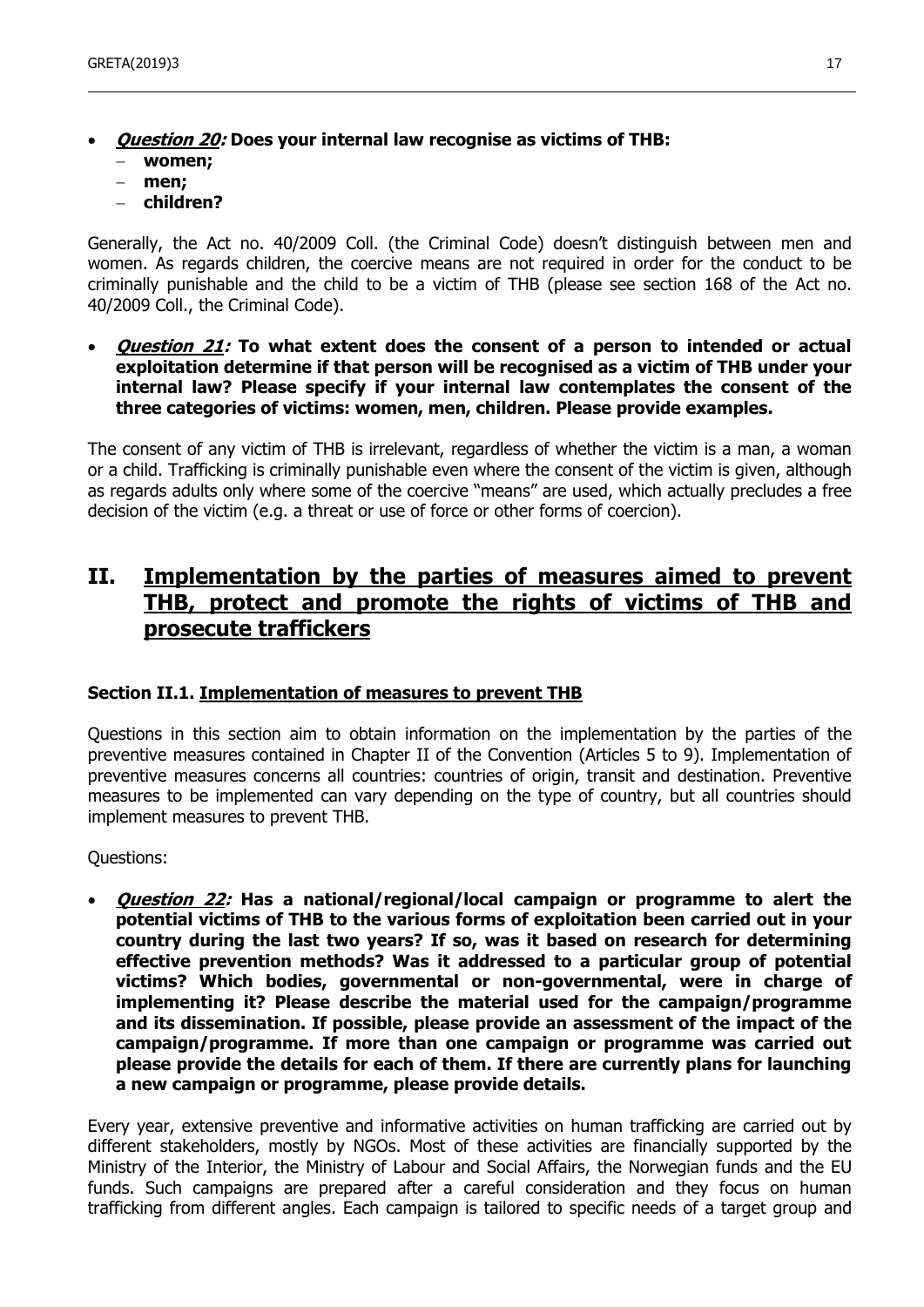uses the best possible way to communicate the message (e.g. posters in/on the public transportation and in streets, internet campaigns (social media, designated websites), e-learning modules, fieldwork, workshops, etc).

 $\_$  , and the set of the set of the set of the set of the set of the set of the set of the set of the set of the set of the set of the set of the set of the set of the set of the set of the set of the set of the set of th

Please see below the illustrative examples of recent (2016 – 2018) campaigns:

**A campaign targeting workers in the construction sector** - The project focuses on the extension of the SOS and INFO line for trafficked or exploited persons, mainly from the point of view of the SOS line itself, and the extension of the portfolio of possible languages to communicate in.

**A project "Finding ways of contacting migrant women working in closed environments"**- The project was supported by the Daphne program of the European Commission. It aimed at finding appropriate ways to ensure women working in closed environments (e.g. households, hotels, restaurants and other hard-to-reach places) can access information on their rights. Furthermore, it also focused on informing about possibilities of using the social and legal services of specialized NGOs.

**A project "Prevention of THB and exploitation in the EU"** - This project used an e-learning module that contains basic information from the labour-law area and draws attention to potential risks. The module was in Bulgarian and Romanian. The target group is potential labour migrants in their home countries.

**A preventive programme "Faces of love"** - This programme aimed at children and adolescents in orphanages and reformatories. This target group is being acquainted with the issues and risks associated with human trafficking, prostitution and violence.

**A project "Why me? II."** - (continuance of the project Why me I.). The project is implemented by the Probation and Mediation Service and is based on international experience. It provides complete support to the victims of crime, including particularly vulnerable victims (THB victims). Support is provided at 55 different locations by trained staff.

**An umbrella campaign focusing on trafficking in human beings and labour exploitation in construction, agriculture and sex business** - The campaign was supported by the Ministry of the Interior of the Czech Republic, Leo Burnett, Philip Morris International, the National Cafe and the Prague Public Transit Co. As part of the campaign, almost 70 city lights with a total of 7 motifs were placed in Prague (mostly in metro stations), 4 motives focused on THB in general, and 3 on the target group of potentially trafficked persons. The same motives were also used in buses and trams in Prague, together with a total of 2720 leaflets of A4 size.

**La Strada Fieldwork** - Social workers do outreach work in the natural target group setting on a regular basis (at places attended by the potentially trafficked and exploited persons - illegal job centres, cheap lodgings, construction sites, storage facilities, marketplaces etc). The field workers disseminate La Strada's information materials in order to make the target group people aware of their rights and options. The SOS and INFO Line contact details are part of the distributed information materials. Furthermore, they also carry out debate and lectures on THB for specific communities (e.g. the Philippines community in Prague).

**A cooperation with the Gangmasters and Labour Abuse Authority (GLAA)** - The cooperation included publishing a link to a detailed report on the situation of labour exploitation in the UK, including an informative leaflet.

**In cooperation with the European Crime Prevention Network (the EUCPN), there are currently plans for launching a new campaign**. The EUCPN developed a flyer adjusted to the specific situation in each Member State. The EUCPN will develop (postponed to 2019) an animated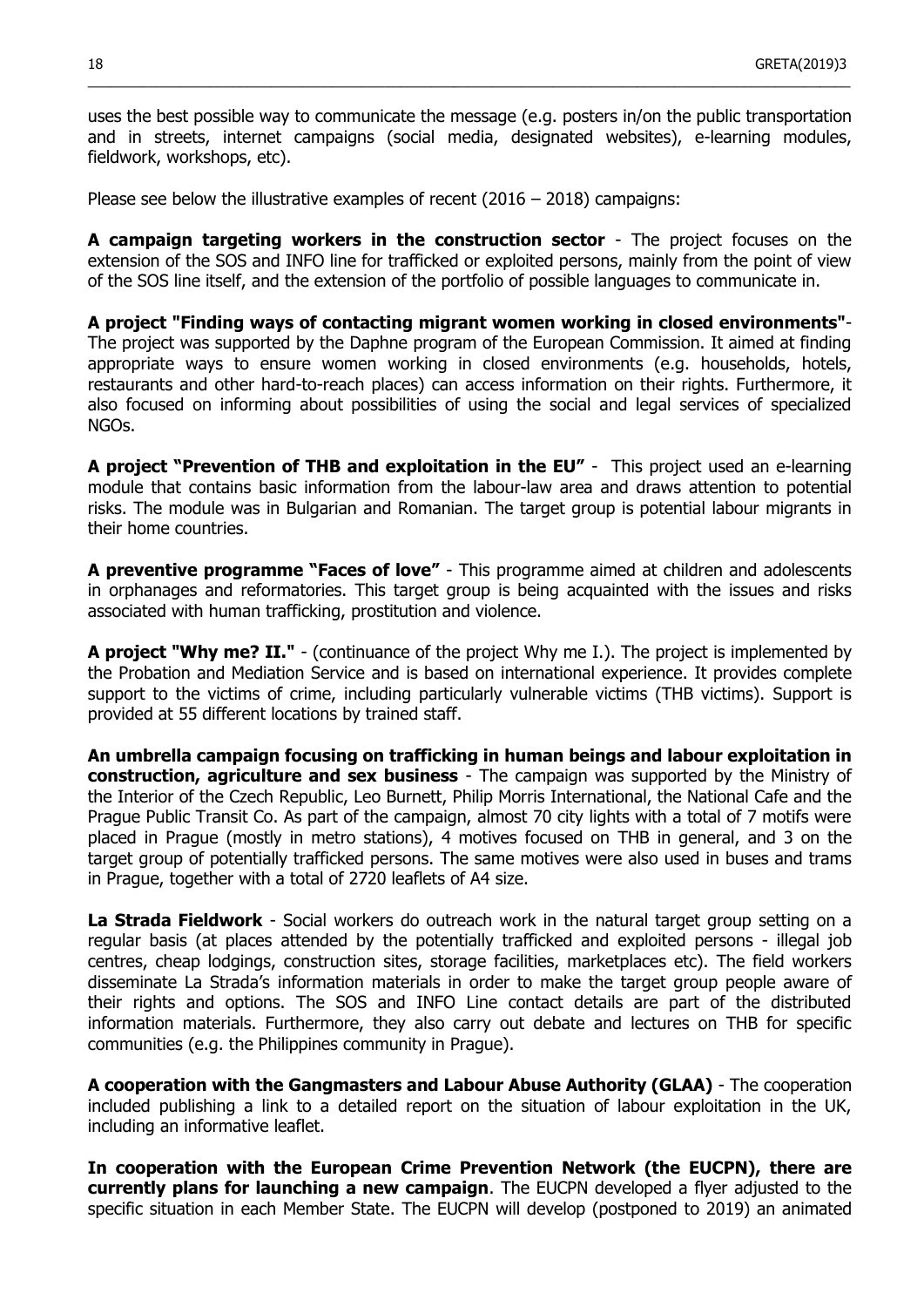video based on the content of the flyer. The goal is to inform victims of THB of the fact that they have EU-wide rights. As a part of the campaign, a press release and a Common Media Strategy will be prepared, including social media posting with short messages and #hashtags that Member State may use.

# **Question 23: Please describe the social and economic empowerment measures for disadvantaged groups vulnerable to THB which have been implemented or are planned.**

There is a network of organisations providing support and help for all victims of crime (incl. THB victims). These organisations, lawyers and centres of the PMS are in the Register of Providers of Assistance to Crime Victims (https://otc.justice.cz/verejne/seznam.jsf). Depending on their nature, these organisations provide legal information, psychological and social counselling, legal assistance, or restorative programmes. Most services and basic support is for free, expert assistance is provided free of charge to particularly vulnerable victims who need it. Such victims also receive free legal assistance to the extent set out. Other victims are not entitled to free professional assistance, but such assistance may be provided free of charge at the discretion of the provider. However, the assistance provided by the centres of the PMS is always free of charge.

#### **Question 24: What preventive measures to discourage demand leading to THB, as provided for in Article 6 of the Convention, has your country adopted or is considering adopting?**

The Czech Republic is focusing on raising awareness, mostly via information campaigns, including educational programmes for boys and girls during their schooling (please see question no. 22, e.g. an umbrella campaign, a campaign focusing on sexual exploitation of children, e-learning in Bulgarian and Romanian). Furthermore, according to the Act no. 40/2009 Coll. (the Criminal Code), criminally punishable is not only a person who committed THB but also a person profiting from such conduct.

Regarding the labour exploitation of foreigners, the Czech Labour Office, when issuing a work permit to a seasonal employee (foreigners from the so-called third country), also provides foreigners with written information on the rights and obligations of the seasonal employee, including information on the procedure for filing a complaint for violation of labor law regulations (Act no. 262/2006 Coll., the Employment Act, Part 96). In addition, the Ministry of Labour and Social Affairs provides on its website complete information in several language versions concerning the possibilities of foreigner's employment in the Czech Republic. Finally, the State Labour Inspection Office carries out a regular inspection to ensure all employments fulfil all legal obligations (that the employees have employment contracts, they get paid fair wage etc.). Often the inspection is carried out together with officers focusing on health and safety. In the case of any suspicion, the State Labour Inspection Office informs the Police. Extensive inspection mechanisms and a close cooperation between different stakeholders have a positive impact on discouraging the demand leading to THB.

On a different note, the Czech Republic has a transparent system of issuing residence permits, and in general has no quota for the number of issued permits. The law stipulates clear requirements for each application, and therefore minimizes the need for illegal migration and lowers the risk of using services of smugglers. Furthermore, the information about legal documents governing the issuance of visas is available at the official website of the Ministry of Foreign Affairs of the Czech Republic (see below answer to question no. 27), and also officers at the Embassies and Consulates inform any person about his/her options. Each officer is trained before commencing his/her position. Moreover, the NGOs, particularly La Strada, cooperate with multiple Embassies hosted in the Czech Republic as well as with the Czech Embassies abroad.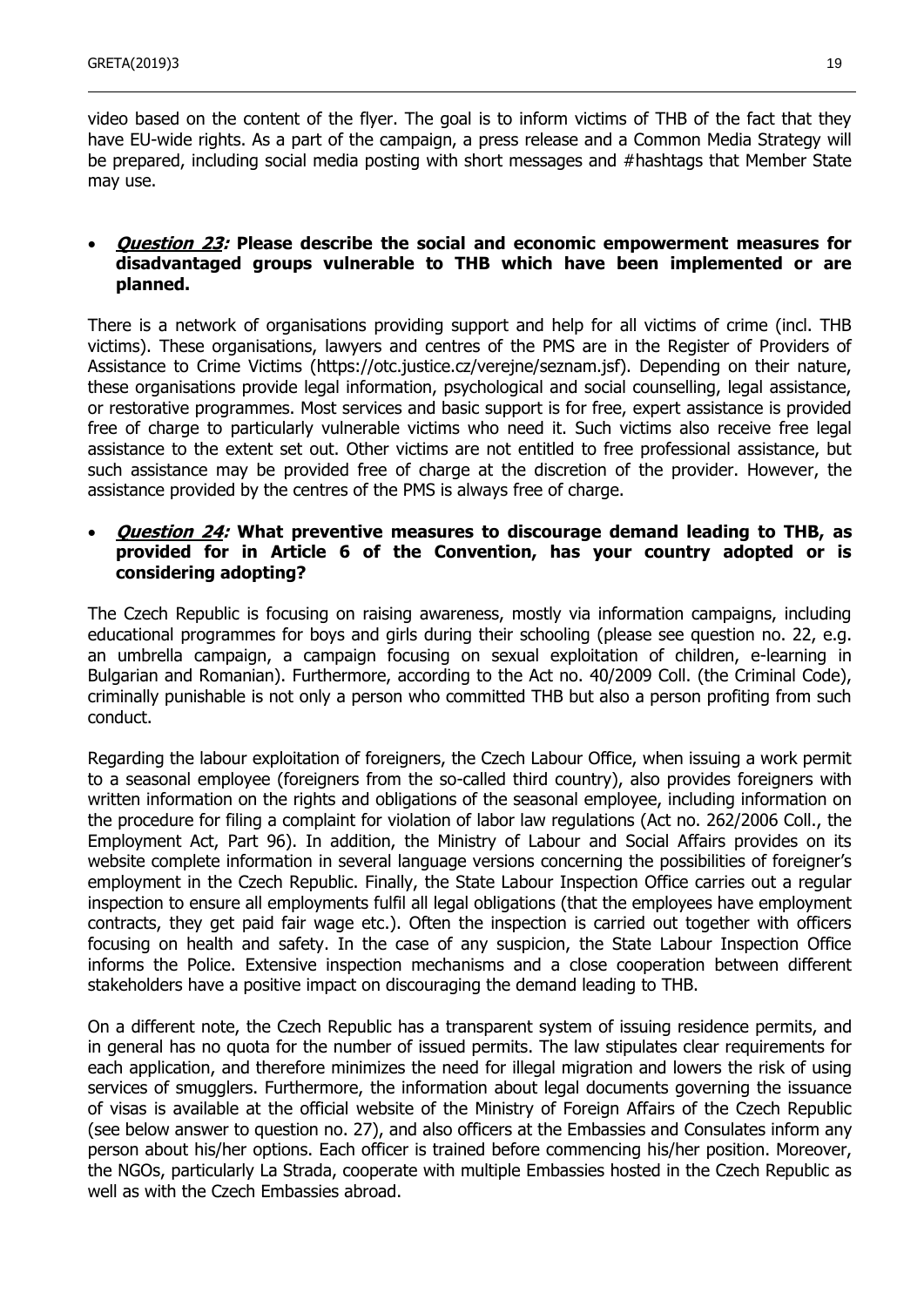#### **Question 25: Please specify the measures taken by your country to ensure quality, security and integrity of travel and identity documents in order to prevent their unlawful creation and issuance as well as to ensure that they cannot easily forged.**

 $\_$  , and the set of the set of the set of the set of the set of the set of the set of the set of the set of the set of the set of the set of the set of the set of the set of the set of the set of the set of the set of th

The documents correspond to the European trends and standards. To ensure quality, security and integrity of travel and identity documents and to prevent their unlawful creation and issuance as well as to ensure that they cannot be easily forged, there is a sophisticated system of security features. For example, safety features implemented during papermaking, during the production of the documents, during documents personalization and last but not least inserting a chip with biometric data.

#### **Question 26: Please specify the measures taken by your country to detect cases of THB at its borders, inter alia by means of border surveillance teams and intelligence measures.**

The National Centre against Organised Crime regularly monitors suspicious activities and carries out risk assessments. These activities are carried out in close cooperation with the Foreign Police and other relevant Police departments. In necessary cases, operational searching means can be also used (e.g. surveillance, use of an agent, etc.) according to the Act no. 273/2008 Coll. (on the Police of Czech Republic).

### **Question 27: Please describe any measures taken to provide information, through consulates and embassies, about legal entry and stay on the territory of your country in order to ensure informed and legal immigration.**

The information about legal documents governing the issuance of visas are available at the website (https://www.mzv.cz/jnp/en/information for aliens/index.html), and also officers at the Embassies and Consulates inform any person about his/her options. Each officer is trained before commencing his/her position. Furthermore, subsequent education is also provided in order to enhance their qualification.

Furthermore, the NGOs, particularly La Strada, cooperate with multiple Embassies hosted in the Czech Republic as well as with the Czech Embassies abroad. La Strada provides them with materials and contact information that can be given to potential victims of THB.

# **Question 28: Please describe any measures taken to avoid issuing visas (tourist, working, student visas, etc.) when there are reasonable grounds to believe that a person may be a victim of THB or implicated in THB. In such cases, please describe any specific measures which your law enforcement authorities have instructions to apply.**

Officers carry out an extensive examination of visa applications as to the purpose of the journey through supporting documents and interviews. These measures do not target the THB directly but can reveal a misuse of visas. The officers are regularly trained in order to ensure maximum professionalism and accuracy.

### **Question 29: Do any specific measures exist for preventing national THB, including THB taking place on the territory of parties with special agreements establishing common borders (Schengen Agreement for example)? If so, please specify.**

The cooperation takes place on the basis of Police cooperation agreements, possibly on the basis of European regulations (Prüm decisions). The Police cooperation agreements govern forms of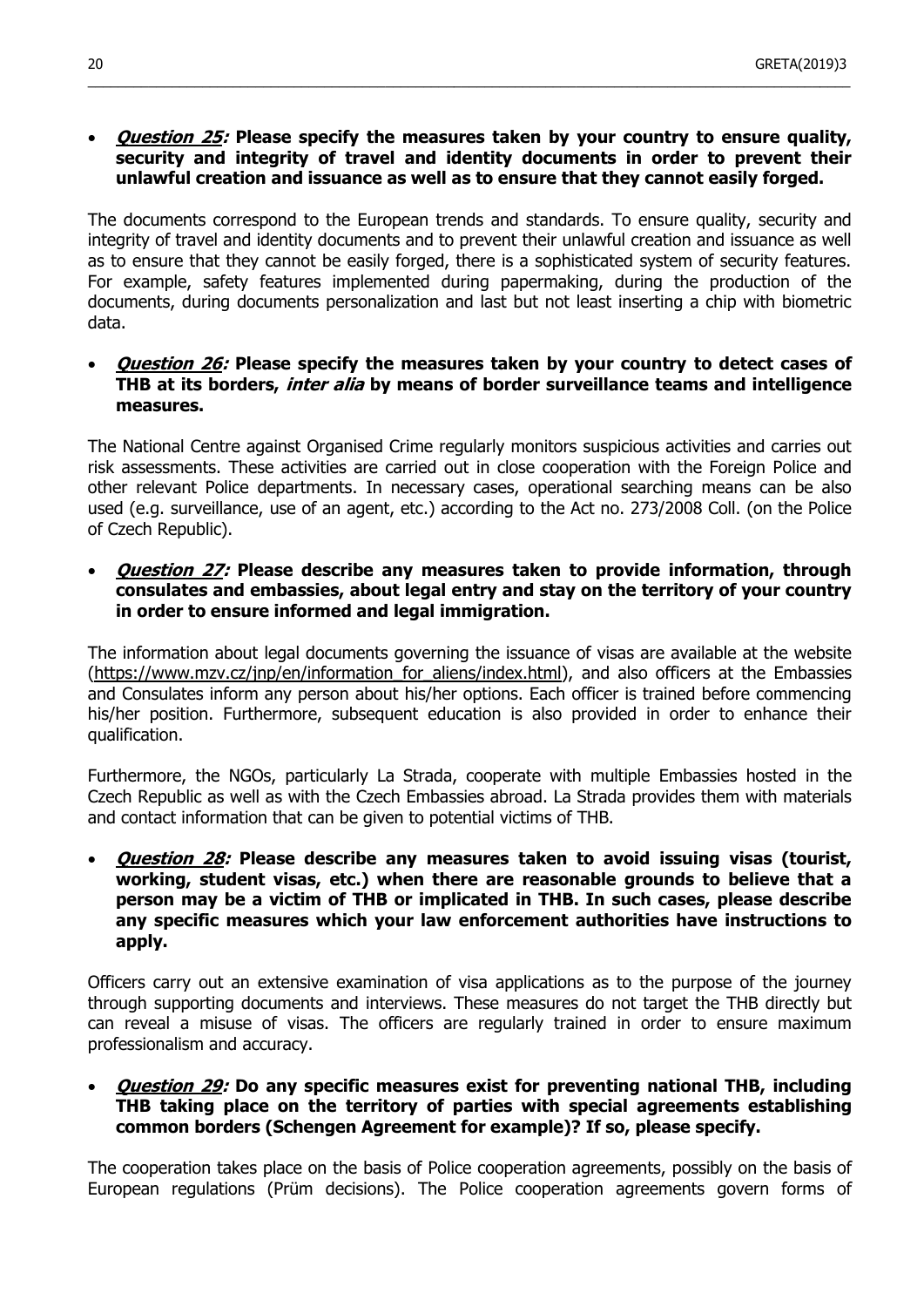cooperation irrespective of the type of crime, and in specific cases also allow for the exchange of information without the previous request of another country.

#### **Question 30: What funds have been allocated to the above-mentioned preventive measures in the state budget (central and/or regional/local)? Please specify amounts in euros.**

There are many different funds and sources for victim support organisations on both central and local levels. Especially the NGOs use financial support from different grants, funds etc. on the national and regional level. They sometimes also receive contributions from the commercial sphere.

Within the Program for Support and Protection of Victims of Trafficking in Human Beings, the Ministry of the Interior finances preventive measures up to the overall amount of approximately 15.640 EUR per year. Moreover, the Ministry of Labour and Social Affairs offers grants for agencies focusing on providing social services in general (333 million EUR is allocated for social services).

Futhermore, the funds from the EU (e.g. the European Social Fund) are also used. The Ministry of Justice used the EU funds for example for a project to intensify assistance to victims (appx. 400.000 EUR) and for a project "Why me?" which focuses on victim support (2,3 mil EUR).

#### **Question 31: Has an assessment of the impact of the above-mentioned preventive measures taken by your country been carried out? If so, please specify the results of the assessment.**

Generally, organisations providing victims' support are conducting various campaigns to raise awareness of the existence of the victim support and the rights of victims. Before a specific campaign is launched, all aspects are considered (language, sex, environment), including past experience. With this being said, we cannot evaluate the impact of such campaigns properly, although based on past experience, we know that these campaigns have an effect (e.g. the victims informed relevant bodies where they have learned about their rights etc.).

The PMS is currently implementing a media campaign aimed at promoting the rights of victims, an evaluation will be carried out after the end of this campaign.

Finally, while drafting a new strategy (National Action Plan), an evaluation of the previous strategy and measures is carried out by the Ministry of the Interior.

# **Section II.2. Implementation of measures to protect and promote the rights of victims of trafficking in human beings**

Questions in this section aim to obtain information on the implementation by the parties of measures to protect and promote the rights of victims contained in Chapter III of the Convention (Articles 10 to 17). This part of the questionnaire concerns the ways and procedures to identify victims (Article 10), measures to assist victims (Article 12), the recovery and reflection period (Article 13) and residence permits (Article 14). In addition some questions concerning repatriation and return of victims (Article 16) and reintegration of victims into society (Article 16-5) as well as questions about compensation (Article 15) are addressed.

Questions:

 **Question 32: At what moment and by whom is the process to identify a potential victim of THB initiated (for example, declaration of the potential victim, statement by a police officer, statement by a NGO etc.)?**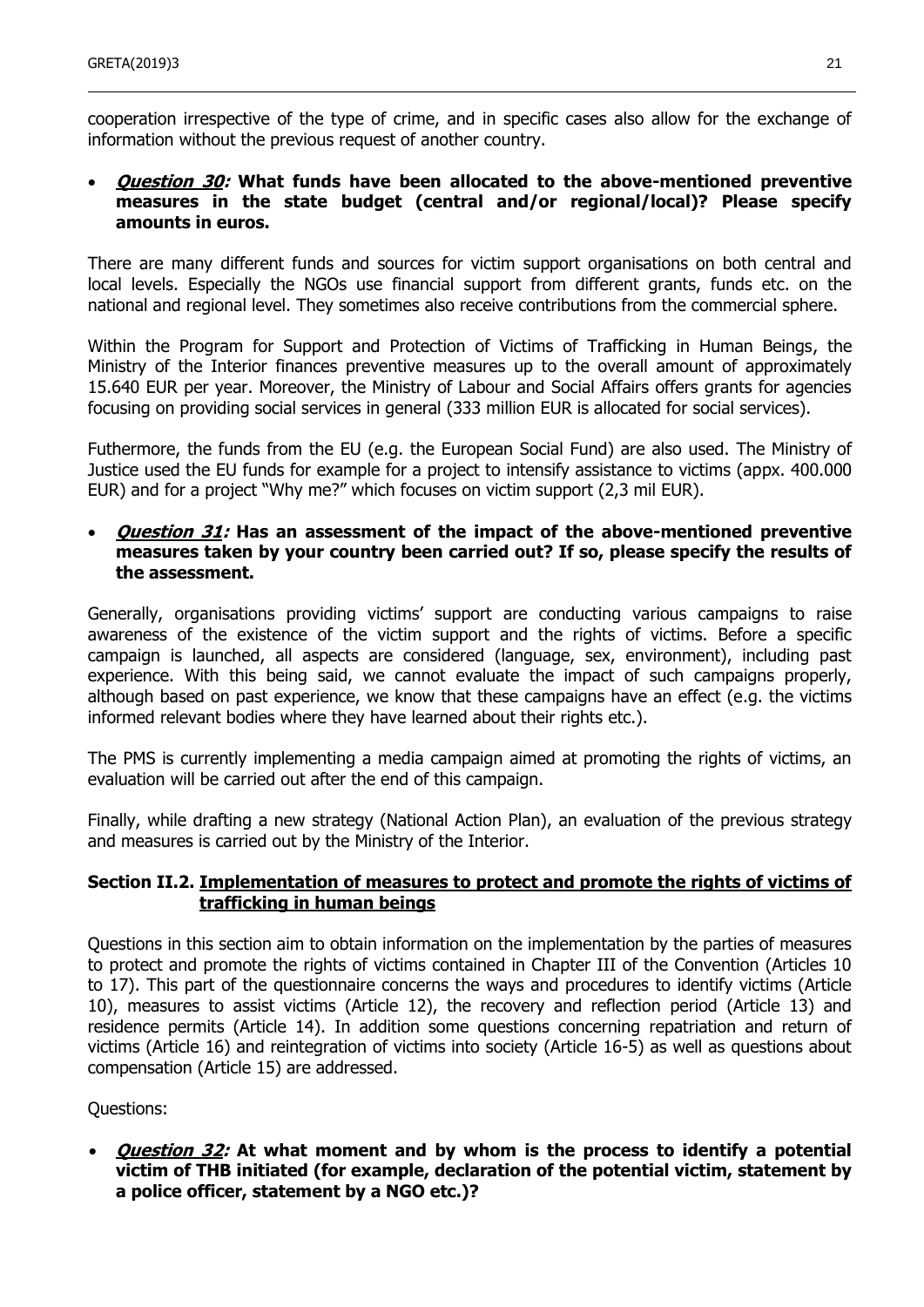The investigating, prosecuting and adjudicating bodies can identify the victims directly while performing a forced work within the framework of their activities. Furthermore, the NGOs or other public authorities can inform the investigating, prosecuting and adjudicating bodies as well. There is also a room for local authorities which dispose of the most relevant information. In the criminal process, a victim can also file a criminal complaint with any police body or public prosecutor in writing, verbally in a report or electronically. In the criminal complaint, a victim should demonstrate what she/he believes constitutes an evidence that the criminal offence has been committed. Very important is a principle included in the Section 3 of the Act No. 45/2013 Coll. (on Victims of Crime) any person who feels like a victim of a crime must be considered a victim unless proved otherwise.

 $\_$  , and the set of the set of the set of the set of the set of the set of the set of the set of the set of the set of the set of the set of the set of the set of the set of the set of the set of the set of the set of th

Moreover, the potential victim of THB can enter the Program for Support and Protection of Victims of Trafficking in Human Beings and can use a reflection period (60 days) on whether to cooperate with law enforcement agencies. A proposal to enter the program is given by the Police or by specialized NGOs.

#### **Question 33: Have any common criteria been defined in your internal law for granting the legal status of victim of THB? If so, please specify.**

In line with the Section 3 para 1 of the Act no. 45/2013 Coll. (on Victims of Crimes), every person believing to be a victim of a committed crime must be considered a victim, if the contrary does not become evident or if it is not clearly a case of a misuse of the standing of the victim according to this Act. In a case of doubts on whether the victim is a particularly vulnerable victim, he or she shall be considered a particularly vulnerable victim. It is irrelevant for the standing of the victim, whether or not the offender was identified or convicted.

#### **Question 34: Which national authority(ies) grant(s) the legal status of victim of THB (for example, police forces, public prosecutor, judge, etc.)? Can such a decision be appealed?**

The status is in fact not granted by any authority, the system is based on the presumption described in the previous answer. As the police authorities usually are the first ones to come in contact with the victim, it may be implied that these are commonly the first authorities treating the victim according to its legal status. If it later becomes evident that the person is actually not a victim of a crime or if it comes out that the person is clearly misusing the stance of a victim according to the Act no. 40/2013 Coll. (on Victims of Crimes), such a person shall not further be treated as a victim. The court will decide by a resolution that such a person will not be admitted to the trial proceedings as the aggrieved person (the Section 206 para 3 of the Act no. 141/1961 Coll. (the Criminal Procedure Code). No appeal is available. Nevertheless, the person concerned may e.g. file a request for a review of the procedure of the police authority to the public prosecutor (in line with the Section 157a of the code) or claim damages in line with the Act no. 82/1998 Coll., (on Liability of the State for Damage Caused by Decision or Maladministration while Exercising Public Authority).

# **Question 35: Can a person be removed from your country during the process of identification as a victim of THB (for example, if he/she is present illegally)?**

No, such a person cannot be removed. The Czech law stipulates a reflection and recovery period. The foreigner who is likely to be a victim of a THB crime can also apply for a long-term residence permit for the purposes of protection on the territory.

# **Question 36: Does your country recognise the status of victim of THB granted by another party when the victim is on your territory?**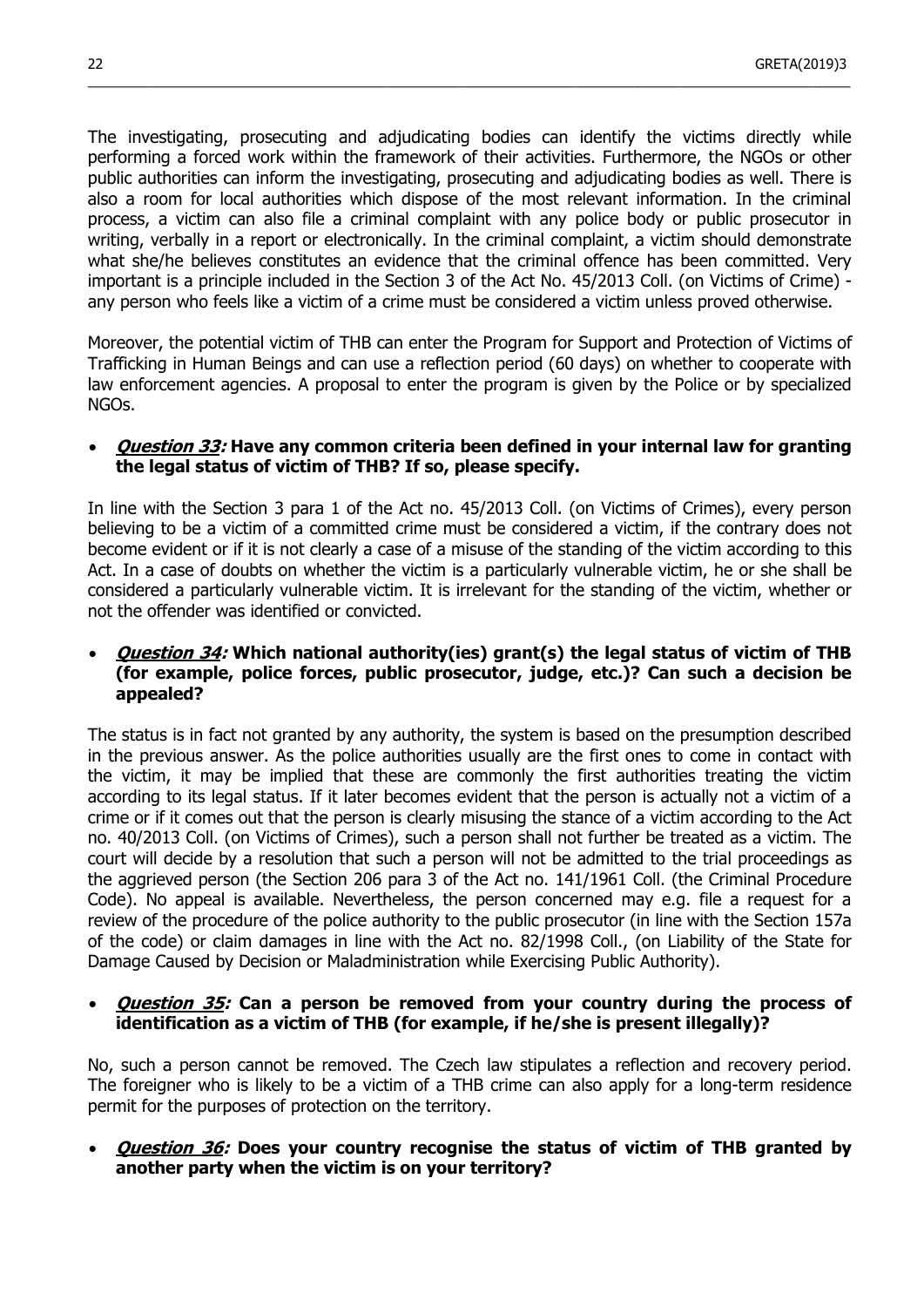In order to consider a person as a victim, it is necessary to fulfil the criteria of the Act no. 45/2013 Coll. (on Victims) described above. For this reason, a person will be considered a victim according to the Section 3 para 1 of the Act if he/she believes to be a victim.

The status of a victim of THB is also granted in cases where a victim of THB is identified abroad and returned to the Czech Republic through the Program of Voluntary Return. For the implementation of a voluntary return, the Czech Republic needs a relevant statement of a foreign entity (NGOs, IOM Police).

#### **Question 37: Please indicate which types of assistance described in Article 12 of the Convention are provided to victims of THB in your country. Please specify who provides the different types of assistance.**

There is a special regulation which aims to protect victims of human trafficking comprised in the Act no. 45/2013 Coll. (on Victims of Crimes). This Act grants victims of human trafficking a special status of particularly vulnerable victims who have special rights. Investigating and prosecuting bodies shall inform these victims of their rights at their first contact without any request. The investigating and prosecuting bodies have a duty to treat the particularly vulnerable victims politely and gently and to be willing to help them at any time (the Section 3 of the Act).

The Victims of THB are more endangered by a secondary victimisation and by an intimidation by perpetrators. The Act no. 45/2013 Coll. (on Victims of Crimes) grants these victims some specific rights – a right to a chargeless legal aid (Section 5), a right to be protected from the contact with the perpetrator (Section 20 subsection 4), a right to be proted from imminent danger (Section 14), a right to be protected during giving testimony (Section 20). The Act no. 141/1961 Coll. (the Criminal Procedure Code) further grants victims the right to be represented during the criminal procedure by an agent. According to the Section 51a subsection 1 letter a) of the Criminal Procedure Code if a particularly vulnerable victim proves that he/she does not have sufficient funds to pay the costs incurred in retaining an agent, the presiding judge of the court which acts in the proceedings of the first instance, and in preliminary hearing, shall decide upon the victim's petition for an entitlement to legal assistance provided by an agent free of charge or at a reduced fee.

An access to education for children is provided by the Ministry of Education, Youth and Sports.

Furthermore, The Czech law stipulates a reflection and recovery period. A foreigner who is likely to be a victim of a THB crime can also apply for a long-term residence permit for the purposes of protection on the territory.

An extensive assistance to the THB victims is also provided within the Program for Support and Protection of Victims of Trafficking in Human Beings of the Ministry of the Interior of the Czech Republic.

- A psycho-social assistance (lit. a) including accommodation is provided in line with the Act no. 108/2006 Coll., (on Social Services), by a number of private providers (NGOs), as well as by the public Probation and Mediation Service.
- An emergency medical treatment (lit. b) is provided by healthcare facilities.
- Translation and interpretation services (lit. c) may be provided by translators and interpreters.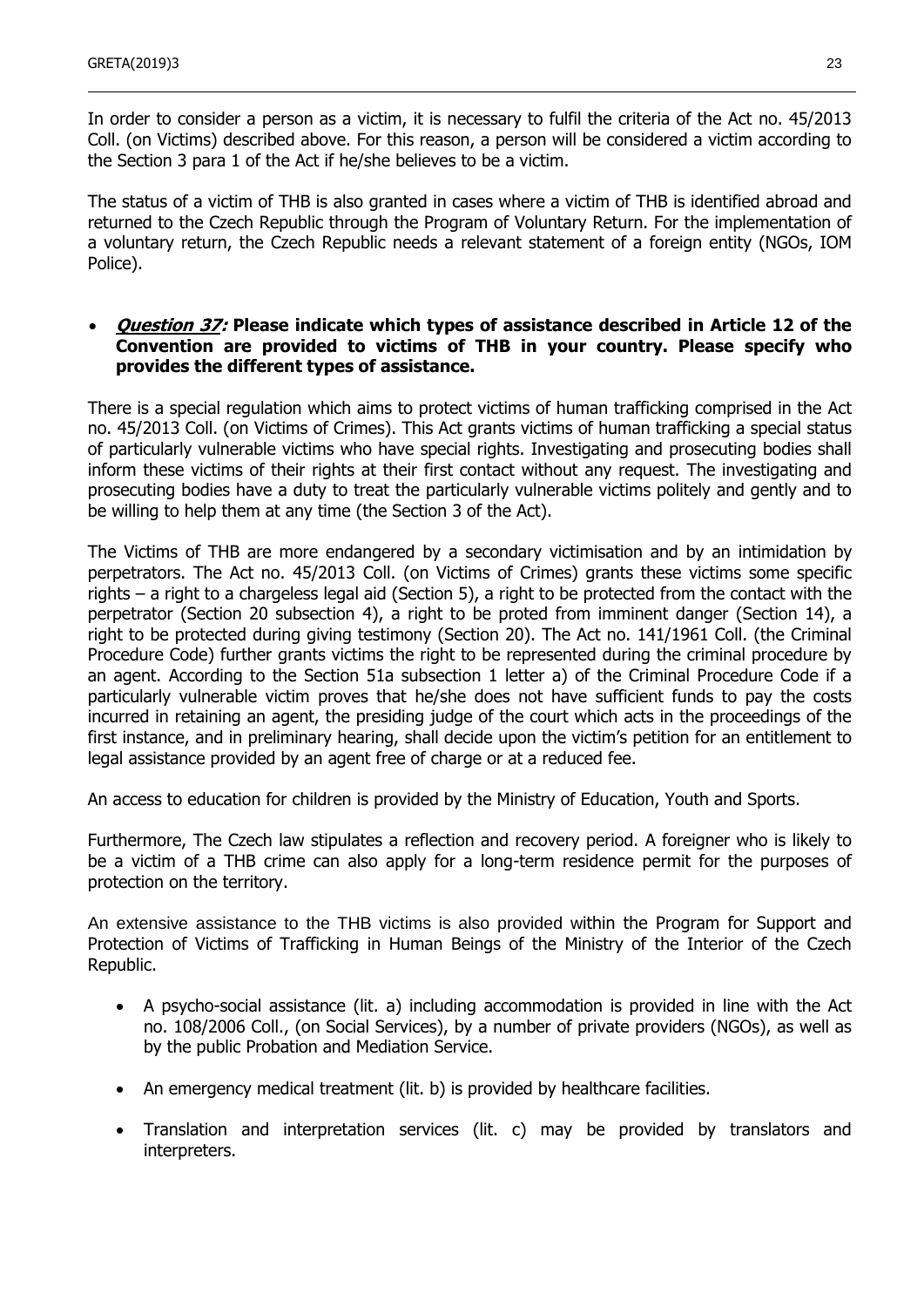Legal information (lit. d) is provided by the PMS and by private entities (NGOs) accredited for this purpose by the Ministry of Justice in line with the Act no. 45/2013 Coll. (on Victims of Crimes).

 $\_$  , and the set of the set of the set of the set of the set of the set of the set of the set of the set of the set of the set of the set of the set of the set of the set of the set of the set of the set of the set of th

 Legal aid (lit. e), in cases where it is paid, is according to the Act no. 45/2013 Coll. (on Victims of Crime), provided exclusively by lawyers (attorneys).

### **Question 38: Please describe the differences in the assistance and protection measures envisaged for victims of transnational trafficking and those envisaged for victims of national trafficking.**

There are no legally stipulated differences in these cases. The assistance and protection measures should be individualised with regard to the specifics needs of each victim. One of the fundamental principles of the Act no. 45/2013 Coll. (on Victims of Crime) is that the authorities and providers concerned are obliged to respect the personality and dignity of the victim, to approach the victim politely and with care and to accommodate the victim, if possible. The authorities have to interact with the victim with regard to his or her age, health condition including psychological state, his or her intellectual maturity and cultural identity in a way that does not cause the deepening of the injury incurred to the victim by the crime, or cause secondary injury.

 **Question 39: Does your state budget allocate specific funding for these assistance and protection measures? Please indicate the amount (in euros), the criteria for receiving such funding and who receives it. Please specify the bodies/agencies/NGOs which actually cover the costs of the different types of assistance?** 

The Ministry of the Interior allocates within the Program for Support and Protection of Victims of Trafficking in Human Beings approximately 64.490 EUR per year for the assistance and protection measures.

Moreover, the Ministry of Labour and Social Affairs offers grants for agencies focusing on providing social services in the overall amount of 333 million EUR. Please note these funds are available for agencies providing all different types of social services. THB victims can benefit from a number of these social services (at the same time, there is no detailed statistics of funds allocated only for services used only by victims of THB).

The PMS provides victims with legal information, psychological support, and offers restorative programmes, such as mediation. There are 74 centres of the PMS. With this being said, the budget (approx. 24.000 EUR) is allocated for all activities (services for all victims). On a different note, according to the Act no. 59/2017 Coll. (on the use of funds from proprietary criminal sanctions imposed in criminal proceedings), 2 % of fines imposed as a punishment for a crime are transferred to a PMS bank account at the end of each year. These funds shall be used to finance the PMS activities mentioned above. Please note that this legislation came into force on the 1st of January 2018, therefore we don't have any statistical data available yet at this point.

 **Question 40: Please describe how the recovery and reflection period provided for in Article 13 of the Convention is defined in your internal law. Please indicate the minimum and maximum duration of the recovery and reflection period and how your internal law foresees it being adapted to the particular circumstances of victims.**

As soon as a foreigner becomes aware of his/her status of a victim (he/she believes to be a THB victim), he/she has a 30-day reflection period to decide whether he/she will cooperate with the law enforcement authorities or not. During this period, foreigners cannot be removed from the territory of the Czech Republic.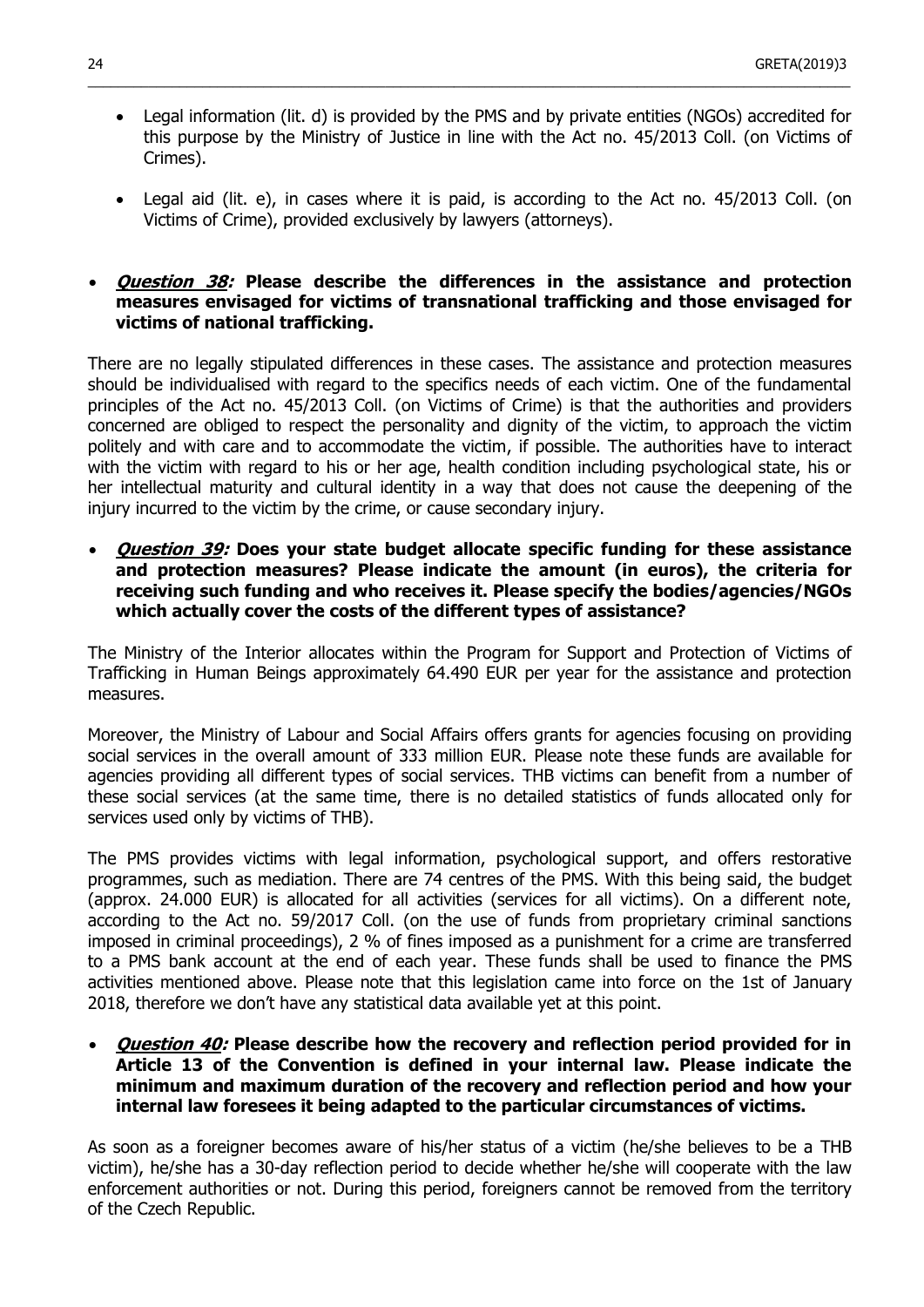According to the Section 42e (2) of the Act No. 326/1999 Coll. (on the Stay of Foreigners on the Territory of the Czech Republic), a foreigner who is likely to be a victim of a THB crime can apply for a long-term residence permit for the purposes of protection on the territory. This information is circulated via campaigns carried out by the NGOs. Relevant information is also available on the website of the Ministry of the Interior.

Furthermore, it is worth mentioning that since 2003 a person can also enter the Program for Support and Protection of Victims of Trafficking in Human Beings which is under the responsibility of the Ministry of the Interior . The program is a measure designed to provide support and appropriate protection to victims of trafficking based on an individual risk assessment. It is intended for victims of trafficking over 18 years of age, i.e. for a citizen of the EU traded in the territory of the Czech Republic, for a third-country national traded on the territory of the Czech Republic and for a citizen of the Czech Republic traded on the territory of the Czech Republic, in special cases also abroad. A victim who enters the Program is automatically given 60 days for reflection - it is not necessary to cooperate with the law enforcement authorities for the duration of the reflection period.

In the case a child victim is identified, the court decides in a preliminary hearing about a guardian. The guardian can be a member of a family or a temporary foster family. Alternatively, a child can be placed in a public institution for children. Such a child has a legal right to reside in the Czech Republic and has also an access to the health care. As a THB victim, he/she is also provided with a professional help (psychological help, therapy, etc.). The court's decision is valid for one month and after a review can be prolonged up to 6 months in total. Afterwards, there are the following options which are always chosen with regard to the best interest of the child: i) repatriation, ii) unification with a family living abroad, or iii) accommodating the child in the Czech Republic (a court's decision about a foster family or a relevant institution). In most of the cases, the right to reside is valid until the age of 18. Afterwards, a person should apply for a residence permit.

 **Question 41: What are the grounds (personal situation and/or co-operation with the law enforcement authorities) for issuing residence permits to victims of THB provided for in Article 14 of the Convention? Please indicate the different types of residence permits which can be issued to victims of THB, their minimum and maximum duration, if any, and the grounds for their renewal.** 

A permit for a long-term residence for the purposes of protection on the territory shall be issued by the Ministry of the Interior at the request of a foreigner who is

a) likely a victim of a trafficking in human beings crime, or

b) a person for whom an illegal crossing of a national border has been organized or made available, or a person who was helped with an unauthorized stay on the territory, whose testimony is relevant for detecting an offender or an organized group engaged in the organization or facilitation of unauthorized crossing of a State border or in facilitating of an unauthorized residence on the territory.

A person can apply for a permit under the condition that he/she cooperates with the law enforcement authorities in criminal proceedings concerning the suspicion of committing a crime and does not cooperate with a suspect in the commission of the crime. A long-term residence permit for the purposes of protection on the territory shall be also issued on a request of a foreigner whose cooperation with the law enforcement authorities is important for preventing, detecting or investigating the crime or another serious intentional offence, the prosecution of which is bound by the declared international treaty, given that the foreigner cooperates with the law enforcement authorities and does not cooperate with the suspect of committing the offence.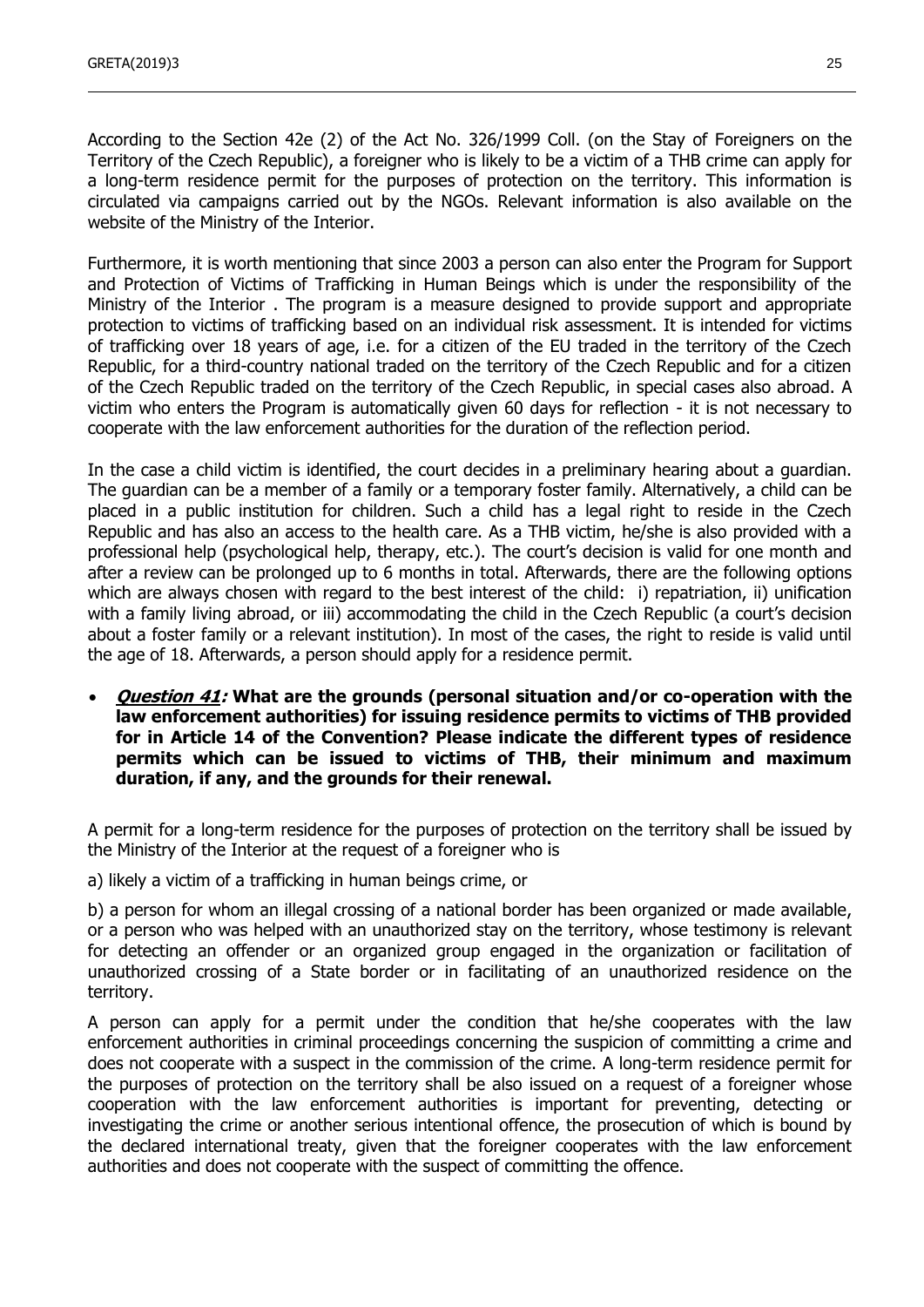The foreigner shall be informed without any delay in a language in which he/she is able to understand by a law enforcement authority or the Ministry on the right to apply for a long-term residence permit for the purposes of protection on the territory and conditions of such a residence. The foreigner is granted a period of one month from the date he/she was informed about his/her rights to decide whether he/she will cooperate with a law enforcement authority; the validity of this period may be terminated if the foreigner ceases to fulfil one of the conditions under lit. a) or b) or if it is necessary to ensure the protection of the public order or the security of the state, or the foreigner requests the cancellation of the granted period. During the given period of time, a foreigner cannot be expelled nor can be otherwise terminated his/her stay on the territory. Furthermore, there may be in place the procedure for granting international protection under a special legal regulation. The above-mentioned period of time does not affect the procedure for the expulsion of a foreigner or the procedure for his/her handover according to the international treaty which is part of the legal order of the Czech Republic.

 $\_$  , and the set of the set of the set of the set of the set of the set of the set of the set of the set of the set of the set of the set of the set of the set of the set of the set of the set of the set of the set of th

In the case a child victim is identified, the court decides in a preliminary hearing about a guardian (a person or an institution). Such a child has a legal right to reside in the Czech Republic. In most of the cases, the right to reside is valid until the age of 18. Afterwards, a person should apply for a residence permit.

 **Question 42: Please describe how your internal law provides for the right of victims of THB to compensation. Please specify if your country has adopted any specific measures to guarantee compensation for victims of THB as provided for in Article 15 of the Convention.**

Generally, a victim may claim compensation for damage from the offender by means of civil proceedings; a victim may also join the claim for compensation for damage in the criminal proceedings against the offender (the so-called 'adhesion proceedings').

Moreover, in accordance with the Act No. 45/2013, financial assistance may be paid to victims who have incurred a statutory minimum damage to health as a result of a crime, victims of sexual crimes against human dignity, tortured children and survivors (from a group defined by law) of those who died as a result of a crime. This assistance is most often provided in the amounts ranging from CZK 10.000 (approximately EUR 380) to CZK 200.000 (approximately EUR 7.700) and is calculated either as a statutory flat rate or corresponds to the amount of proven lost earnings and costs of treatment or, where appropriate, the costs of specialised therapy used to alleviate the non-pecuniary harm suffered. The Ministry of Justice decides on the applications for the payment of financial assistance which must be submitted within 2 years from the date when the victim learned of the damage caused by the crime, and no later than 5 years from the date of the crime. NGos assisting victims often provide help with requests for financial assistance.

Moreover, NGOs and the PMS provide other extensive assistance to victims, including legal aid.

#### **Question 43: Please describe the procedure established under your internal law for the repatriation and return of victims of THB.**

A person identified as a THB victim or a potential THB victim can join the Program of support and protection of victims of trafficking. The Program also includes the Program of Assisted Voluntary Return to the Country of Origin which is provided by the International Organisation for Migration, and provides a voluntary, safe and free return to the country of origin for:

a) a foreigner included in the Program,

b) a citizen of the Czech Republic.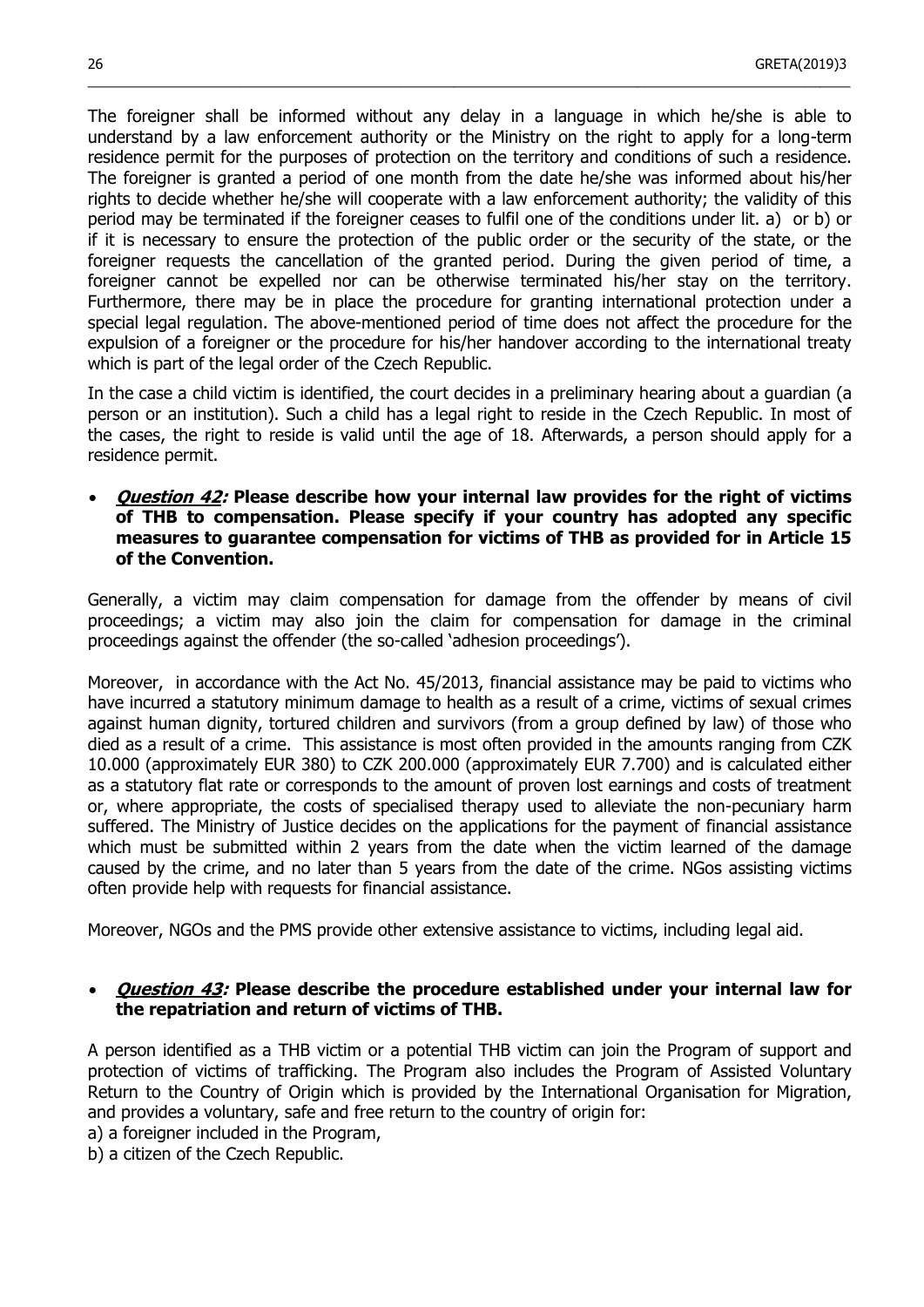If a person qualifies for a voluntary return, a ticket to the country of origin and direct help at departure is provided. In the event that it is not possible to provide transport to the final destination of the client, a basic transport allowance is provided in order to reach the final destination in the country of origin (e. g. a transport allowance for a bus ticket from the airport etc.)

Furthermore, a person who requested asylum according to the Act No. 325/1999 Coll., on Asylum, can also benefit from the assistance with his/her return to the home country.

#### **Question 44: Does a person, repatriated to your country as a victim of THB, continue having victim status? If so, please specify on which grounds such recognition is made (for example, declaration of the victim). What assistance measures are envisaged for such persons after repatriation?**

Yes. Such a person can enter the Program for Support and Protection of Victims of Trafficking in Human Beings of the Ministry of the Interior. A potential victim only needs a statement from a foreign entity (police, NGO's, IOM) that she/he has become a likely victim of THB. Within the Program, a potential victim can use all the services provided by the Program for 60 days, then the potential victim has to decide whether she/he will cooperate with the law enforcement authorities or not. This is a strict condition of staying in the program.

The programme for victims includes an isolation from the criminal environment, a social assistance, a psychological and social counselling, psychotherapeutic services, translation and interpretation services, a legal counselling, healthcare, requalification courses, a safe accommodation.

The PMS also offers assistance to victims. Assistance is provided for each person who feels like a victim, unless it becomes evident he/she isn't or if it is clearly a case of misuse of the standing of the victim.

- **Question 45: What are the grounds for the victim status to come to an end:**
	- **victim status claimed improperly;**
	- **victim's refusal to co-operate with the authorities;**
	- **return to the country of origin;**
	- **request of the victim;**
	- **other, please specify**.

Any person who feels like a victim of a crime must be considered a victim unless the opposite is shown, or it is anobvious abuse of the victim's position. In practice, victim support organisations provide services for all persons who claimed to be victims and as long as it is required (depending on the individual needs of a person), irrespective of the non-initiated or terminated criminal process.

Moreover, the grounds for a termination of the participation in the Program of Support and Protection of Victims of Trafficking are the following:

- it may be terminated at any time at the victim's request,
- the victim decides to return to her/his country of origin,
- the victim collaborates with the suspect,
- the victim seriously breaches the law of the country or commits an intentional crime,
- it is proven that the person is not a THB victim,
- it may be terminated upon a final decision in the criminal proceedings,
- the victim intentionally provides the Police or another body with untrue information,
- the victim breaches an agreement with an NGO.

However, the above-listed grounds for the termination of the participation in the Program do not have an impact on the fact whether the person concerned maintains his/her status of a victim.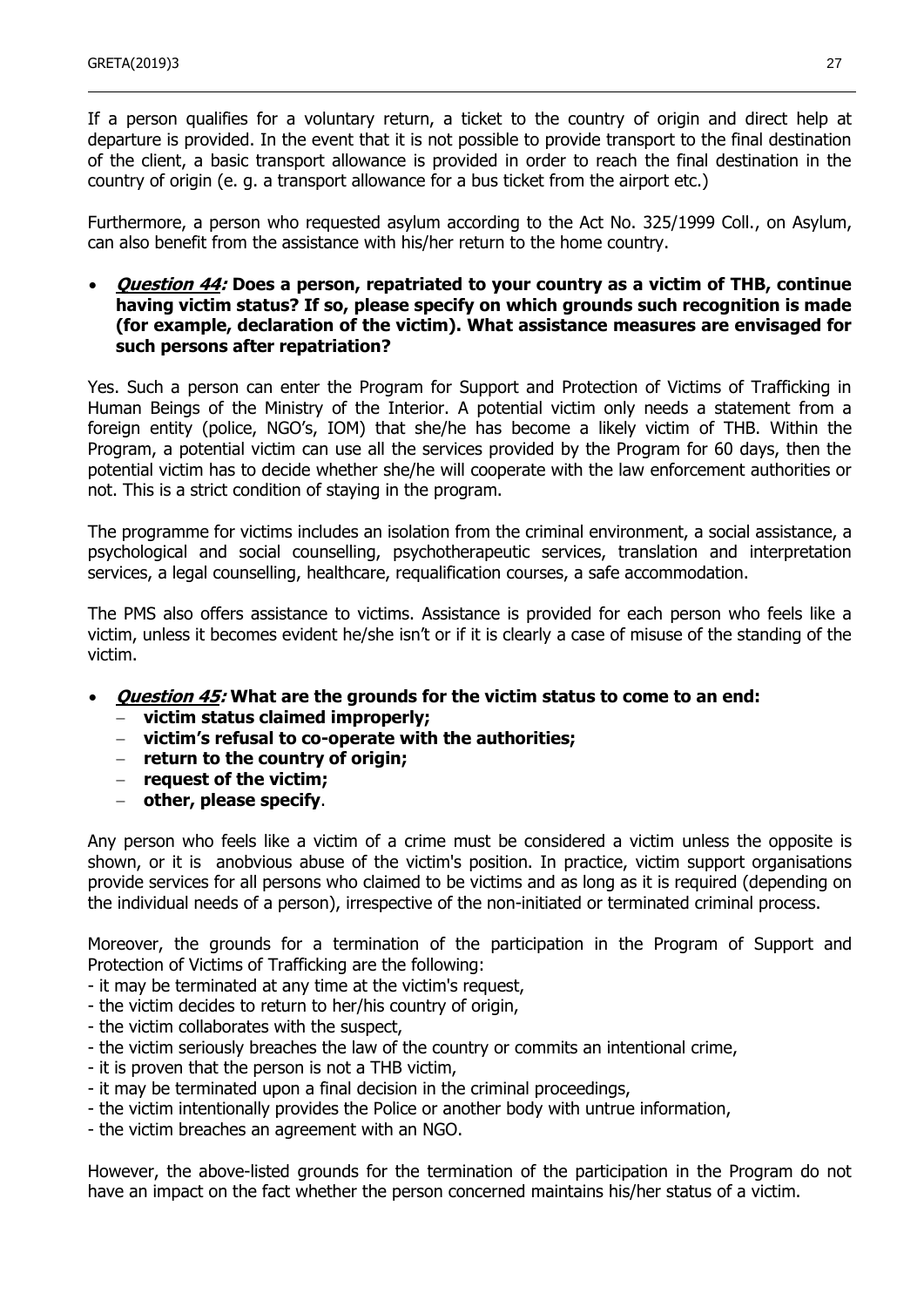# **Section II.3. Implementation of measures concerning substantive criminal law, investigation, prosecution and procedural law**

 $\_$  , and the set of the set of the set of the set of the set of the set of the set of the set of the set of the set of the set of the set of the set of the set of the set of the set of the set of the set of the set of th

Questions in this section aim to obtain information on the implementation by parties of measures concerning substantive criminal law contained in Chapter IV of the Convention (Articles 18 to 26) as well as measures concerning investigation, prosecution and procedural law contained in Chapter V of the Convention (Articles 27 to 31).

Questions:

 **Question 46: Is THB subject to a single criminal offence in your internal law? If so, please provide (a translation of) the legal text(s) in English or French. If not, please specify the combination of criminal offences, covering as minimum all conducts falling within the definition of THB as contained in Article 4 of the Convention, used under your internal law to prosecute for THB.**

Yes.

The Section 168 of the Act no. 40/2009 Coll., the Criminal Code

Trafficking in Human Beings

(1) Whoever forces, procures, hires, incites, entices, transports, conceals, detains, accepts or hands over a child to be used by another for

a) sexual intercourse or other forms of sexual abuse or harassment, or for production of pornographic works,

b) extraction of tissue, cell, or organs from his body,

c) service in the armed forces,

d) slavery or servitude, or

e) forced labor or other forms of exploitation, or

who profits on such a conduct,

will be sentenced to imprisonment for two to ten years.

(2) The same sentence will be imposed to anyone who forces, procures, hires, incites, entices, transports, hides, detains, accepts or hands over a person other than referred to in sub-section (1) by using violence, threat of violence or other grievous harm or deceit, or by abusing his error, distress, or addiction in order to use him for

a) sexual intercourse or other forms of sexual abuse or harassment, or for the production of pornographic works,

b) extraction of tissue, cell, or organs from their body,

c) service in the armed forces,

d) slavery or servitude, or

e) forced labor or other forms of exploitation, or

who profits on such conduct.

(3) An offender will be sentenced to imprisonment for five to twelve years or to confiscation of assets if he

a) commits then act referred to in sub-section (1) or (2) as a member of an organized group,

b) exposes another person to a risk of grievous bodily harm or death by such an act,

c) commits such an act with the intention to gain a substantial profit for himself or for another, or

d) commits such an act with the intention to use another person for prostitution.

(4) An offender will be sentenced to imprisonment for eight to fifteen years or to confiscation of assets if he

a) causes grievous bodily harm by the act referred to in sub-section (1) or (2),

b) commits such an act with the intention to gain extensive profit for himself or for another, or

c) commits such an act in connection to an organized group operating in several states.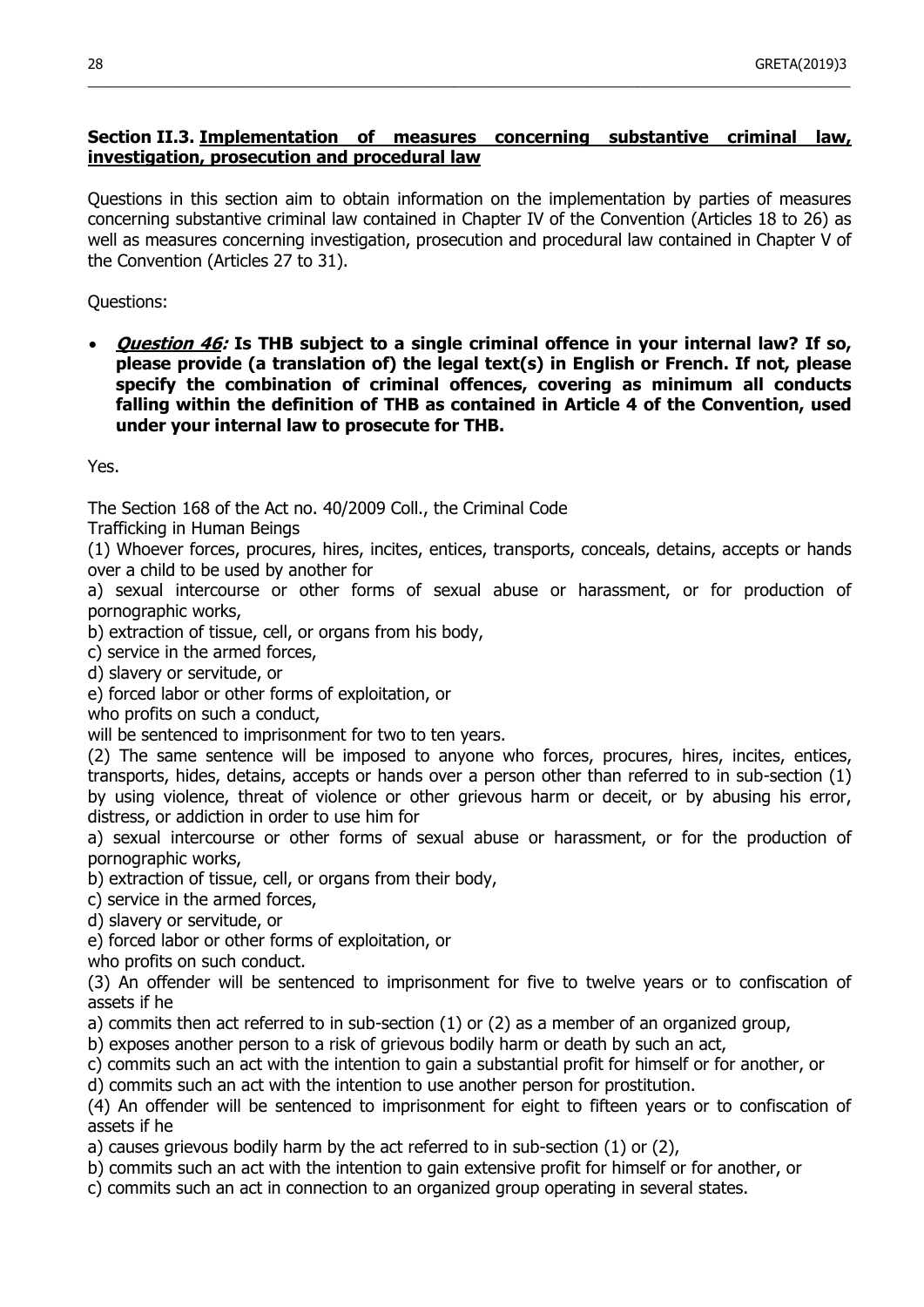(5) An offender will be sentenced to imprisonment for ten to eighteen years or to confiscation of assets, if he causes death by the act referred to in sub-section (1) or (2). (6) Preparation is criminal.

#### **Question 47: Does your internal law establish as a criminal offence the use of services of a victim of THB with the knowledge that the person is a victim of THB as provided for in Article 19 of the Convention?<sup>1</sup>**

The use of the services would in principle not be a criminal offence as such. However, if a person using such services knows that the person providing services is a THB victim, meaning that the person using such services has credibly learned that a criminal offence of THB has been committed, such a person is obliged to report the commission of this offence to a public prosecutor or a police authority, unless such a reporting would expose the reporting person or its close person to danger of death, bodily harm, other serious detriment or criminal prosecution, otherwise he/she commits a criminal offence of non-reporting of criminal offence according to the Section 368 of the Act no. 40/2009 Coll. (the Criminal Code).

Section 368 of the Act no. 40/2009 Coll., the Criminal Code

Non-reporting of Criminal Offense

-

(1) Whoever gains credible knowledge that another person committed a criminal act of Murder (Section 140), Grievous bodily harm (Section 145), Torture and other cruel and inhumane treatment (Section 149), Trafficking in human beings (Section 168), Illegal confinement (Section 170), Hostage taking (Section 174), Abuse of a child for production of pornography (Section 193), Maltreatment of entrusted person (Section 198), Forgery and alteration of money (Section 233), Unauthorized obtaining, forgery and alteration of means of payment (Section 234), Unauthorized production of money (Section 237), Breach of regulations on control of export of goods and technologies of dual use (Section 262), Breach of duty in export of goods and technologies of dual use (Section 263), Conducting foreign business with military material without license or permit (Section 265), Breach of duty related to issuing permits and licenses for foreign trade with military material (Section 266), Public menace (Section 272), Development, manufacture and possession of prohibited means of combat (Section 280), Unauthorized production and possession of radioactive substances and highly dangerous substances (Section 281), Unauthorized production and possession of nuclear material and special fission material (Section 282), Gaining control over aircraft, civil vessel and fixed platform (Section 290), Hijacking of aircraft to abroad (Section 292), Treason (Section 309), Subversion of the Republic (Section 310), Terrorist attack (Section 311), Terror (Section 312), Participation on a terrorist group (Section 312e), Terrorism financing (Section 312d), Support and promotion of terrorism (Section 312e), Threat by terrorist criminal act (Section 312f), Sabotage (Section 314), Espionage (Section 316), Endangering classified information (Section 317), Military treason (Section 320), Accepting bribes (Section 331), Bribery (Section 332), Genocide (Section 400), Attack against humanity (Section 401), Apartheid and discrimination against groups of people (Section 402), Aggression (Section 405a), Preparation of offensive war (Section 406), Use of prohibited means and methods of combat (Section 411), War cruelty (Section 412), Persecution of the population (Section 413), Pillage in the area of military operations (Section 414) or Abuse of internationally and state recognized symbols under Section 415 (3), and fails to immediately report such a criminal act to the public prosecutor or police authority, or if a soldier is concerned, to their superior, will be sentenced to imprisonment for up to three years; if this Act stipulates a lighter punishment for any of these criminal offenses, he will be sentenced to such a lighter punishment.

(2) Whoever commits an act referred to in sub-section (1) will not be criminally liable, if he could not report the criminal act without exposing himself or a close person to danger of death, bodily harm, other serious detriment or criminal prosecution.

 $1$  Article 19 of the Convention does not concern using the services of a prostitute as such and the criminalisation of her/his client (see paragraphs 229 to 236 of the Explanatory Report of the Convention).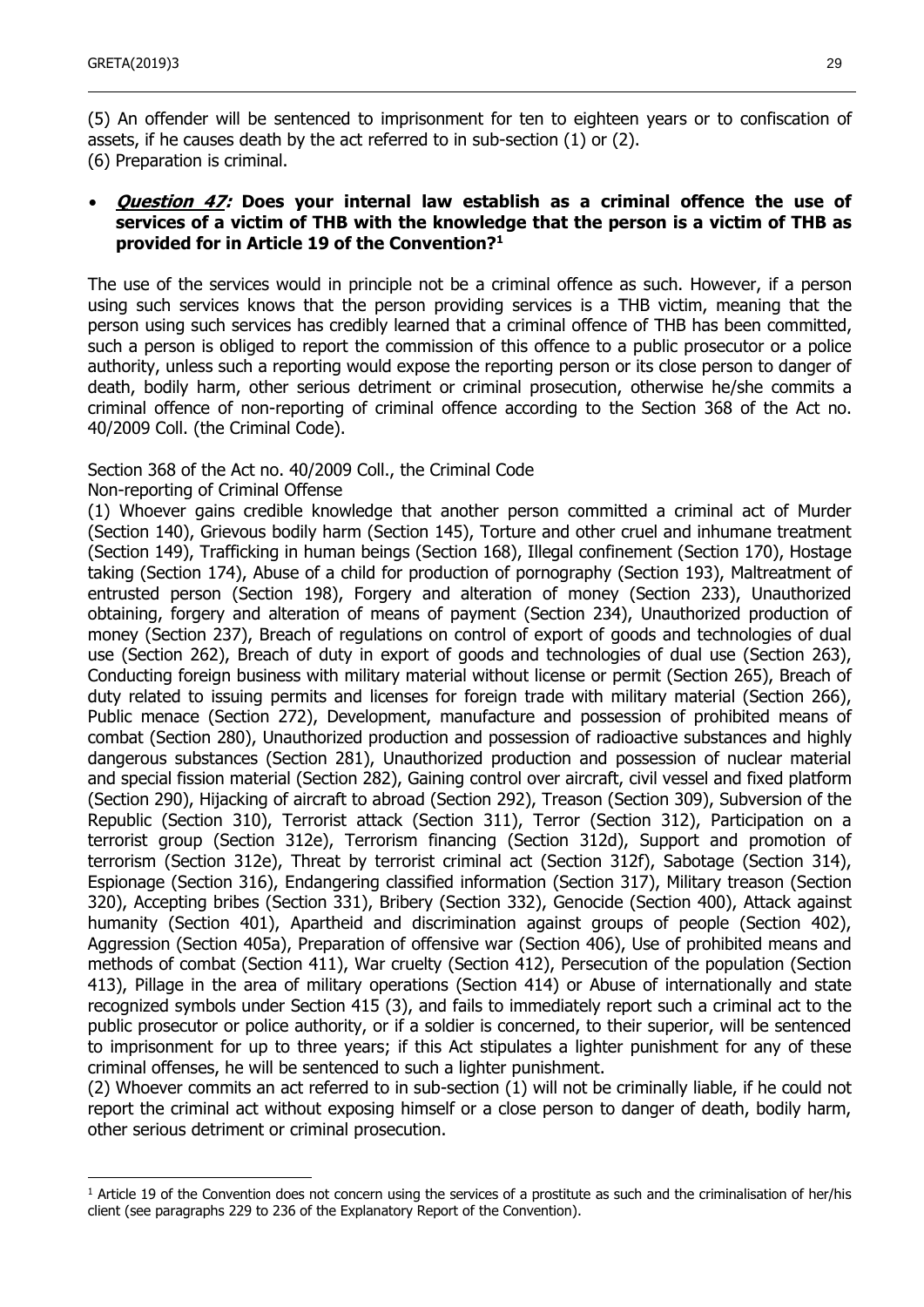(3) The report duty according to sub-section (1) does not apply to an attorney or his employee, who learns about commission of a criminal act in relation to performance of his legal profession or practice. The report duty also does not apply to clergymen of a registered church or religious society authorized to exercise special rights when they learn about a criminal offense in relation to performing a confession, or in connection with practice of similar confessionary secrets. The duty to report a criminal offense of Trafficking in human beings according to Section 168 (2) and Illegal confinement (Section 170) does not apply also to persons providing assistance to victims of crimes.

 $\_$  , and the set of the set of the set of the set of the set of the set of the set of the set of the set of the set of the set of the set of the set of the set of the set of the set of the set of the set of the set of th

#### **Question 48: Does your internal law establish as a specific criminal offence retaining, removing, concealing, damaging or destroying a travel or identity document of another person committed intentionally and for the purpose of enabling THB as provided for in Article 20c of the Convention?**

Such a conduct would be criminally punishable as a preparation of a criminal offence of trafficking in human beings in line with the Ssection 168 para 6 (see above), Section 20 and Section 14 para 3 of the Act no. 40/2009 Coll., the Criminal Code.

Section 20 of the Act no. 40/2009 Coll., the Criminal Code Preparation

(1) Conduct that consists in intentional creation of conditions for the commission of an especially serious felony (Section 14 (3)), especially in its organization, acquisition or adaptation of the means or instruments for its commission, in conspiracy, unlawful assembly, in inducing of or assisting with such a crime, will be considered as preparation only if the Criminal Code expressively stipulates it for a specific criminal offense and an attempt or completion of an especially serious felony did not occur. (2) Preparation is criminal according to the term of sentence stipulated for an especially serious felony to which it led, unless the Criminal Code stipulates otherwise.

(3) Criminal liability for the preparation of an especially serious felony will expire if the offender voluntarily abandoned further conduct aimed towards the commission of the especially serious felony and

a) removed the threat to an interest protected by the Criminal Code which occurred due to the committed preparation, or

b) reported the preparation to commit an especially serious felony at a time the threat to an interest protected by the Criminal Code which occurred due to the committed preparation could still be removed; the report must be made to a public prosecutor or police authority. A soldier may report it to his superior officer.

(4) If there are several persons involved in an act, expiration criminal liability for the preparation is not precluded in case of an offender who acted in such manner, if the act is completed by the other offenders despite his timely reporting or earlier participation in such an act.

(5) The provisions of sub-section (3) and (4) will have no effect on the criminal liability of an offender for any other completed criminal offense which they have committed by their conduct referred to in sub-section (1).

Section 14 of the Act no. 40/2009 Coll., the Criminal Code Misdemeanours and Felonies

(3) Felonies are all criminal offenses that are not classified as misdemeanours under the Criminal Code; especially serious felonies are those intentional criminal offenses for which the Criminal Code prescribes a sentence of imprisonment with the upper limit of at least ten years.

 **Question 49: Does your internal law ensure that a legal person can be held liable for criminal offences established in accordance with the Convention as provided for in its Article 22? What types of legal persons are subject to corporate liability for such offences?**

…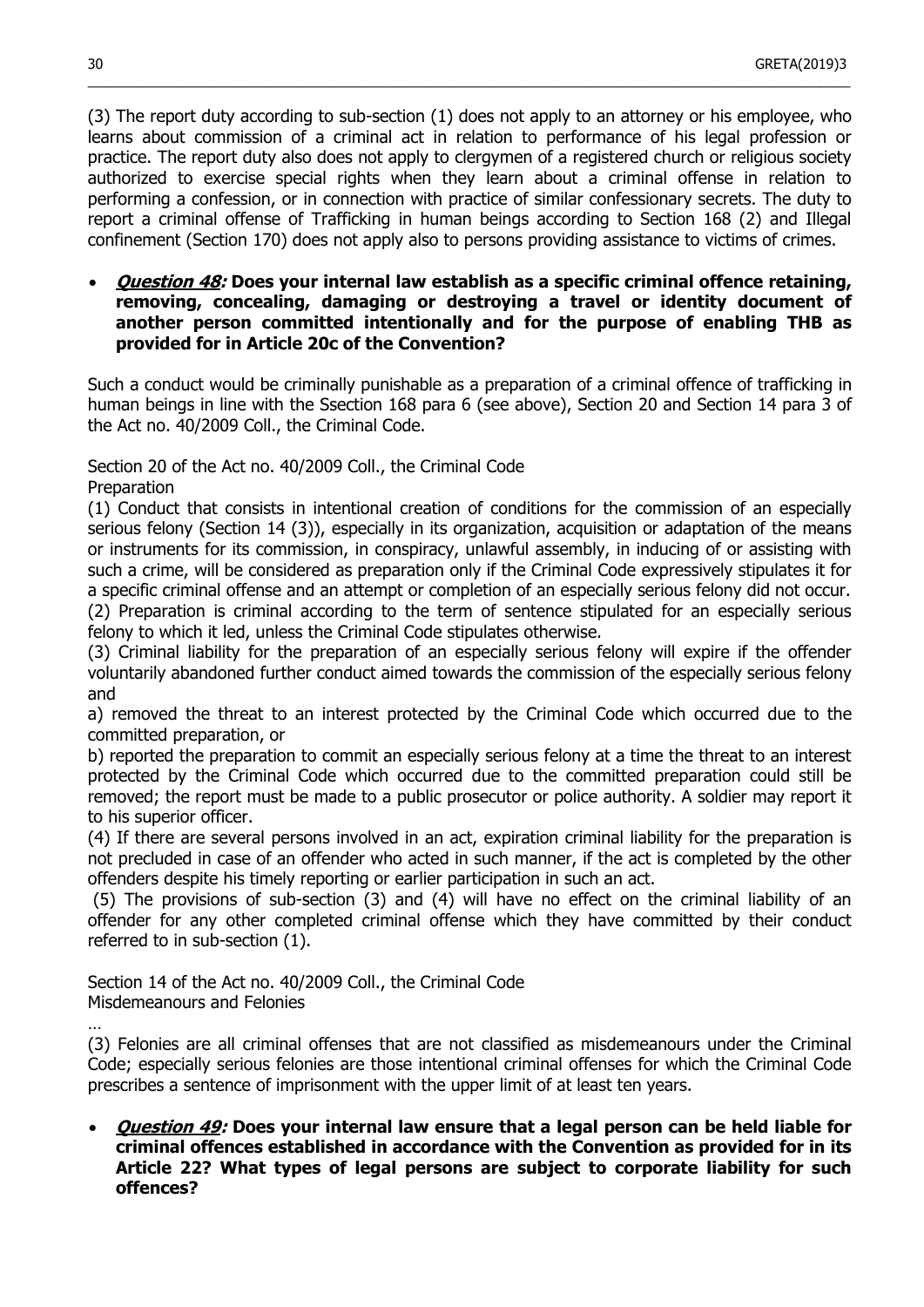Yes, legal persons may be held liable for a criminal offence trafficking in human beings. All legal persons may be held liable, with the exception of the Czech Republic as the state and also its local self-governing entities while exercising public authority.

The criminal liability of legal persons is based particularly on the Section 8 of the Act No. 418/2011 Coll., on Criminal Liability of Legal Persons and Proceedings against Them, which reads as follows:

Section 8 of the Act No. 418/2011 Coll.

Criminal Liability of a Legal Entity

(1) Criminal act committed by a legal entity is an unlawful act committed in its interest or within its activity, if committed by

a) statutory body or member of the statutory body or other person in a leadership position within the legal entity, who is entitled to act on behalf of or for the legal entity,

b) a person in a leadership position within the legal entity, who performs managerial or controlling activities, even if they are not a person as mentioned in paragraph a),

c) a person with a decisive authority on management of this legal entity, if his/her act was at least one of the conditions leading to a consequence establishing criminal liability of a legal entity, or

d) employee or a person with similar status (thereinafter "employee") while fulfilling his/her duties/tasks, even if they are not a person as mentioned in paragraph a) to c),

provided that the act can be attributed to the legal entity in accordance with sub-section (2).

(2) Commission of a criminal act as specified in Section 7 can be attributed to a legal entity, if committed by

a) action of bodies or persons referred to in sub-section (1) a) to c), or

b) an employee referred to in sub-section (1) d) on the grounds of a decision, approval or guidance of bodies of the legal entity or persons referred to in sub-section (1) a) to c), or because the bodies of the legal entity or persons referred to in sub-section (1) a) to c) did not take measures required by other legal regulation or that can be justly required, namely that they did not perform obligatory or necessary control (supervision) over the activities of employees or other persons they are superiors to, or they did not take necessary measures to prevent or avert the consequences of the committed criminal act.

(3) Criminal liability of a legal entity is not precluded by the fact that a specific natural person who has acted in a way specified in sub-section (1) and (2) cannot be identified.

(4) Sub-section (1) and (2) will apply also if

a) the activity specified in sub-sections (1) and (2) took place prior to incorporation of the legal entity,

b) the legal entity has been incorporated, but the court decided on nullity of the legal entity,

c) the legal act establishing authorisation for acting on behalf of the legal entities is invalid or ineffective, or

d) the acting natural person is not criminally liable for such criminal act.

(5) The legal entity will be relieved of criminal liability according to sub-section (1) to (4) if it made every effort which could be reasonably required of it in order to prevent the commission of the unlawful act by the persons referred to in sub-section (1).

#### **Question 50: Which sanctions does your internal law provide for criminal offences established in accordance with the Convention? Please specify the criminal, civil and administrative sanctions.**

As the question concerns criminal offences established in accordance with the Convention, only criminal sanctions apply in this case.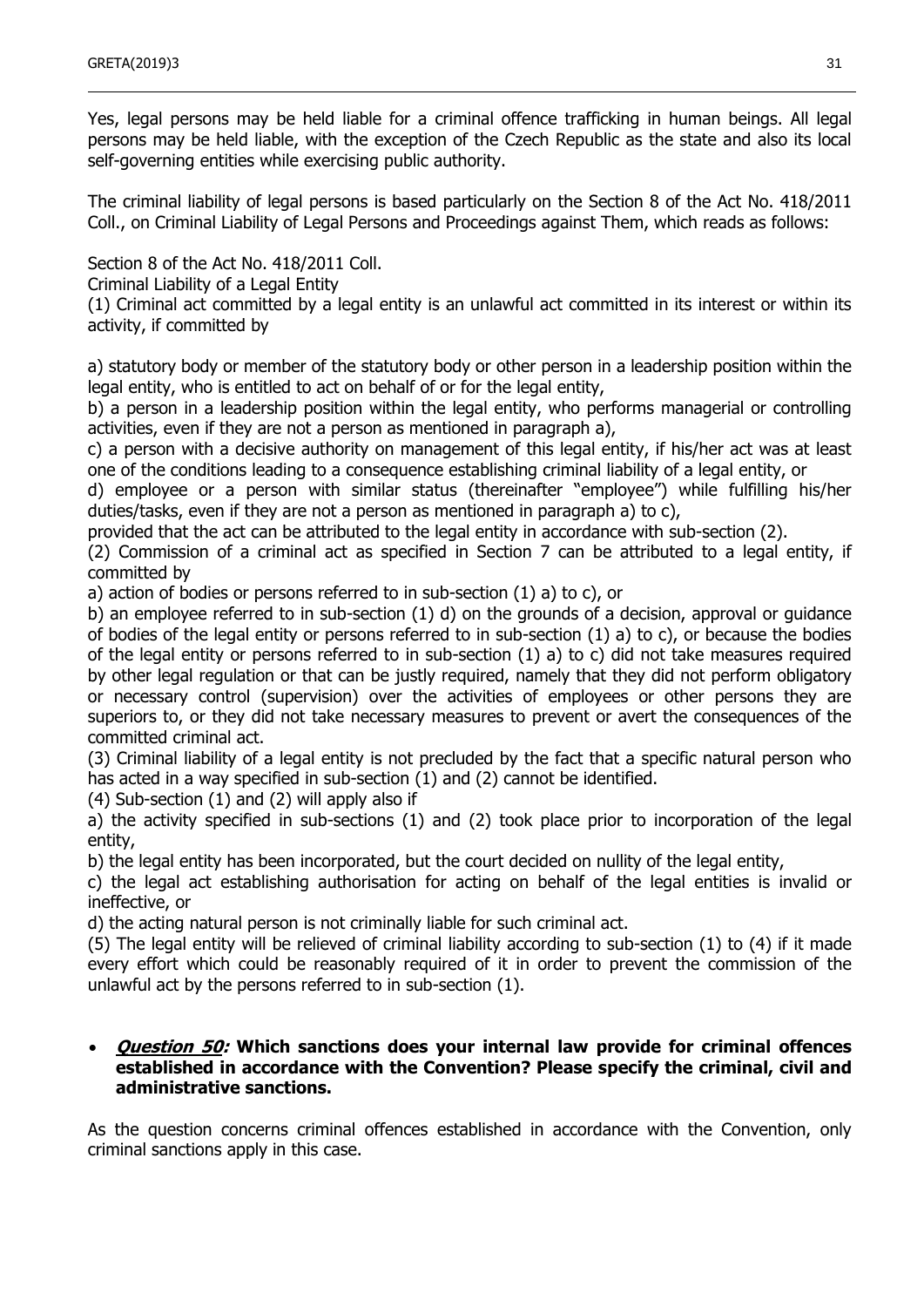The criminal sanctions specifically mentioned in the Section 168 of the Act no. 40/2009 Coll. (the Criminal Code) include imprisonment, in the basic criminal offence for up to 10 years, in the most aggravated criminal offence for up to 18 years, and confiscation of assets. Other criminal sanctions may be imposed besides the aforementioned sanctions in line with the Sections 52 and 53 of the CC.

 $\_$  , and the set of the set of the set of the set of the set of the set of the set of the set of the set of the set of the set of the set of the set of the set of the set of the set of the set of the set of the set of th

Section 52 of the Act no. 40/2009 Coll., the Criminal Code

Types of Punishments

(1) The court may impose the following punishments for committed criminal offenses

a) sentence of imprisonment,

b) house confinement,

c) community service,

d) confiscation of assets,

e) pecuniary penalty,

f) confiscation of an item,

g) prohibition of certain activity,

h) prohibition of stay,

i) ban from sport, cultural and other social events,

j) loss of honorary titles or decorations,

k) loss of military rank,

l) banishment.

(2) Unless defined otherwise by the Criminal Code, a sentence of imprisonment will be understood as a) an unsuspended prison sentence,

b) a suspended sentence of imprisonment,

c) a suspended sentence of imprisonment with supervision.

(3) Exceptional sentence of imprisonment (Section 54) is a special type of a sentence of imprisonment.

Section 53 of the Act no. 40/2009 Coll., the Criminal Code

Imposing Multiple Punishments Individually and in Parallel

(1) If the Criminal Code stipulates several punishments for a criminal act, each of these penalties may be imposed separately, or more punishments may be imposed concurrently. Besides a punishment stipulated by the Criminal Code for a criminal offense, other punishments referred to in Section 52 may also be imposed. However, house confinement may not be imposed in parallel to imprisonment and community service, community service in parallel to imprisonment, pecuniary penalty in parallel to confiscation of assets and prohibition of stay in parallel to banishment.

(2) House confinement, community service, pecuniary penalty, ban from sport, cultural and other social events, banishment and prohibition of stay may be also imposed individually, even if the Criminal Code does not stipulate such a punishment for a particular criminal offense.

The yypes of protective measures for natural persons which also belong under criminal sanctions are set out in the Section 98 of the Act no. 40/2009 Coll. (the Criminal Code).

Section 98 of the Act no. 40/2009 Coll., the Criminal Code

Types of Protective Measures

(1) Protective measures are protective treatment, security detention, forfeiture of an item, forfeiture of a portion of assets and protective rehabilitation.

(2) Imposition of protective rehabilitation will be governed by the Justice over Juveniles Act.

(3) Protective treatment may not be imposed in parallel to security detention. Forfeiture of a portion of assets may not be imposed in parallel to confiscation of the same portion of assets.

The types of criminal sanctions that may be imposed on legal persons are laid down in a general manner in the Section 15 of the Act no. 418/2011 Coll. (on Criminal Liability of Legal Persons and Proceedings against Them).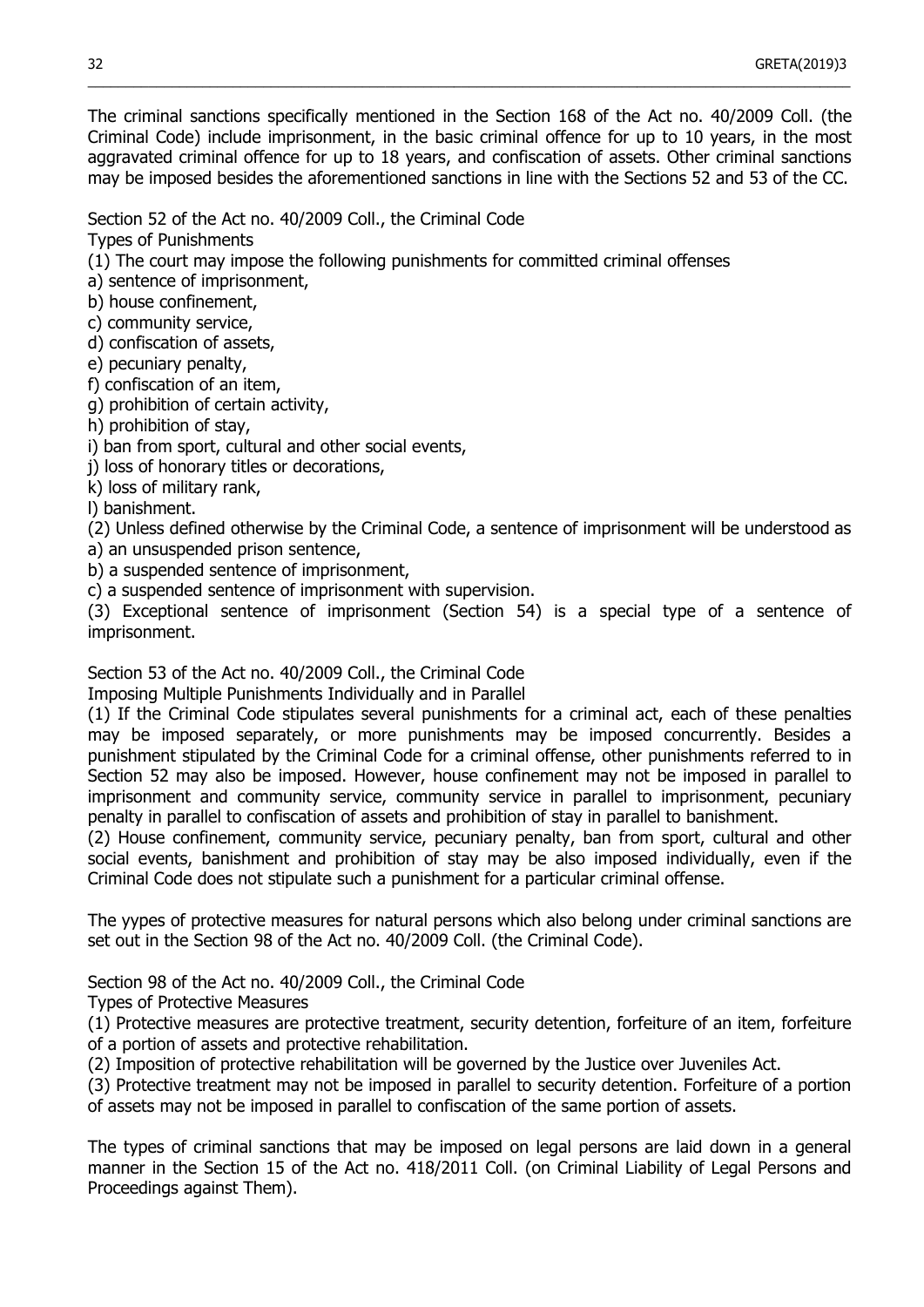Section 15 of the Act No. 418/2011 Coll.

Types of Sentences and Protective Measures

(1) For criminal acts committed by a legal entity, only the following sentences can be imposed

a) dissolution of the legal entity,

b) confiscation of property,

c) monetary penalty,

d) confiscation of items,

e) prohibition to perform certain activity,

f) prohibition to perform public contracts or to participate in public tenders,

g) prohibition to receive endowments (grants) and subsidies,

h) publication of a judgement.

(2) Protective measure of forfeiture of items can be imposed for criminal acts committed by a legal entity.

(3) Punishments and protective measures referred to in sub-section (1) and (2) can be imposed to a legal entity separately or concurrently. However, it is not possible to impose a sentence of monetary penalty concurrently to confiscation of property and a sentence of confiscation of items to forfeiture of the same items.

#### **Question 51: Does your internal law provide for the possibility to take into account previous convictions in another party when determining the penalty in relation to offences established in accordance with the Convention?**

Yes, when determining the penalty in relation to all offences, hence also in relation to trafficking in human beings, s general provision of the Section 39 of the Act no. 40/2009 Coll. (the Criminal Code) applies, which in its para 1 stipulates inter alia that an account shall be taken of the way of previous life of the perpetrator.

Section 39 of the Act no. 40/2009 Coll., the Criminal Code

Determination of the Type and Extent of Punishment

(1) When determining the type and extent of the punishment, the court will take into account the nature and seriousness of the criminal offense committed, of the personal, family, property and other relations of the offender and his previous way of life and the possibility of his personal reform; furthermore, the offender's behaviour after the act will also be taken into account, in particular their efforts to compensate any damage or mitigate any other detrimental effects of the act, and where the offender has been designated as a co-operating accused; moreover will be taken into consideration the extent to which the offender has contributed to the clarification of a felony committed by members of an organized group, in connection with an organized group or in favor of an organized criminal group. The court will also take account of the effects and consequences that may be expected from the punishment in terms of the offender's future life.

…

A previous conviction for a criminal offence constitutes a general aggravating circumstance according to the Section 42 lit. p) of the Act no. 40/2009 Coll. (the Criminal Code). Such previous convictions contain, in line with the Section 11 para 2 of the code, the convictions issued in other EU Member States which are also part of the criminal record.

Section 42 of the Act no. 40/2009 Coll., the Criminal Code

Aggravating Circumstances

The Court may consider the following circumstances as aggravating, particularly when the offender:

…

p) had already been sentenced for a criminal offense; the court is authorized not to consider such a fact as an aggravating circumstance according to the nature of the previous conviction, particularly in respect of the significance of a protected interest affected by such an act, the manner of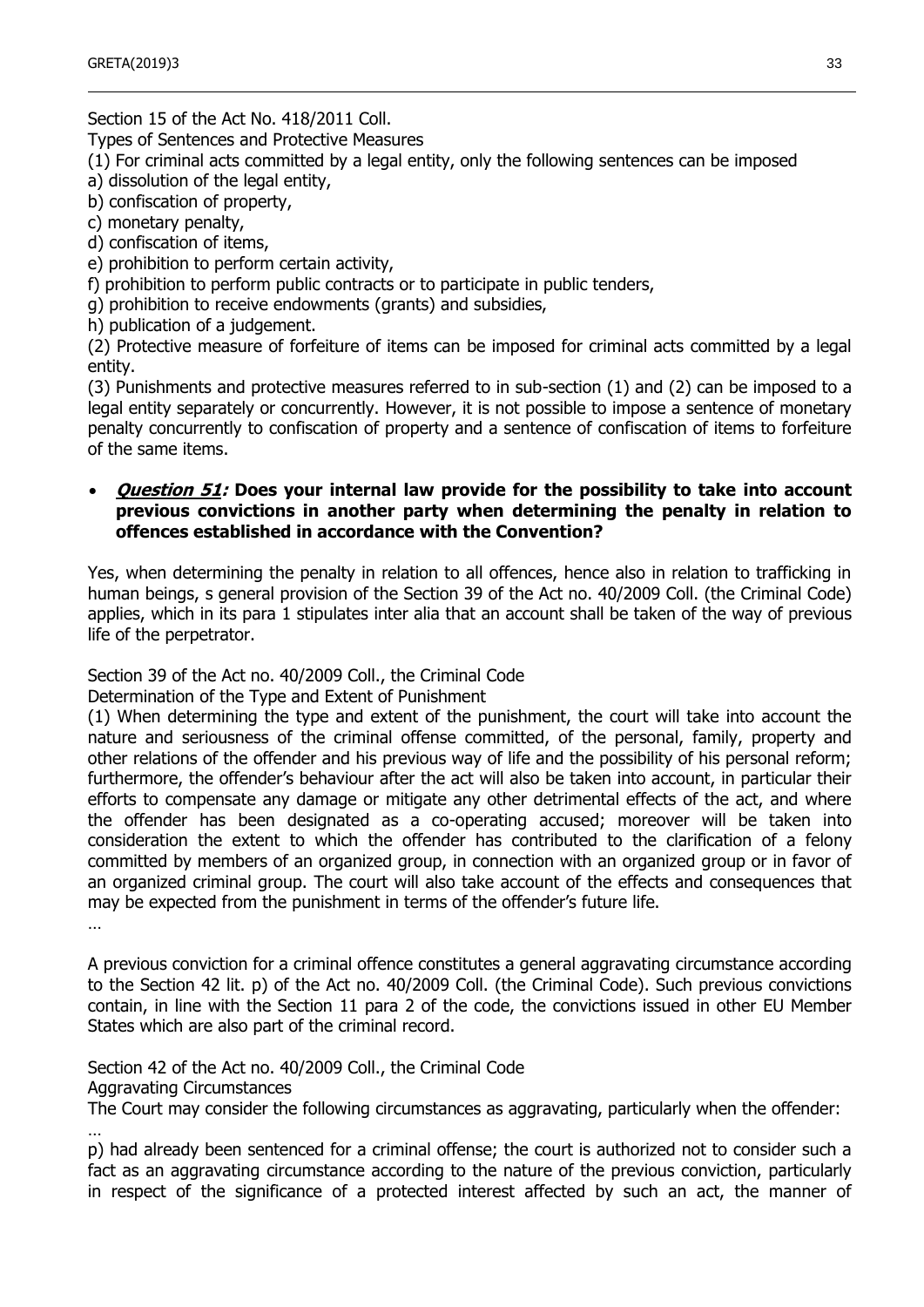commission of such an act and its consequences, the circumstances under which it was committed, the offender's personality, the extent of his culpability, his motives and the period which has passed since his last conviction; concerning an offender of the criminal offense committed in a state induced by a mental disorder, or an offender who indulges in abuse of an addictive substance and has committed the criminal offense under its influence or in connection with its abuse, also when he commenced treatment or took other necessary measures for its commencement.

 $\_$  , and the set of the set of the set of the set of the set of the set of the set of the set of the set of the set of the set of the set of the set of the set of the set of the set of the set of the set of the set of th

#### Section 11 of the Act no. 40/2009 Coll., the Criminal Code

Effects of Foreign Judgments

(1) A criminal judgment of a foreign state cannot be executed in the territory of the Czech Republic or have other effects in this territory unless the law or an international treaty stipulates otherwise.

(2) A final and effective judgment of another member state of the European Union issued in criminal proceedings will be deemed as a judgment of a court of the Czech Republic for the purposes of criminal proceedings, if it was issued for an act that is criminal also under the law of the Czech Republic.

#### **Question 52: Please describe how your internal law provides for the possibility of not imposing penalties on victims of THB for their involvement in unlawful activities, to the extent that they were compelled to do so, as provided for in Article 26 of the Convention.**

There is a special provision which aims to protect the THB victims comprised in the Act no. 45/2013 Coll., on Victims of Crime. This Act grants the THB victims a special status of particularly vulnerable victims who have special rights. The investigating and prosecuting bodies shall inform these victims of their rights at a first contact without request. The investigating and prosecuting bodies have a duty to treat the particularly vulnerable victims politely and gently and to be willing to help them at any time (the Section 3 of the Act no. 45/2013 Coll., on Victims of Crime).

The definition and application of the non-punishment principle and its enactmnent in a national legal order is essential. Such a person might be considered to be acting in an extreme necessity which is one of the conditions precluding the illegality of the act in line with the Section 28 of the Act no. 40/2009 Coll. (the Criminal Code).

Section 28 of the Act no. 40/2009 Coll., the Criminal Code

Extreme Necessity

.

(1) An act otherwise criminal, by which a person repels an impending danger to an interest protected by this Code, will not be considered as a criminal offense.

(2) Extreme necessity is not concerned if such danger could have been repelled otherwise under the given conditions, or if the consequences caused are evidently equally serious or even more serious than the imminent consequence, or if the person threatened by the consequence was obliged to bear it.

The following provisions of the CC on the waiver of punishment might also apply:

Section 46 of the Act no. 40/2009 Coll., the Criminal Code General Provisions

(1) The punishment for an offender who has committed a misdemeanor and who regrets having committing the act and demonstrates genuine efforts of reformation may be waived, if it can be reasonably expected, with regard to the nature and seriousness of the offense committed and the current way of life of the offender, that merely discussing the matter in court will suffice to ensure their reformation and the protection of society.

(2) The court will waive punishment of an offender designated as cooperating accused person, if the conditions stipulated in Section 178a (1) and (2) of Criminal Procedure Code are met and if the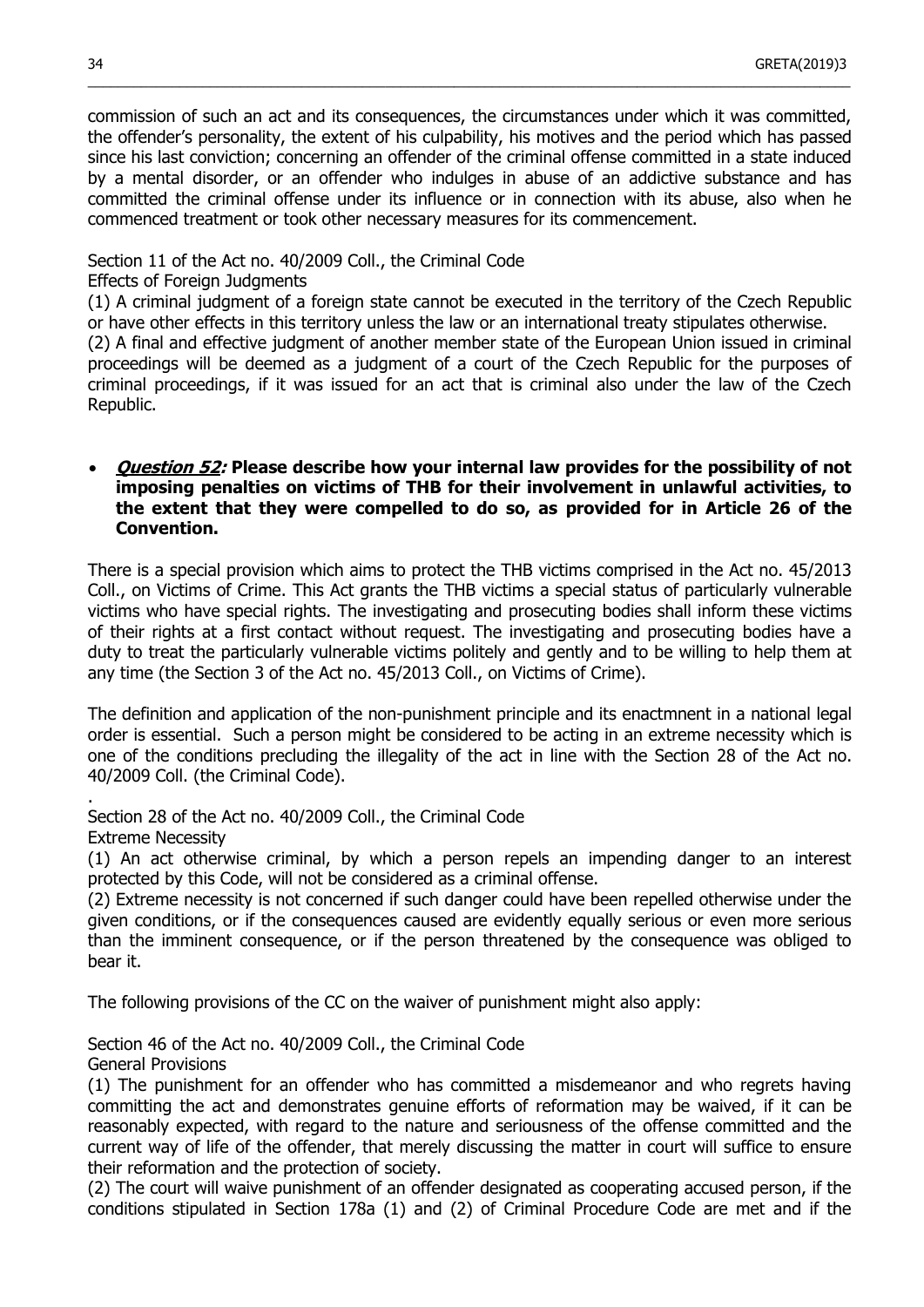cooperating accused person submitted his complete and true deposition both in pre-trial proceedings and in trial proceedings, concerning the matters of fact that are eligible to significantly contribute to clarification of the felony committed by members of an organized group, in connection to an organized group or for the benefit of an organized criminal group; the provision of Section 48 (1) is not affected thereby. Punishment of and offender designated as cooperating accused person is not possible, if he committed a crime more serious than the felony, to the clarification of he contributed, if he participated as an organizer or instigator on commission of the felony, to the clarification of he contributed, if he intentionally caused a grievous bodily harm or death or if there are grounds for extraordinary increasing of a sentence of imprisonment (Section 59).

(3) The court may further waive a punishment where an offender found guilty of premeditating or attempting a criminal offense did not recognize, with respect to the nature or type of subject of assault against which the act was to be committed, or the nature or type of the means by which the act was to be committed, that the premeditation or attempt could not possibly have led to completion of the act.

(4) Where the court decides to waive a punishment, the offender will be regarded as if he has not been convicted.

Section 47 of the Act no. 40/2009 Coll., the Criminal Code

Waiver of Punishment and Concurrent Imposing of Protective treatment or Security detention

(1) The court may waive punishment also if the offender committed the criminal offense in a state of diminished sanity or in a state incited by a mental disorder and if the court believes that a protective treatment (Section 99) that it imposes at the same time will secure correction of the offender and protection of society better than punishment. This provision will not apply in case the offender induced the state of diminished sanity or mental disorder to himself, even negligently, by an addictive substance.

(2) The court may waive punishment also if the offender committed the criminal offense in a state of diminished sanity or in a state incited by a mental disorder and it cannot be expected, with regard to the nature of the mental disorder and possibilities of influencing the offender, that a protective treatment would secure sufficient protection of society and if the court believes that a security detention (Section 100) that it imposes to the offender would secure protection of society better than punishment.

Section 48 of the Act no. 40/2009 Coll., the Criminal Code

Conditional Waiver of Punishment with Supervision

(1) Under the conditions referred to in Section 46 (1) (2) or (3) the court may conditionally waive punishment and order supervision over an offender if it considers it necessary to supervise behavior of the offender for the stated time.

(2) In conditional waiver of punishment will a court prescribe a probation period for up to one year and at the same time order supervision over the offender (Section 49 to 51).

(3) A court may impose adequate restrictions and duties to the offender whose punishment has been waived to induce him to lead an upright life; generally will the court also order him to compensate for the damage or remedy the non-material harm caused by the criminal offense according to his possibilities, or that he surrendered any unjust enrichment obtained through the criminal offense.

(4) The court may impose as adequate restrictions and obligations especially

a) to submit to a training program for gaining suitable work qualification,

b) to submit to a suitable program of social training and re-education,

c) to submit to therapy for addiction to addictive substances that is not a protective treatment according to this Code,

d) to submit to suitable programs of psychological counselling,

e) to refrain from visiting unsuitable areas, sport, cultural and other social events and contact with certain persons,

f) to refrain from illicit interference with rights or legally protected interests of other persons,

g) to refrain from gambling, gaming on gaming machines and placing bets,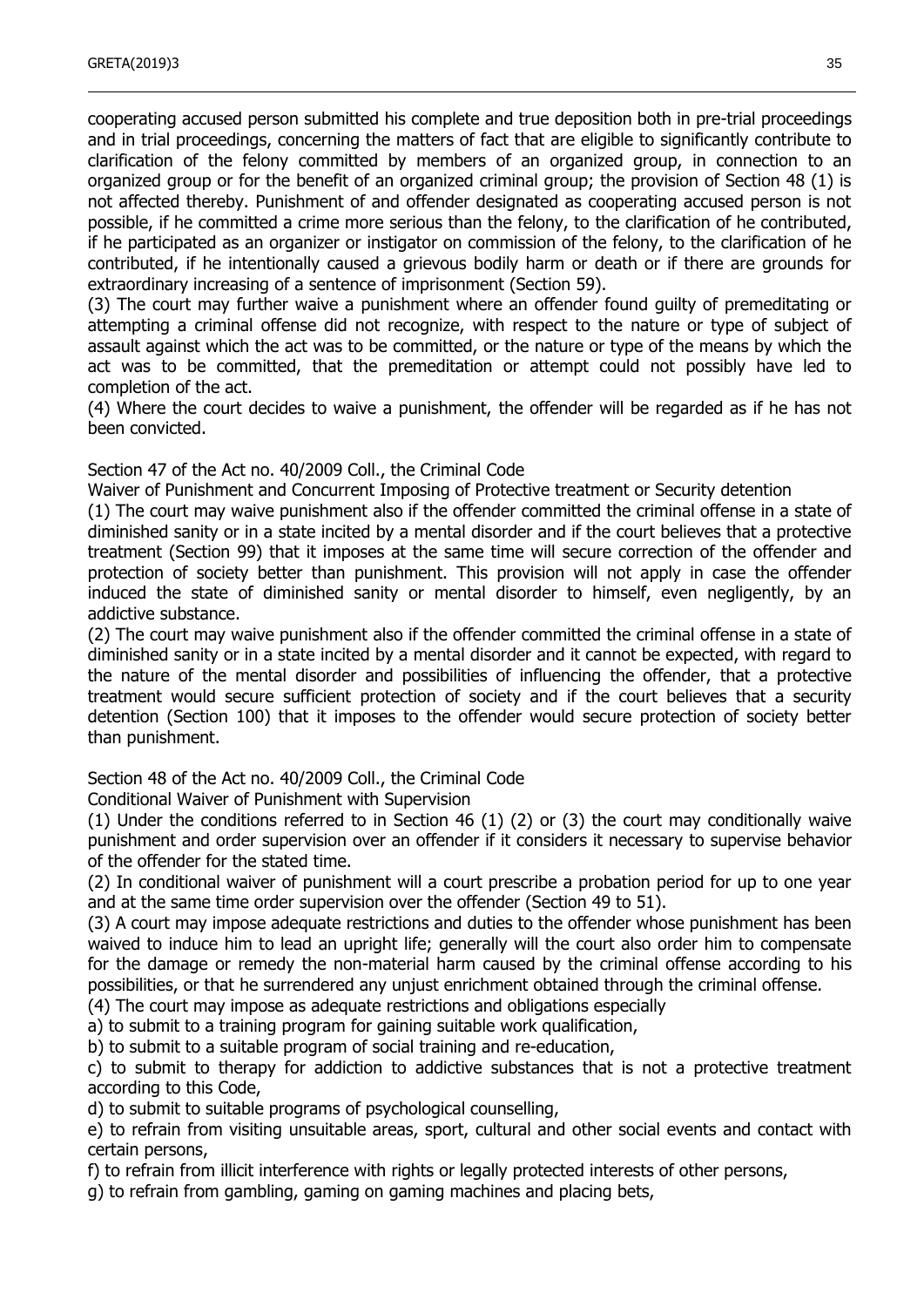h) to refrain from consummation of alcoholic beverages or other addictive substances,

i) to pay due alimony or other due payments,

j) to publically personally apologize to the aggrieved person, or

k) to provide the aggrieved person with adequate satisfaction.

(5) If an offender at the age close to the age of juveniles is concerned, the court may, in the interest of using educational influence of a family, school and other subjects, impose either individually or in parallel to adequate restrictions and duties referred to in sub-section (4) also some of rehabilitation measures provided for in the Justice over Juveniles Act, while using the according conditions stipulated for juveniles.

 $\_$  , and the set of the set of the set of the set of the set of the set of the set of the set of the set of the set of the set of the set of the set of the set of the set of the set of the set of the set of the set of th

(6) If an offender, whose punishment was conditionally waived, has lead an upright life during the probation period and complied with the prescribed conditions, the court will pronounce him as approved; otherwise it will decide to impose the sentence.

(7) If the court has not rendered a decision according to sub-section (6) within one year from the lapse of the probation period without any fault of the conditionally sentenced person, he will be considered as approved.

(8) If the court pronounced the conditionally sentenced person as approved, or if he is considered as approved, he will be regarded as if he was never convicted.

# **Question 53: Does your internal law provide for the initiation of legal proceedings by the victim and/or ex officio (for example, by the public prosecutor)?**

If a public prosecutor finds out information concerning cases of human trafficking, he is ex offo obliged to provide relevant institutions with information and to secure relevant remedies. This information can be provided to the victim.

# **Question 54: Please describe how your internal law allows for NGOs or associations/groups assisting or supporting victims to participate in legal proceedings (for example, as third parties)? Please specify the conditions for this participation as well as their legal status during these proceedings.**

Such entities might act as agents of victims (in their procedural position of aggrieved persons in the criminal proceedings) in line with the Section 50 of the Act No. 141/1961 Coll. (the Criminal Procedure Code).

Section 50 of the Act No. 141/1961 Coll.

(1) The party concerned and the aggrieved person may be represented by an agent, which may also be a legal entity; they must be advised thereon. The agent of the aggrieved person may at the same time be a fiduciary according to the Act on Victims of Crime.

(2) In case the agent of the party concerned or the aggrieved person is a natural person, it may not be a person, who is not fully legally competent or whose legal capacity is restricted; in the course of a trial and public session the agent cannot be the person, who is summoned as a witness, expert or interpreter.

The agent is entitled inter alia to make proposals and submit petitions and appeals on behalf of the victim; the agent is also entitled to participate in all actions of the proceedings in which the victim could participate, see the Section 51 of the Act No. 141/1961 Coll. (the Criminal Procedure Code) which reads as follows:

#### Section 51 of the Act No. 141/1961 Coll.

(1) An agent of the party concerned and the aggrieved person is entitled to make proposals and submit petitions and appeals on their behalf; he is also entitled to participate in all actions in which the party concerned and the aggrieved person could participate.

(2) The agent of the aggrieved person and the party concerned is entitled to be present, as soon as the criminal prosecution is initiated, at investigative actions aimed to clarify the matters of fact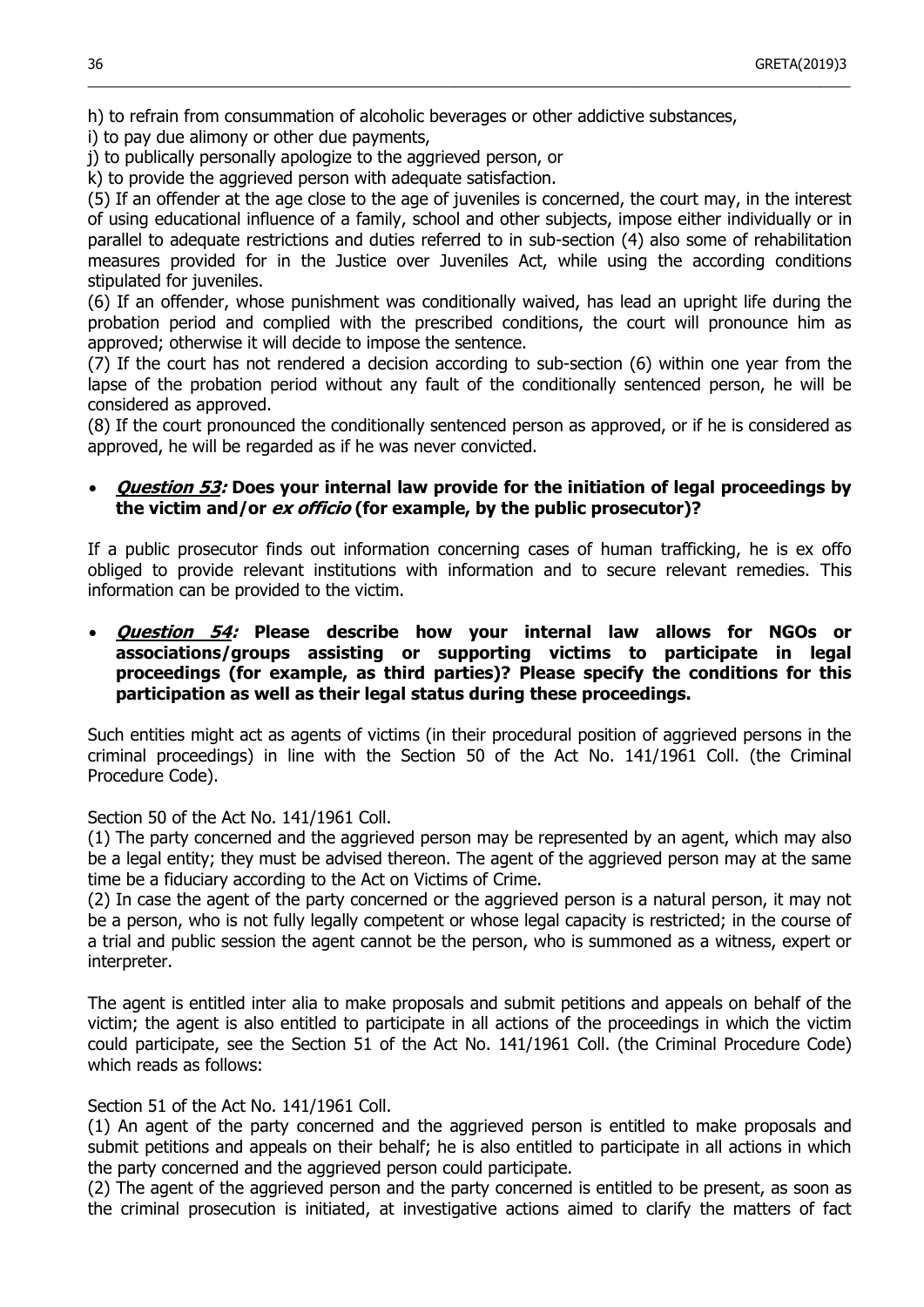significant for assertion of rights of the persons he represents, and the outcome of which may be used as evidence in trial proceedings, unless the presence of the agent could defeat the purpose of criminal prosecution or if the action cannot be delayed an notification thereof secured. The agent may ask questions to the accused person and to other interviewed persons, however not before the police authority concludes its line of inquiry and bids him to do so. He may raise objections against the performance of the investigative action at any time in its course.

(3) If the agent notifies the police authority that he wishes to participate in the investigative action according to sub-section (2), the police authority will be obliged to timely inform the agent what kind of action it will be and the time and place of its realization, unless the performance of the action cannot be delayed and the notification of the agent cannot be secured. If the action consists in questioning of persons, the police authority will notify the agent also identification data of such persons. If such data is not available in advance, the notification must clearly imply the matter concerning which this person is to be interviewed.

(4) If the agent of the aggrieved person or the party concerned is to participate in questioning of a witness, the identity of which is to be concealed for reasons referred to in Section 55 (2), the police authority is obliged to take measures preventing the agent from ascertaining the identity of the witness, therefore the notification on the questioning of the witness, the identity of which is to be concealed for the reasons referred to in Section 55 (2) must not contain data allowing the discovery of the identity of the witness.

The member of such an NGO may act as a fiduciary of the victim, according to the Section 21 of the Act no. 45/2013 Coll. (on Victims of Crime) as only a natural person may take this position. The fiduciaries provide mainly a psychological help and support and are not allowed to interfere in the course of actions of the criminal proceedings.

Section 21 of the Act no. 45/2013 Coll.

The right to accompaniment by a fiduciary

(1) The victim has the right for a fiduciary to accompany him to actions of criminal proceedings and to submittal of an explanation.

(2) The fiduciary can be a natural person qualified to perform legal acts whom the victim himself chooses. The fiduciary provides the victim with necessary, mainly psychological, help. The fiduciary can also be the victim's proxy. The fiduciary cannot be a person who figures in the case as a defendant, a defense attorney, witness, expert or interpreter.

(3) The fiduciary cannot interfere in the course of the action.

(4) It is possible to disqualify the fiduciary from participating in the action only in exceptional cases, if participation of the fiduciary would interrupt the course of the action or threaten the achieving of the purpose of the action. In the event that the fiduciary is disqualified, it is necessary to enable the victim to choose another fiduciary, unless the listed action cannot be delayed or its delay would relate to unreasonable difficulties or costs.

### **Question 55: Please describe the measures taken in your internal law to protect the identity and safety of victims before, during and after investigations and legal proceedings.**

The measures aiming at the protection of victims from imminent danger are contained in the Section 14 of the Act no. 45/2013 Coll. (on Victims of Crime) which reads as follows and refers to multiple other pieces of legislation.

#### Section 14 of the Act no. 45/2013 Coll.

(1) In cases determined by other legislation, when threat of danger to the victim occurs, a police officer shall perform an action or adopt other measures to ensure the victim's safety. This obligation also applies to customs officers, members of the Prison Services, Military Police officers and municipal police officers under conditions determined by other legislation.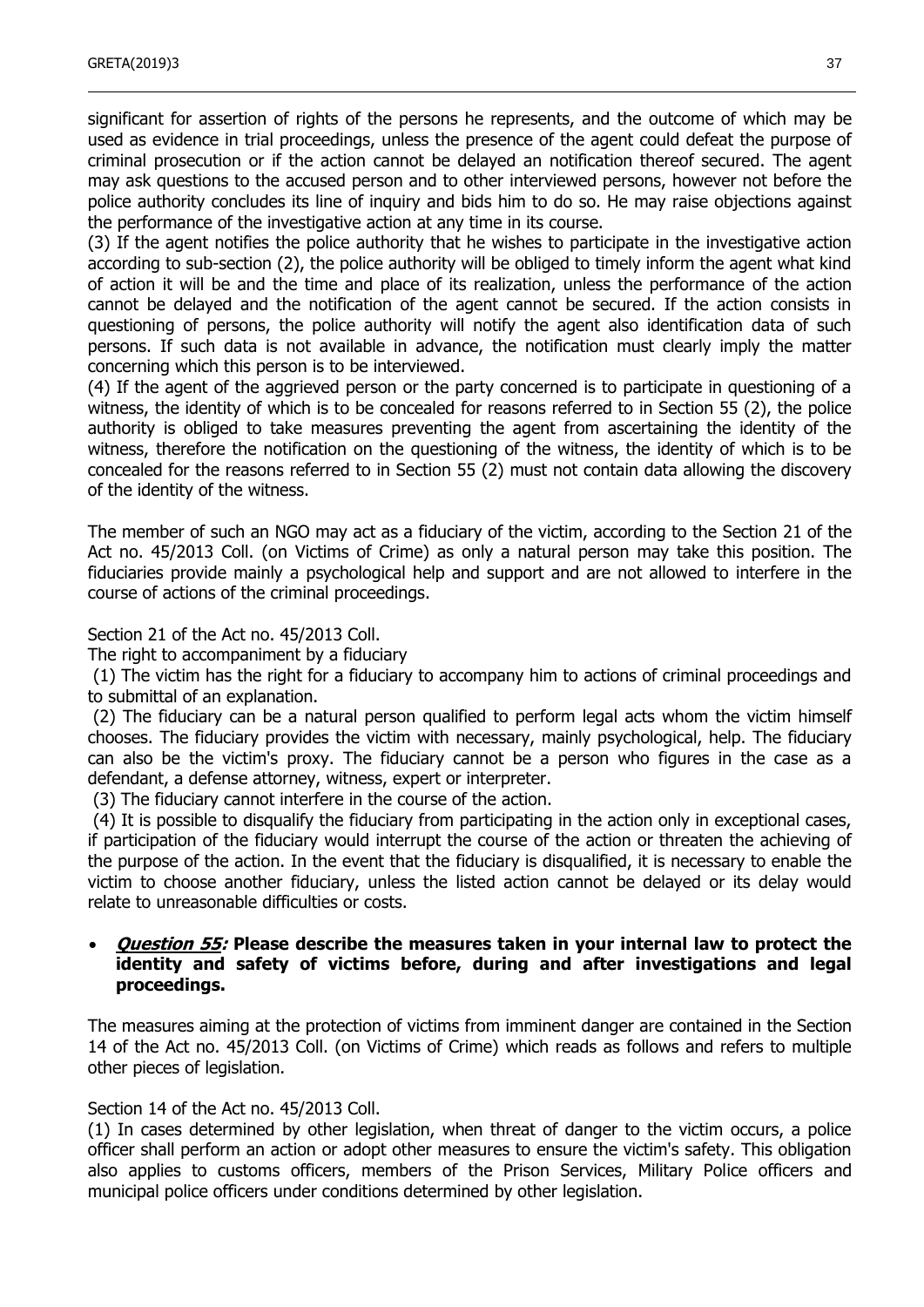(2) The Police of the Czech Republic shall provide short-term protection of the victim under conditions determined by other legislation.

 $\_$  , and the set of the set of the set of the set of the set of the set of the set of the set of the set of the set of the set of the set of the set of the set of the set of the set of the set of the set of the set of th

(3) The Police of the Czech Republic shall perform removal of a person from a common dwelling under conditions determined by other legislation.

(4) Upon the victim's request, the court shall order an interim measure in civil proceedings in cases of serious threat to his life, health, freedom or human dignity under conditions determined by other legislation.

(5) The victim shall receive special witness protection under conditions determined by other legislation.

(6) Concealment of the identity and appearance of the victim in the standing of witness is provided under conditions determined by the Code of Criminal Procedure.

(7) The court or the state prosecutor shall issue an interim measure in criminal proceedings under conditions determined by the Code of Criminal Procedure.

(8) Judicial body shall issue a European protection order under the conditions laid down in the act on international judicial cooperation in criminal matters.

The Act no. 45/2013 Coll. (on Victims of Crime) recognises the term secondary injury as an injury not caused to the victim by crime, but occurring to the victim in consequence with the crime.

The Police, other law enforcement and public authorities, entities filed in the register of providers of assistance to crime victims, healthcare providers, experts, interpreters, defence lawyers and the media are obliged to respect the personality and dignity of the victim, to approach the victim politely and with care and to accommodate the victim if possible. They shall interact with the victim with regards to his/her age, health condition including psychological state, his/her intellectual maturity and cultural identity in a way that does not cause deepening of the injury incurred to the victim by the crime, or cause secondary injury.

The protection from secondary victimisation is further in detail elaborated on in Sections  $17 - 22$  of the Act no. 45/2013 Coll. (on Victims of Crime) which provide for the prevention of contact of the victim with the indicated offender, for a manner in which interviews with victims shall be led, for the right to be accompanied by a fiduciary and for the right to make a declaration on the impact of the crime on the victim's life. A stronger protection in a number of these provisions is provided to particularly vulnerable victims, i.e. also to the THB victims.

Part 5 of the Act no. 45/2013 Coll.

The right to protection from secondary injury

Section 17

Preventing contact of the victim and a person close to the victim with a person the victim has indicated as the offender, with a suspect or a person against whom criminal proceedings are being conducted

(1) The victim and a person close to the victim have the right to request in whatever state of criminal proceedings, or even prior to its commencement, that during actions in which they take part, necessary measures would be in place to prevent their contact with a person the victim has indicated as the offender, with a crime suspect or a person against whom criminal proceedings are being conducted.

#### Section 18

Submittal of an explanation and interview of the victim

(1) Questions leading to an intimate area of the interviewed victim can only be asked if it is essential for clarification of facts vital to criminal proceedings. These questions must be asked with abundant caution, and in terms of content in an exhaustive manner, so that it would not be necessary to repeat the interview; it is necessary to adjust their formulation, while maintaining necessary consideration to the age, personal experience and mental state of the victim.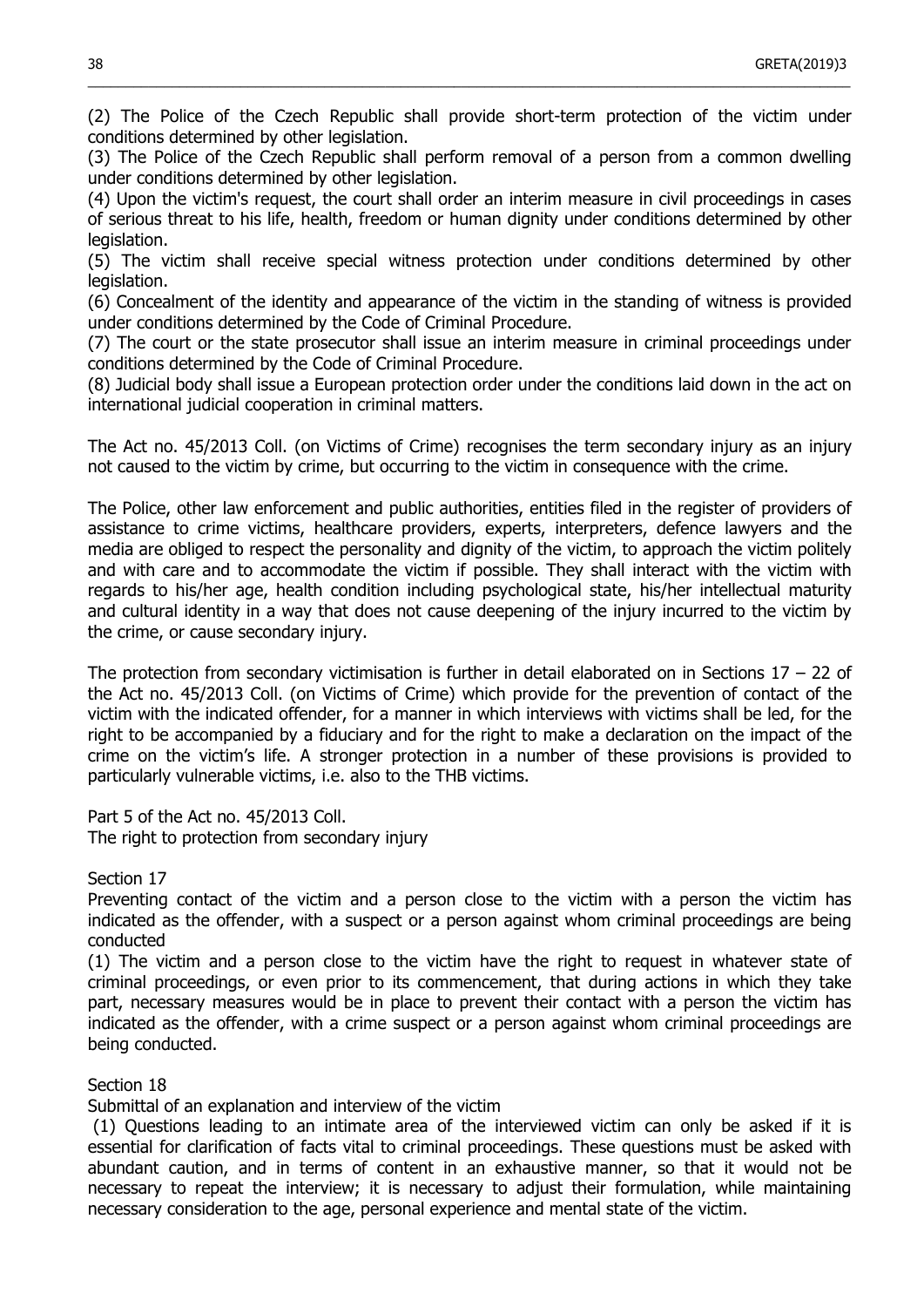(2) The victim has the right at any time to object to the direction of the question. The objection is recorded in the report. The interviewing authority shall decide on the justification of the objection.

#### Section 19

Submittal of explanation and interview by a person of the same or opposite gender

(1) The victim can request to be interviewed in pre-trial proceedings by a person of the same or opposite gender. A request from a particularly vulnerable victim must always be granted if important reasons do not prevent this. Reasons leading to refusal of the request are listed in the action report.

(2) A particularly vulnerable victim can also request, if it is necessary to interpret his testimony, selection of an interpreter of the same or opposite gender. The authority involved in criminal proceedings shall grant the request, unless it cannot delay performance of the action or ascertain an interpreter of the requested gender.

(3) Paragraphs 1 and 2 are applied in similar fashion for submittal of explanation according to other legislation.

#### Section 20

Submittal of an explanation and interview of particularly vulnerable victim

(1) It is necessary to interview a particularly vulnerable victim in criminal proceedings in an especially sensitive manner, and with regard to the specific circumstances making the person particularly vulnerable.

(2) If possible, a person with the relevant training should conduct the interview of particularly vulnerable victims in pre-trial proceedings in rooms adapted or adjusted for this purpose. If the victim is a child, a person with the relevant training shall always conduct the interview with the exception of cases when the action cannot be delayed and it is not possible to find a trained person.

(3) The interview of a particularly vulnerable victim is performed so that it need not be repeated later. In the case of another interview before the same authority, the one performing the interview is generally the same person, if important reasons do not prevent this.

(4) If a particularly vulnerable victim does not wish to have immediate visual contact with a person suspected of committing a crime or with a person against whom criminal proceedings are being conducted, if not prevented by serious reasons, necessary measures are applied in order to prevent such visual contact, especially audiovisual technology is applied if technically possible. It is meanwhile necessary to ensure that the right to a defence is not violated.

(5) Paragraphs 1 to 4 are applied in similar fashion for submittal of explanation according to other legislation.

#### Section 21

The right to accompaniment by a fiduciary

(1) The victim has the right for a fiduciary to accompany him to actions of criminal proceedings and to submittal of an explanation.

(2) The fiduciary can be a natural person qualified to perform legal acts whom the victim himself chooses. The fiduciary provides the victim with necessary, mainly psychological, help. The fiduciary can also be the victim's proxy. The fiduciary cannot be a person who figures in the case as a defendant, a defence attorney, witness, expert or interpreter.

(3) The fiduciary cannot interfere in the course of the action.

(4) It is possible to disqualify the fiduciary from participating in the action only in exceptional cases, if participation of the fiduciary would interrupt the course of the action or threaten the achieving of the purpose of the action. In the event that the fiduciary is disqualified, it is necessary to enable the victim to choose another fiduciary, unless the listed action cannot be delayed or its delay would relate to unreasonable difficulties or costs.

#### Section 22

A victim has a right to make declaration on the impact of the crime on the victim's life.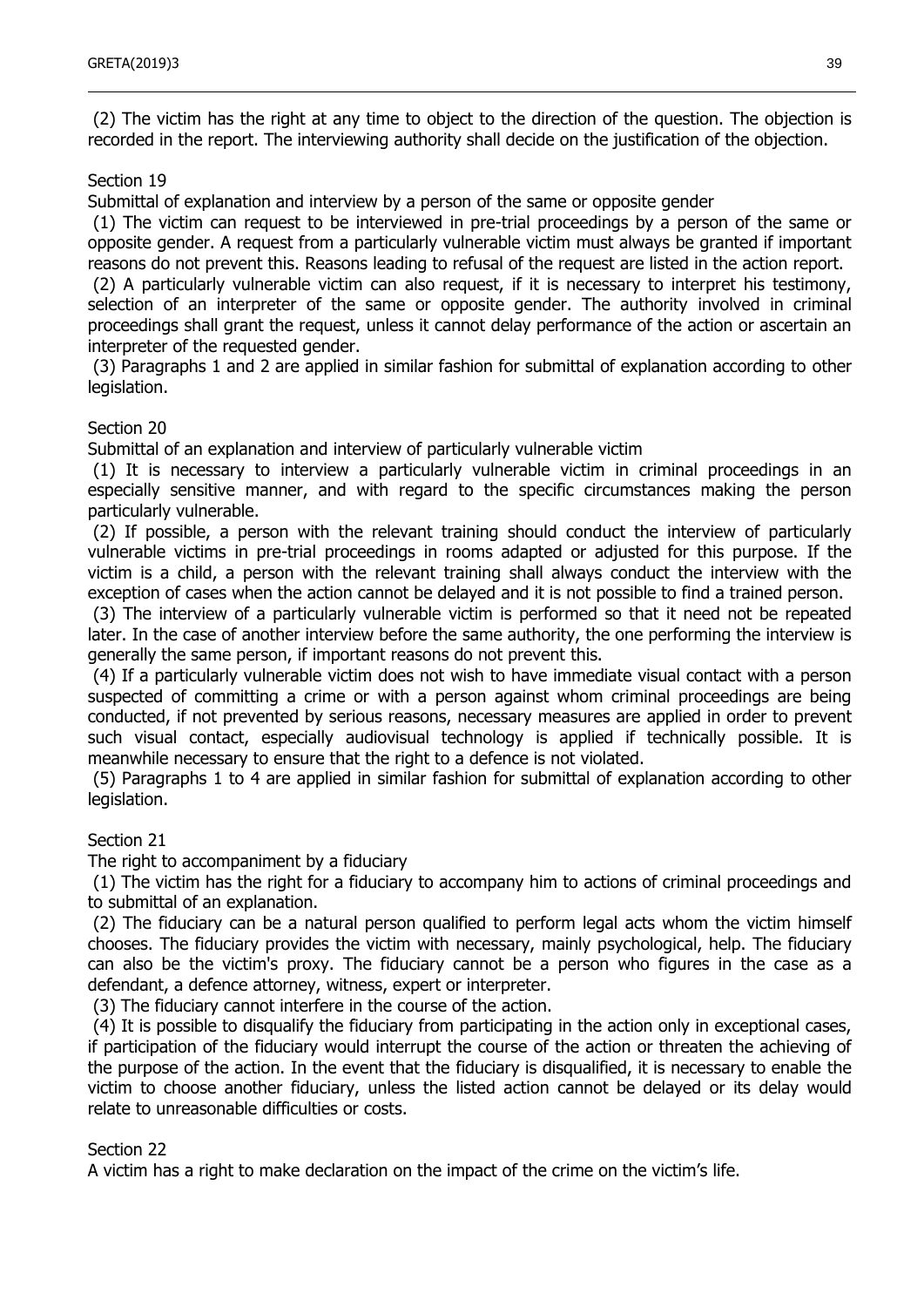As regards the protection of identity of a victim, it is provided for particularly in the Section 8a of the Act No. 141/1961 Coll. (the Criminal Procedure Code) which prohibits the disclosure of information which would lead to the identification of a victim (an aggrieved person) in the pre-trial proceedings as well as the disclosure of information not related to the criminal activity concerned also in the latter stage of the proceedings. The Section 8d of the code contains exceptions from the prohibition of disclosure.

 $\_$  , and the set of the set of the set of the set of the set of the set of the set of the set of the set of the set of the set of the set of the set of the set of the set of the set of the set of the set of the set of th

#### Section 8a the Act No. 141/1961 Coll.

(1) When providing information about their activities, the authorities involved in criminal proceedings are mindful not to endanger clarification of matters significant for criminal proceedings, not to disclose information on parties concerned in criminal proceedings not directly related to criminal activities and not to breach the principle that until a person prosecuted in criminal proceedings is found guilty by a final condemning judgement, he may not be regarded as guilty (Section (2)). In pre-trial proceedings the authorities involved in criminal proceedings must not disclose information eligible for identification of a person, against whom criminal proceeding is conducted, an aggrieved person, parties concerned and a witness.

(2) When providing information according to sub-section (1), the authorities involved in criminal proceedings are particularly mindful about protection of personal data and privacy of minors under 18 years of age.

(3) The authorities involved in criminal proceedings inform the public about their activities by providing information according to sub-section (1) to news media; they will refuse to provide information in order to protect interests referred to in sub-sections (1) and (2). Should a public prosecutor reserve the right to provide information on a specific criminal matter in pre-trial proceedings, police authorities may provide such information only with his previous consent.

#### Section 8d the Act No. 141/1961 Coll.

(1) Information subject to prohibition of disclosure pursuant to Sections 8a through 8c may be disclosed to the necessary extent for the purposes of searching for missing persons, to reach the purpose of criminal proceedings or if it is allowed by this Code. The stated information may also be disclosed, if it is justified by the public interest, and if public interest takes outweighs the right to privacy of the person concerned; however, it is necessary to exercise due care for protection of the interests of a person under 18 years of age.

(2) Information subject to prohibition of disclosure pursuant to Sections 8a through 8c may also be disclosed if the person concerned by the prohibition of disclosure grants his explicit consent with the disclosure of such information. If such a person died or was pronounced dead, the consent may be granted by the spouse, partner or a child of the deceased person, and in their absence by his parents; in the case of a person under 18 years of age or a person with a restricted legal capacity, by their legal representative or guardian. The consent with the disclosure of information may not be granted by a person who has committed a criminal offence against the person who died or was pronounced dead.

(3) Information subject to prohibition of disclosure pursuant to Sections 8a through 8c may also be disclosed if the person concerned by the prohibition of disclosure died or was pronounced dead and there is no person entitled to grant the consent to the disclosure of information according to subsection (2).

Furthermore, the Section 16 of the Act no. 45/2013 Coll. (on Victim of Crimes) stipulates that a victim may request that certain personal data are kept separately from the criminal file in such a way that only law enforcement authorities and officers of the PMS may access them.

#### Section 16 of the Act no. 45/2013 Coll.

Providing personal data of the victim

If a victim, his proxy, legal representative, guardian or fiduciary requests data, it is provided on the residence and the mailing address of the victim, proxy, legal representative, guardian or fiduciary, data on their place of performance of employment or occupation or enterprising, and on their